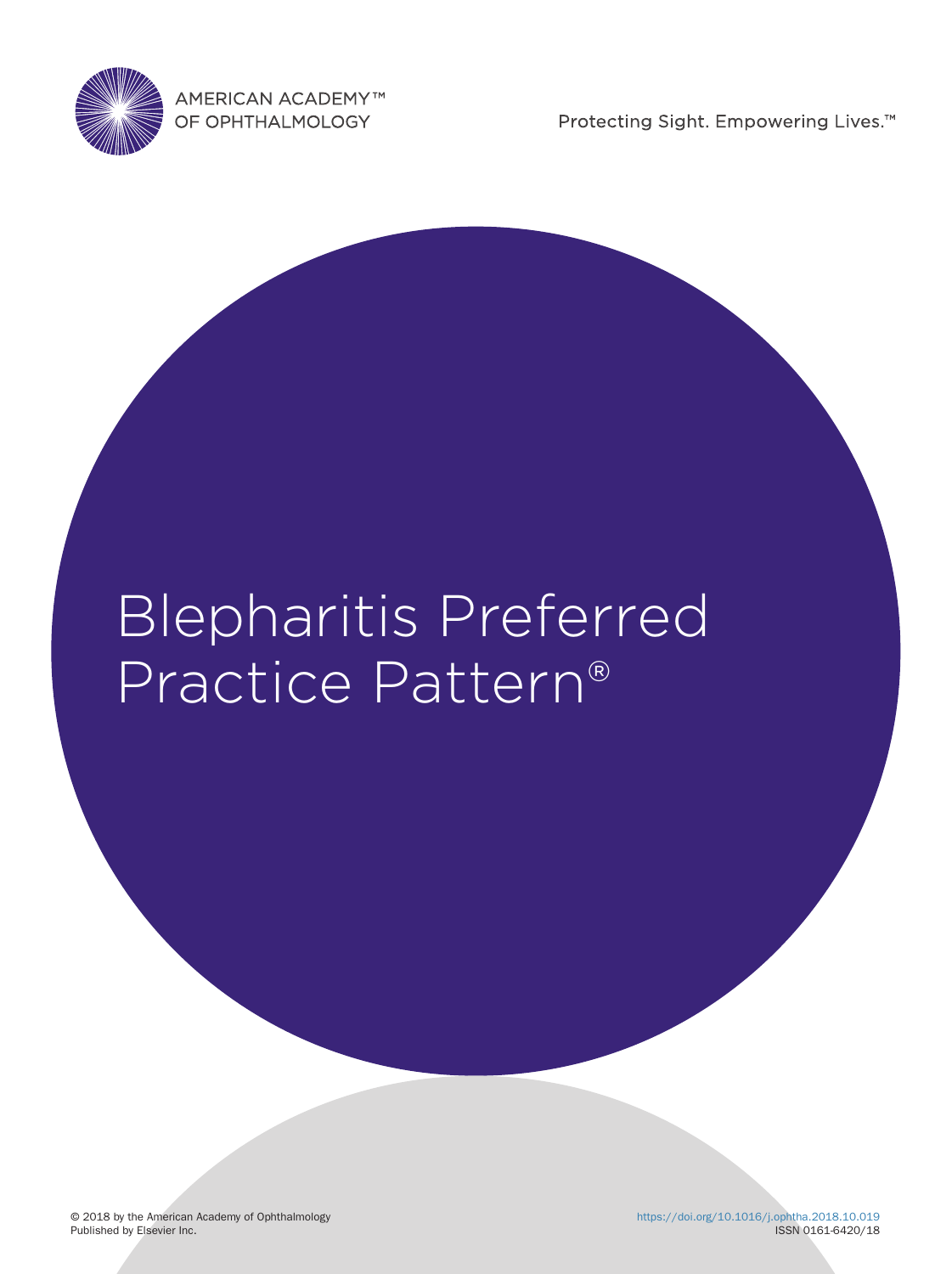Secretary for Quality of Care Timothy W. Olsen, MD

Academy Staff Ali Al-Rajhi, PhD, MPH Andre Ambrus, MLIS Rachel Lastra Flora C. Lum, MD Doris Mizuiri

Medical Editor: Susan Garratt

Approved by: Board of Trustees September 22, 2018

© 2018 American Academy of Ophthalmology® All rights reserved

AMERICAN ACADEMY OF OPHTHALMOLOGY and PREFERRED PRACTICE PATTERN are registered trademarks of the American Academy of Ophthalmology. All other trademarks are the property of their respective owners.

Preferred Practice Pattern® guidelines are developed by the Academy's H. Dunbar Hoskins Jr., MD Center for Quality Eye Care without any external financial support. Authors and reviewers of the guidelines are volunteers and do not receive any financial compensation for their contributions to the documents. The guidelines are externally reviewed by experts and stakeholders before publication.

Correspondence:

Ali A. Al-Rajhi, PhD, MPH American Academy of Ophthalmology, P. O. Box 7424, San Francisco, CA 94120-7424. E-mail: aalrajhi@aao.org.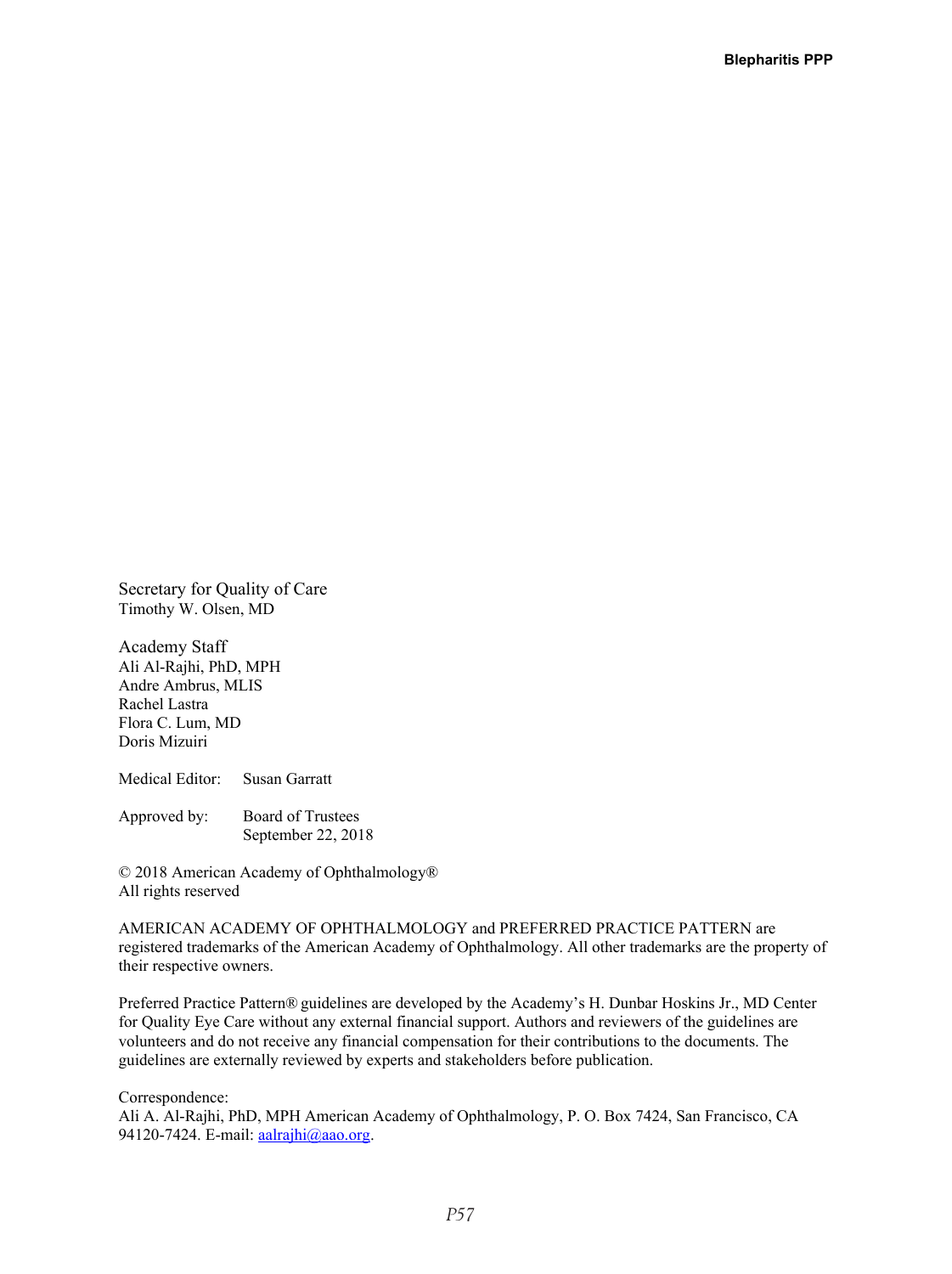### CORNEA/EXTERNAL DISEASE PREFERRED PRACTICE PATTERN® DEVELOPMENT PROCESS AND PARTICIPANTS

The **Cornea/External Disease Preferred Practice Pattern® Panel** members wrote the Blepharitis Preferred Practice Pattern® guidelines (PPP). The PPP Panel members discussed and reviewed successive drafts of the document, meeting in person twice and conducting other review by e-mail discussion, to develop a consensus over the final version of the document.

#### **Cornea/External Disease Preferred Practice Pattern Panel 2017–2018**

Guillermo Amescua, MD Esen K. Akpek, MD Marjan Farid, MD Francisco J. Garcia-Ferrer, MD Amy Lin, MD, Cornea Society Representative Michelle K. Rhee, MD Divya M. Varu, MD David C. Musch, PhD, MPH, Methodologist Steven P. Dunn, MD, Co-chair Francis S. Mah, MD, Co-chair

The **Preferred Practice Patterns Committee** members reviewed and discussed the document during a meeting in June 2018. The document was edited in response to the discussion and comments.

#### **Preferred Practice Patterns Committee 2018**

Robert S. Feder, MD, Chair Roy S. Chuck, MD, PhD Steven P. Dunn, MD Christina J. Flaxel, MD Francis S. Mah, MD Randall J. Olson, MD Bruce E. Prum, Jr., MD David K. Wallace, MD, MPH David C. Musch, PhD, MPH, Methodologist

The Blepharitis PPP was then sent for review to additional internal and external groups and individuals in July 2018. All those returning comments were required to provide disclosure of relevant relationships with industry to have their comments considered. Members of the Cornea/External Disease Preferred Practice Pattern Panel reviewed and discussed these comments and determined revisions to the document.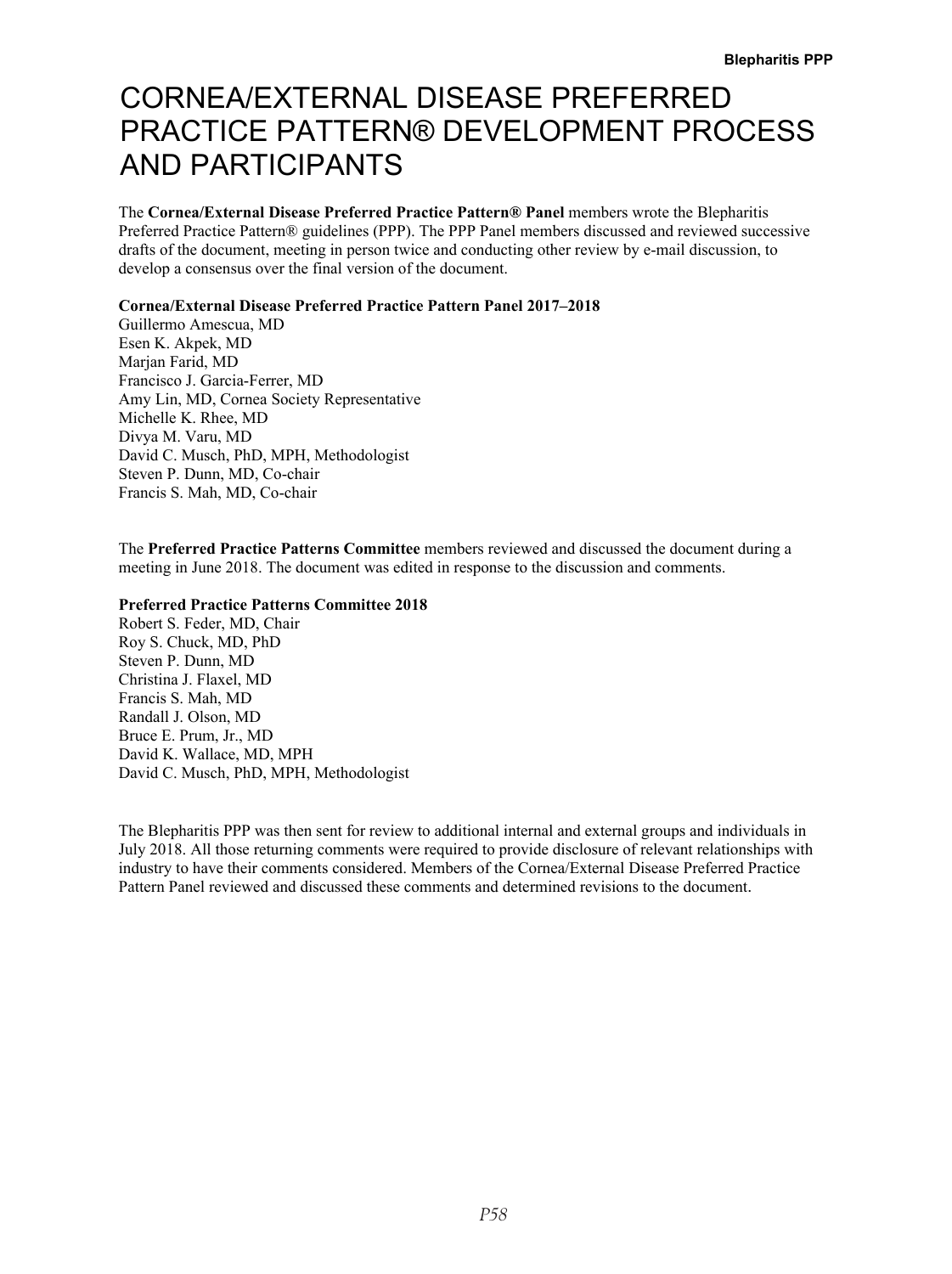# FINANCIAL DISCLOSURES

In compliance with the Council of Medical Specialty Societies' Code for Interactions with Companies (available at www.cmss.org/codeforinteractions.aspx), relevant relationships with industry are listed. The Academy has Relationship with Industry Procedures to comply with the Code (available at www.aao.org/aboutpreferred-practice-patterns). A majority (70%) of the members of the Cornea/External Disease Preferred Practice Pattern Panel 2017–2018 had no financial relationships to disclose.

#### **Cornea/External Disease Preferred Practice Pattern Panel 2017–2018**

Esen K. Akpek, MD: Allergan – Grant Support; Novartis Pharma AG – Consultant/Advisor Guillermo Amescua, MD: No financial relationships to disclose Steven P. Dunn, MD: No financial relationships to disclose Marjan Farid, MD: Allergan, Johnson & Johnson Vision, TearScience – Consultant/Advisor Francisco J. Garcia-Ferrer, MD: No financial relationships to disclose Amy Lin, MD: No financial relationships to disclose Francis S. Mah, MD: Alcon, Allergan, NovaBay – Consultant/Advisor David C. Musch, PhD, MPH: No financial relationships to disclose Michelle K. Rhee, MD: No financial relationships to disclose Divya M. Varu, MD: No financial relationships to disclose

#### **Preferred Practice Patterns Committee 2018**

Robert S. Feder, MD: No financial relationships to disclose Roy S. Chuck, MD, PhD: Novartis Pharmaceuticals – Consultant/Advisor Steven P. Dunn, MD: No financial relationships to disclose Christina J. Flaxel, MD: No financial relationships to disclose Francis S. Mah, MD: Alcon Laboratories, Inc., Allergan, NovaBay – Consultant/Advisor David C. Musch, PhD, MPH: No financial relationships to disclose Randall J. Olson, MD: No financial relationships to disclose Bruce E. Prum, Jr., MD: No financial relationships to disclose David K. Wallace, MD, MPH: No financial relationships to disclose

#### **Secretary for Quality of Care**

Timothy W. Olsen, MD: No financial relationships to disclose

#### **Academy Staff**

Ali Al-Rajhi, PhD, MPH: No financial relationships to disclose Andre Ambrus, MLIS: No financial relationships to disclose Susan Garratt: No financial relationships to disclose Rachel Lastra: No financial relationships to disclose Flora C. Lum, MD: No financial relationships to disclose Doris Mizuiri: No financial relationships to disclose

The disclosures of relevant relationships to industry of other reviewers of the document from January to October 2018 are available online at www.aao.org/ppp.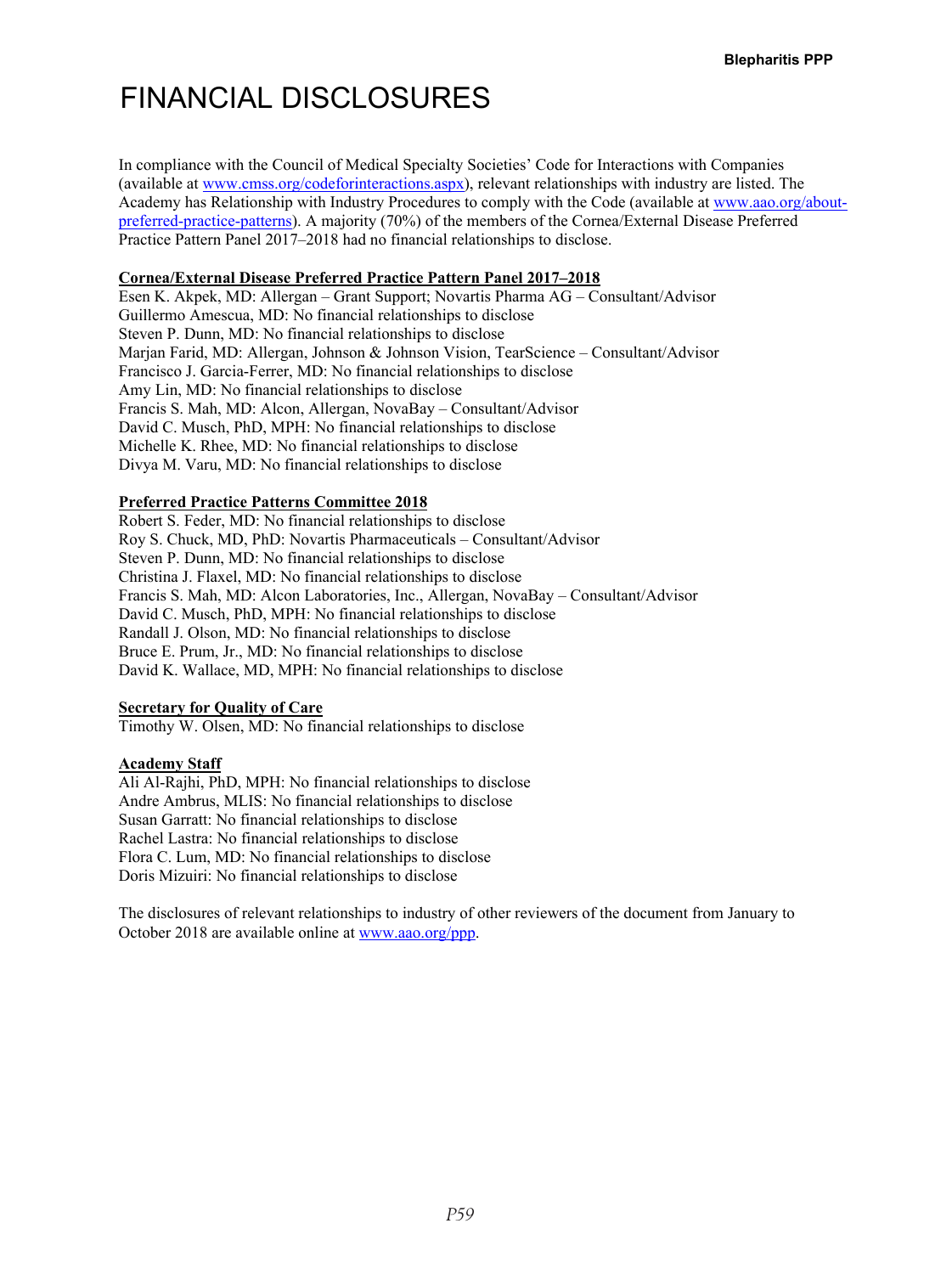# TABLE OF CONTENTS

| APPENDIX 2. INTERNATIONAL STATISTICAL CLASSIFICATION OF DISEASES AND |  |
|----------------------------------------------------------------------|--|
|                                                                      |  |
|                                                                      |  |
|                                                                      |  |
|                                                                      |  |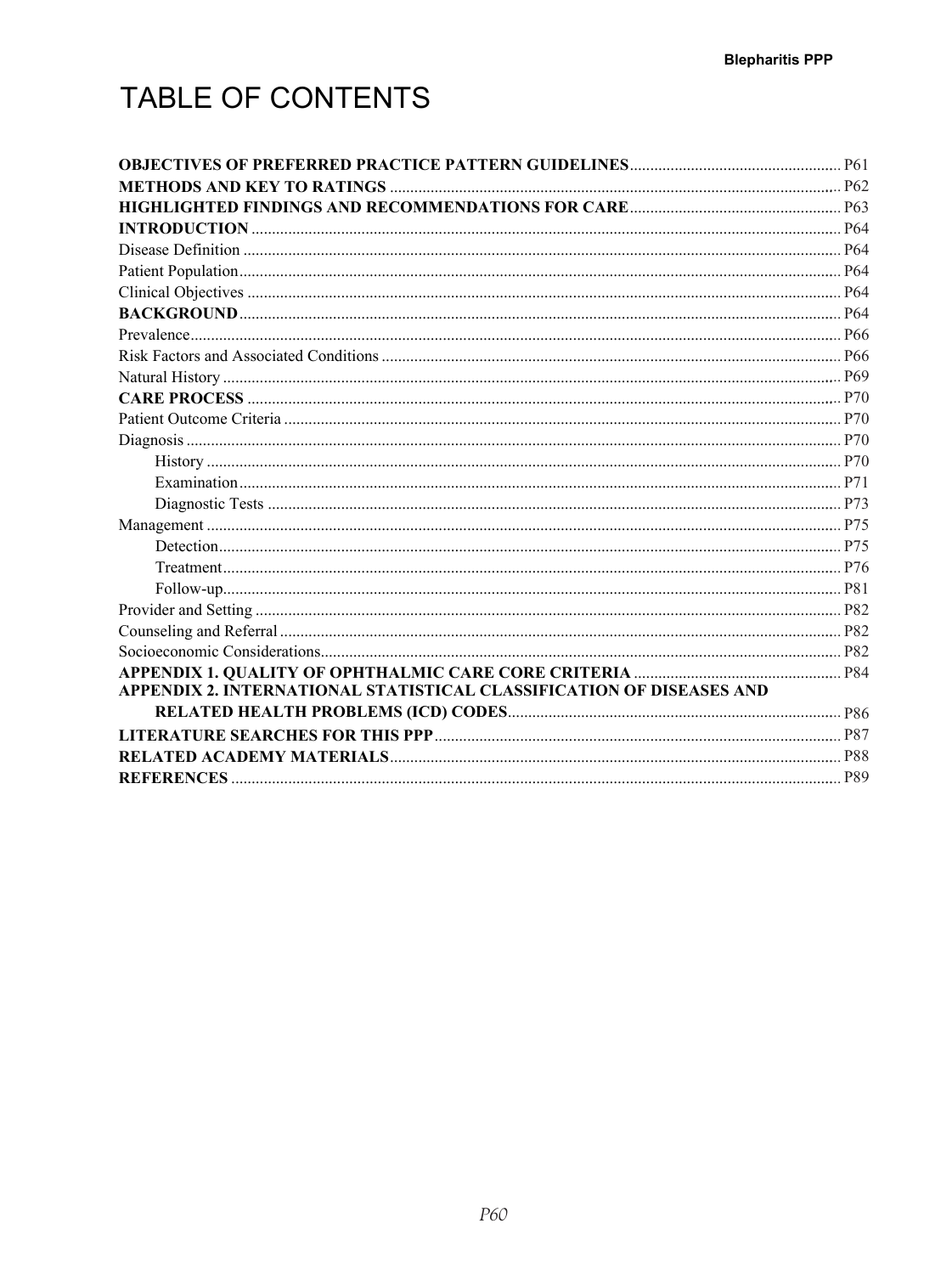# OBJECTIVES OF PREFERRED PRACTICE PATTERN® GUIDELINES

As a service to its members and the public, the American Academy of Ophthalmology has developed a series of Preferred Practice Pattern® guidelines that **identify characteristics and components of quality eye care.**  Appendix 1 describes the core criteria of quality eye care.

The Preferred Practice Pattern® guidelines are based on the best available scientific data as interpreted by panels of knowledgeable health professionals. In some instances, such as when results of carefully conducted clinical trials are available, the data are particularly persuasive and provide clear guidance. In other instances, the panels have to rely on their collective judgment and evaluation of available evidence.

**These documents provide guidance for the pattern of practice, not for the care of a particular individual.** While they should generally meet the needs of most patients, they cannot possibly best meet the needs of all patients. Adherence to these PPPs will not ensure a successful outcome in every situation. These practice patterns should not be deemed inclusive of all proper methods of care or exclusive of other methods of care reasonably directed at obtaining the best results. It may be necessary to approach different patients' needs in different ways. The physician must make the ultimate judgment about the propriety of the care of a particular patient in light of all of the circumstances presented by that patient. The American Academy of Ophthalmology is available to assist members in resolving ethical dilemmas that arise in the course of ophthalmic practice.

**Preferred Practice Pattern® guidelines are not medical standards to be adhered to in all individual situations.** The Academy specifically disclaims any and all liability for injury or other damages of any kind, from negligence or otherwise, for any and all claims that may arise out of the use of any recommendations or other information contained herein.

References to certain drugs, instruments, and other products are made for illustrative purposes only and are not intended to constitute an endorsement of such. Such material may include information on applications that are not considered community standard, that reflect indications not included in approved US Food and Drug Administration (FDA) labeling, or that are approved for use only in restricted research settings. The FDA has stated that it is the responsibility of the physician to determine the FDA status of each drug or device he or she wishes to use, and to use them with appropriate patient consent in compliance with applicable law.

Innovation in medicine is essential to ensure the future health of the American public, and the Academy encourages the development of new diagnostic and therapeutic methods that will improve eye care. It is essential to recognize that true medical excellence is achieved only when the patients' needs are the foremost consideration.

All Preferred Practice Pattern® guidelines are reviewed by their parent panel annually or earlier if developments warrant and updated accordingly. To ensure that all PPPs are current, each is valid for 5 years from the "approved by" date unless superseded by a revision. Preferred Practice Pattern guidelines are funded by the Academy without commercial support. Authors and reviewers of PPPs are volunteers and do not receive any financial compensation for their contributions to the documents. The PPPs are externally reviewed by experts and stakeholders, including consumer representatives, before publication. The PPPs are developed in compliance with the Council of Medical Specialty Societies' Code for Interactions with Companies. The Academy has Relationship with Industry Procedures (available at www.aao.org/aboutpreferred-practice-patterns) to comply with the Code.

Appendix 2 contains the International Statistical Classification of Diseases and Related Health Problems (ICD) codes for the disease entities that this PPP covers. The intended users of the Blepharitis PPP are ophthalmologists.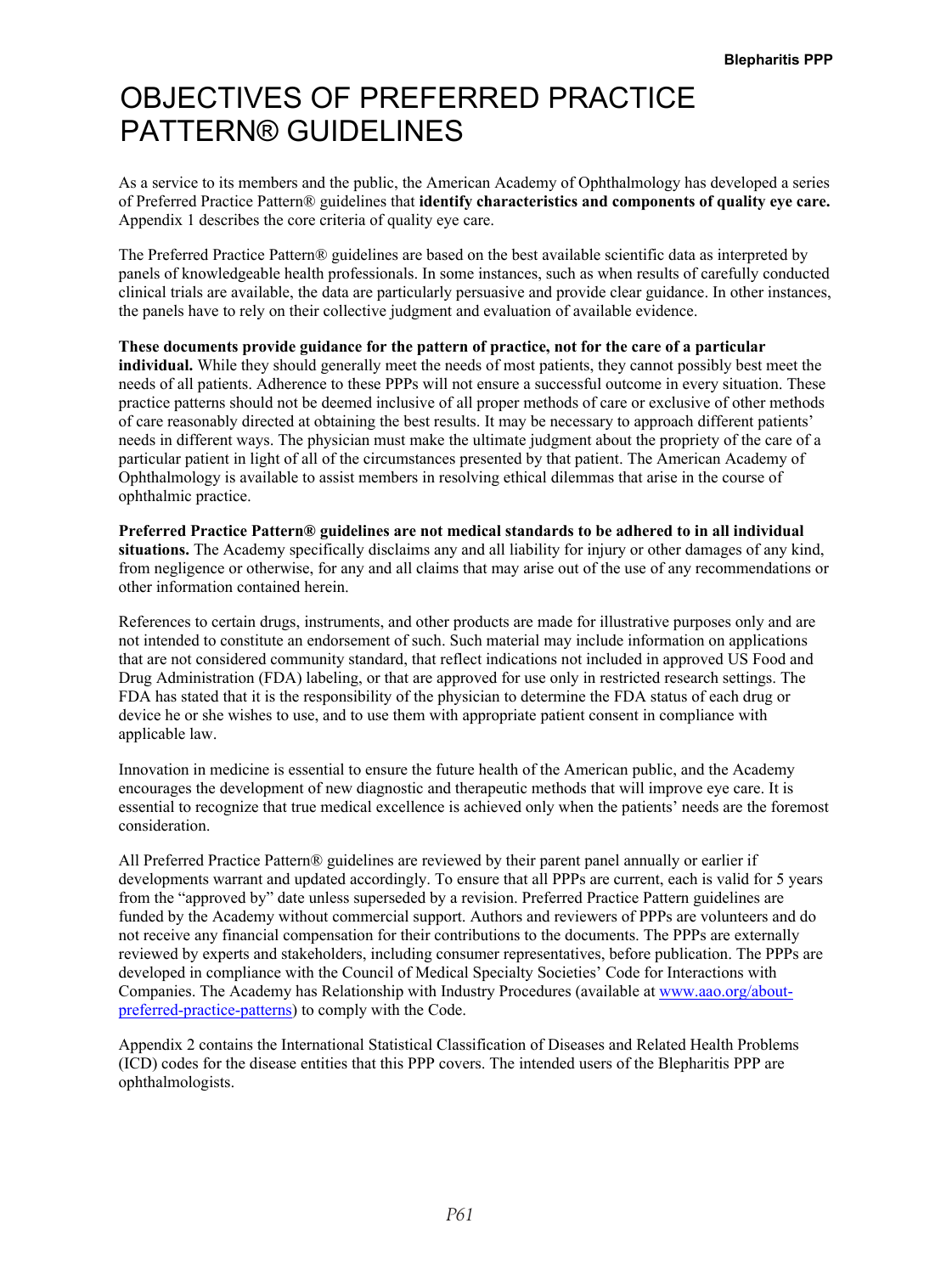# METHODS AND KEY TO RATINGS

Preferred Practice Pattern® guidelines should be clinically relevant and specific enough to provide useful information to practitioners. Where evidence exists to support a recommendation for care, the recommendation should be given an explicit rating that shows the strength of evidence. To accomplish these aims, methods from the Scottish Intercollegiate Guideline Network<sup>1</sup> (SIGN) and the Grading of Recommendations Assessment, Development and Evaluation<sup>2</sup> (GRADE) group are used. GRADE is a systematic approach to grading the strength of the total body of evidence that is available to support recommendations on a specific clinical management issue. Organizations that have adopted GRADE include SIGN, the World Health Organization, the Agency for Healthcare Research and Quality, and the American College of Physicians.3

- All studies used to form a recommendation for care are graded for strength of evidence individually, and that grade is listed with the study citation.
- $\bullet$  To rate individual studies, a scale based on SIGN<sup>1</sup> is used. The definitions and levels of evidence to rate individual studies are as follows:

| $I++$        | High-quality meta-analyses, systematic reviews of randomized controlled trials (RCTs), or<br>RCTs with a very low risk of bias                                                                                         |
|--------------|------------------------------------------------------------------------------------------------------------------------------------------------------------------------------------------------------------------------|
| $+$          | Well-conducted meta-analyses, systematic reviews of RCTs, or RCTs with a low risk of bias                                                                                                                              |
| $\mathbf{I}$ | Meta-analyses, systematic reviews of RCTs, or RCTs with a high risk of bias                                                                                                                                            |
| $II++$       | High-quality systematic reviews of case-control or cohort studies<br>High-quality case-control or cohort studies with a very low risk of confounding or bias and a<br>high probability that the relationship is causal |
| $II+$        | Well-conducted case-control or cohort studies with a low risk of confounding or bias and a<br>moderate probability that the relationship is causal                                                                     |
| II           | Case-control or cohort studies with a high risk of confounding or bias and a significant risk that<br>the relationship is not causal                                                                                   |
| Ш            | Nonanalytic studies (e.g., case reports, case series)                                                                                                                                                                  |

 Recommendations for care are formed based on the body of the evidence. The body of evidence quality ratings are defined by GRADE<sup>2</sup> as follows:

| Good quality         | Further research is very unlikely to change our confidence in the estimate of<br>effect                                                                                                     |
|----------------------|---------------------------------------------------------------------------------------------------------------------------------------------------------------------------------------------|
| Moderate quality     | Further research is likely to have an important impact on our confidence in the<br>estimate of effect and may change the estimate                                                           |
| Insufficient quality | Further research is very likely to have an important impact on our confidence in<br>the estimate of effect and is likely to change the estimate<br>Any estimate of effect is very uncertain |

 $\blacklozenge$  Key recommendations for care are defined by GRADE<sup>2</sup> as follows:

| Strong                          | Used when the desirable effects of an intervention clearly outweigh the                                                                                                         |  |
|---------------------------------|---------------------------------------------------------------------------------------------------------------------------------------------------------------------------------|--|
| recommendation                  | undesirable effects or clearly do not                                                                                                                                           |  |
| Discretionary<br>recommendation | Used when the trade-offs are less certain—either because of low-quality<br>evidence or because evidence suggests that desirable and undesirable effects are<br>closely balanced |  |

- The Highlighted Findings and Recommendations for Care section lists points determined by the PPP Panel to be of particular importance to vision and quality of life outcomes.
- All recommendations for care in this PPP were rated using the system described above. Ratings are embedded throughout the PPP main text in italics
- Literature searches to update the PPP were undertaken in February 2017 and June 2018 in PubMed and the Cochrane Library. Complete details of the literature searches are available at www.aao.org/ppp.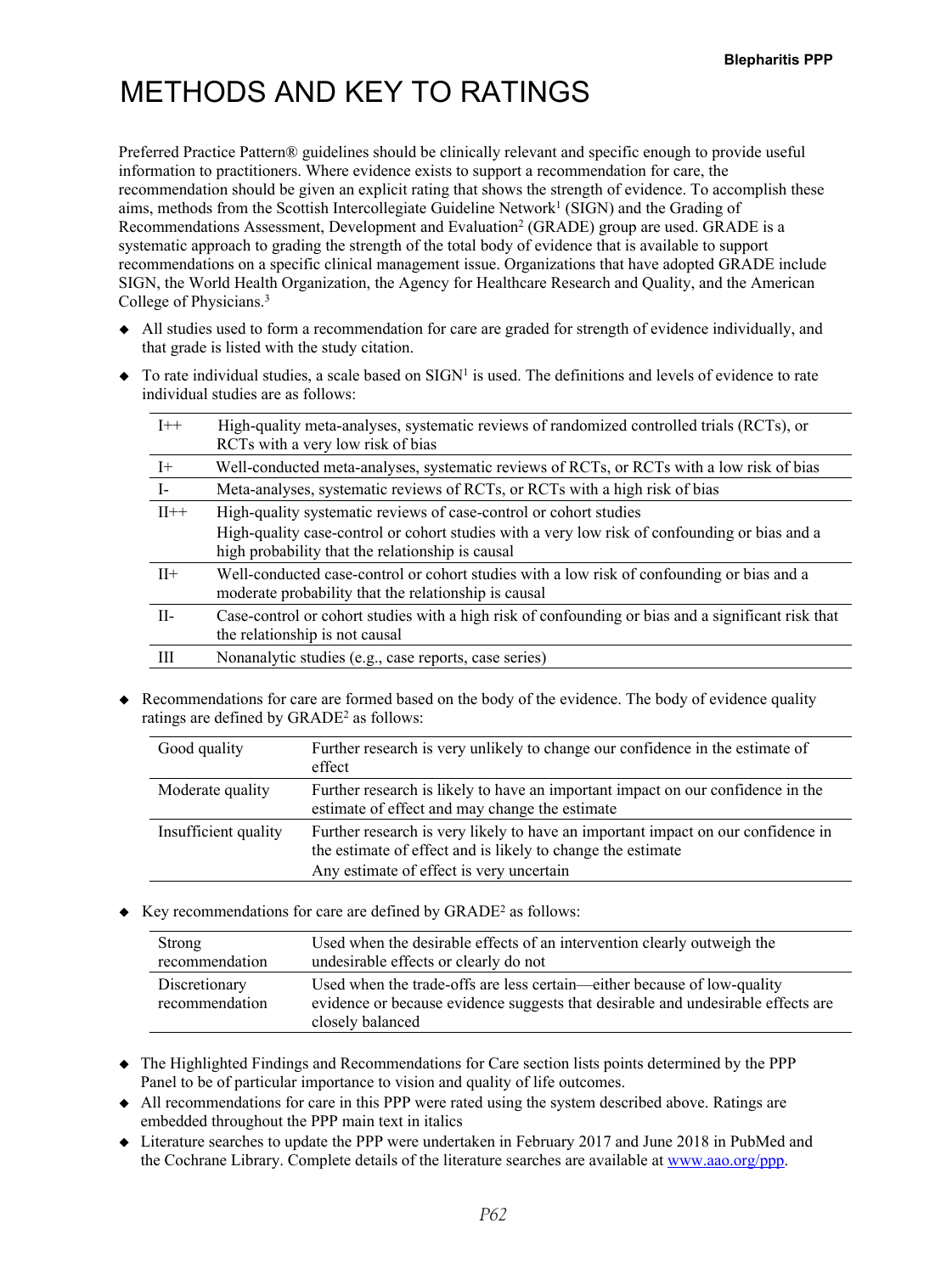# HIGHLIGHTED FINDINGS AND RECOMMENDATIONS FOR CARE

In the management of ocular surface disease, it is helpful to distinguish blepharitis and meibomian gland dysfunction (MGD) from aqueous deficient dry eye. Worsening of symptoms in the morning is typical of blepharitis, whereas worsening of the symptoms later in the day are typical of aqueous deficient dry eye.

Blepharitis is typically a chronic condition that cannot be permanently cured, and successful management is dependent on patient compliance with a treatment regimen. This should be explained to the affected patient.

Topical antibiotic ointments with or without corticosteroids or oral antibiotics can be used effectively in the treatment of blepharitis. Although azithromycin is used as a treatment for blepharitis, it may be hazardous when used orally in patients with cardiovascular problems. Specifically, oral azithromycin may lead to abnormalities in the electrical activity of the heart, with the potential to create serious irregularities in heart rhythm.

In patients with blepharitis who do not respond to therapy, the possibility of carcinoma or immunemediated diseases should be considered, particularly if the blepharitis is associated with a loss of eyelashes and/or conjunctival cicatricial changes. Early diagnosis and appropriate treatment can prevent disfigurement and may be lifesaving.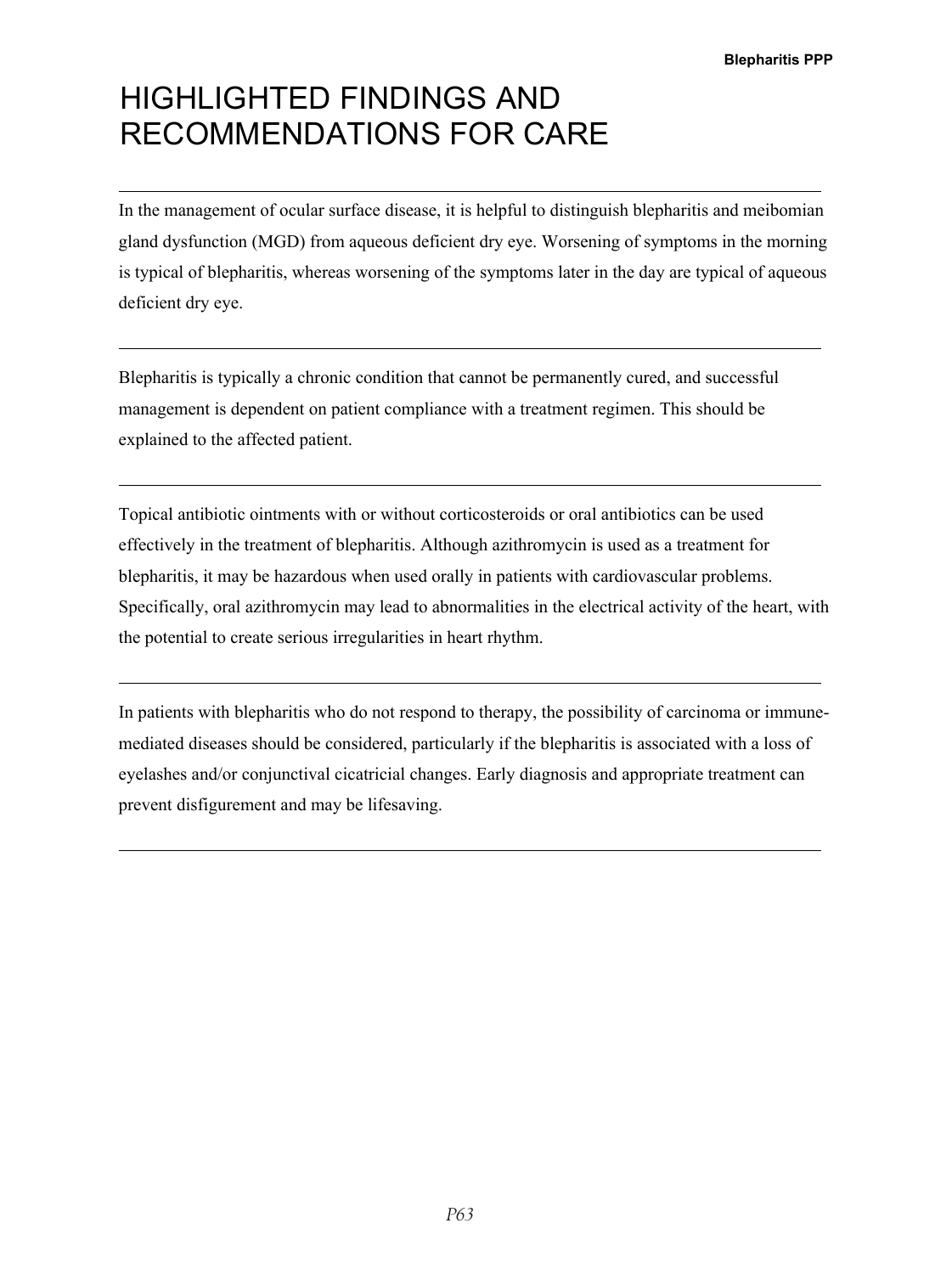### INTRODUCTION

#### DISEASE DEFINITION

Blepharitis is a chronic ocular inflammation that involves the eyelid margin primarily and is a common cause of chronic ocular irritation.

#### PATIENT POPULATION

The patient population includes individuals of all ages who present with symptoms and signs suggestive of blepharitis, such as eyelid and ocular irritation and redness.

#### CLINICAL OBJECTIVES

- Establish the diagnosis of blepharitis, differentiating it from other causes of irritation and redness
- $\bullet$  Identify the type of blepharitis
- $\triangleleft$  Establish appropriate therapy
- ◆ Relieve discomfort and pain
- Prevent complications
- $\bullet$  Educate and engage the patient in the management of this potentially chronic disease

### BACKGROUND

Blepharitis can be classified according to anatomic location: anterior blepharitis affects the eyelid skin, base of the eyelashes and the eyelash follicles, and posterior blepharitis affects the meibomian glands. Blepharitis has traditionally been clinically subcategorized as staphylococcal, seborrheic, meibomian gland dysfunction (MGD), or a combination thereof.4 Staphylococcal and seborrheic blepharitis involve mainly the anterior eyelid and can each be referred to as anterior blepharitis. Meibomian gland dysfunction, as defined by the International Workshop on Meibomian Gland Dysfunction (www.tearfilm.org/mgdworkshop/index.html), is a chronic, diffuse abnormality of the meibomian glands, commonly characterized by terminal duct obstruction and/or qualitative/quantitative changes in the glandular secretion. It may result in alteration of the tear film, symptoms of eye irritation, clinically apparent inflammation, and ocular surface disease. Meibomian gland dysfunction is further subcategorized into hyposecretory, obstructive, and hypersecretory forms.<sup>5</sup> This PPP covers the three clinical subcategories of blepharitis: staphylococcal, seborrheic, and MGD.6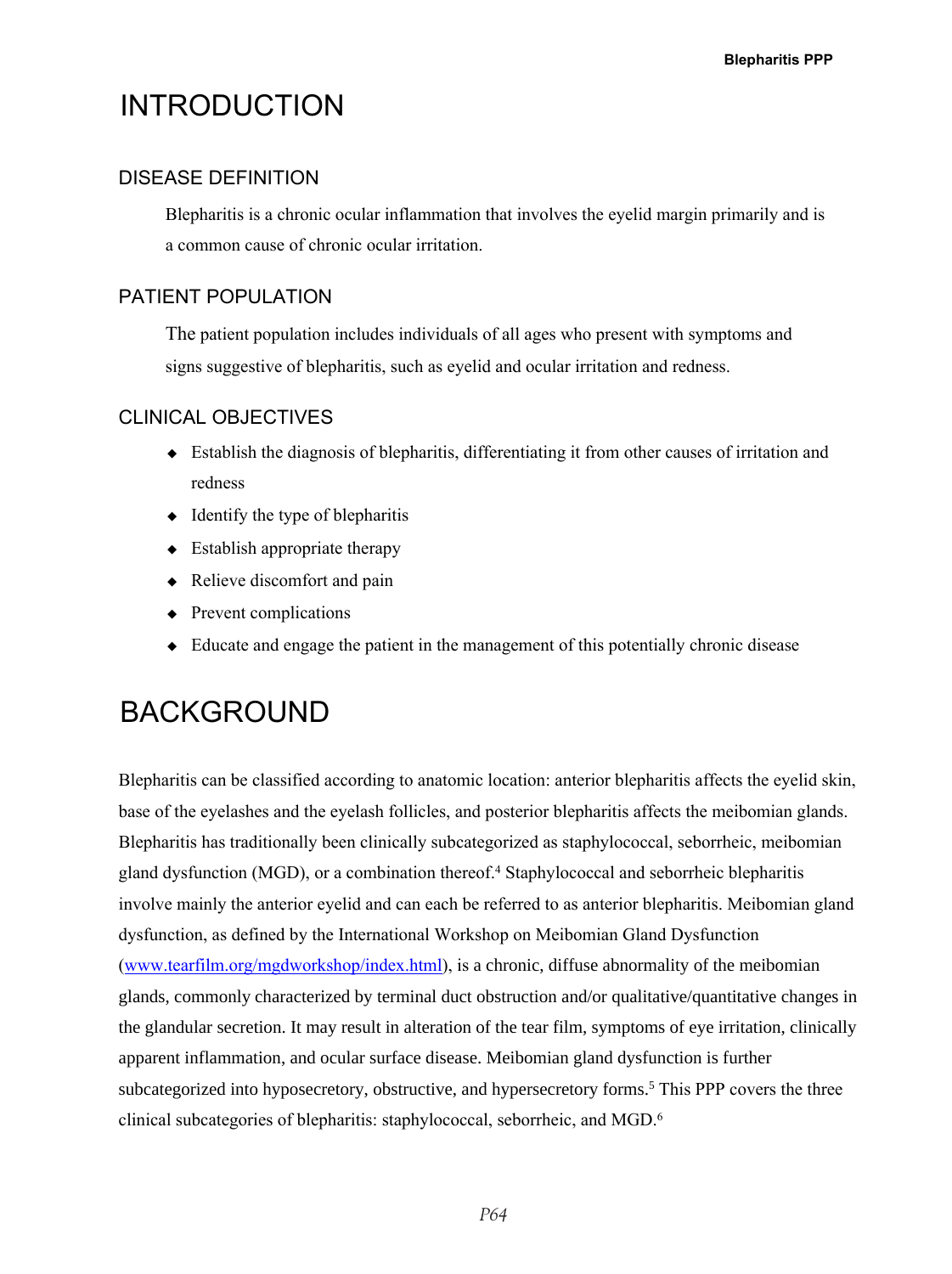There is considerable overlap of symptoms in all types of blepharitis. Blepharitis frequently leads to ocular surface inflammation, including conjunctivitis, functional tear deficiency, and keratitis. Blepharitis may also exacerbate symptoms of coexisting ocular surface disease, including allergy and aqueous tear deficiency. The chronic nature of blepharitis, the uncertain etiology, and the frequent coexistence of ocular surface disease make blepharitis difficult to manage.

Staphylococcal blepharitis is characterized by scaling, crusting, and erythema of the eyelid margin with collarette formation at the base of the cilia. Chronic inflammation may include acute exacerbations that lead to the development of ulcerative blepharitis. Loss of eyelashes and corneal involvement, including punctate epithelial erosions, marginal infiltrates, peripheral corneal and epithelial defects, and corneal neovascularization, may occur.

Although coagulase-negative staphylococcus is isolated with great frequency from eyelids of both normal subjects and patients with blepharitis (in 89% to 100% of cases), *Staphylococcus aureus* is isolated with greater frequency from eyelids of patients with clinical diagnoses of staphylococcal blepharitis.4 Both coagulase-negative staphylococcus and *S. aureus* are believed to play a role in the development of staphylococcal blepharitis, but the mechanisms of pathophysiology remain poorly understood. Toxin production has been reported to correlate with the presence of blepharoconjunctivitis;<sup>7</sup> however, other studies have found no association between toxin production of *S. aureus* isolates and the presence of clinical disease.8 Immunologic mechanisms have been documented. Enhanced cell-mediated immunity to *S. aureus* has been detected in 40% of patients with chronic blepharitis but not among normal subjects.9 Cell-mediated immunologic mechanisms have also been implicated in the development of keratitis associated with staphylococcal blepharitis.<sup>10</sup> Staphylococcal antigens themselves can initiate an inflammatory reaction by attaching to bacterial antigen-binding receptors that are present on the corneal epithelium.11,12

Patients with seborrheic blepharitis have greasy scaling of the anterior eyelid, and they frequently have seborrheic dermatitis of the eyebrows and scalp as well.

Eyelid manifestations of MGD include prominent blood vessels crossing the mucocutaneous junction, frothy discharge along the eyelid margin, pouting or plugging of meibomian orifices, expression of meibomian secretions that range from turbid fluid to thick cheese-like material, thickening and scalloping of the eyelid margin, trichiasis, and chalazion. These changes can lead to eventual atrophy and fibrosis of the meibomian gland. Patients with MGD frequently are noted to have coexisting rosacea or seborrheic dermatitis.<sup>4,13</sup> Alterations in the biochemical composition of meibomian gland secretions have been documented in patients with MGD blepharitis when compared with normal subjects.14 The result of MGD is decreased availability of normal meibum to the lid margin and tear film. This, in turn, may result in hyperosmolarity and instability of the tear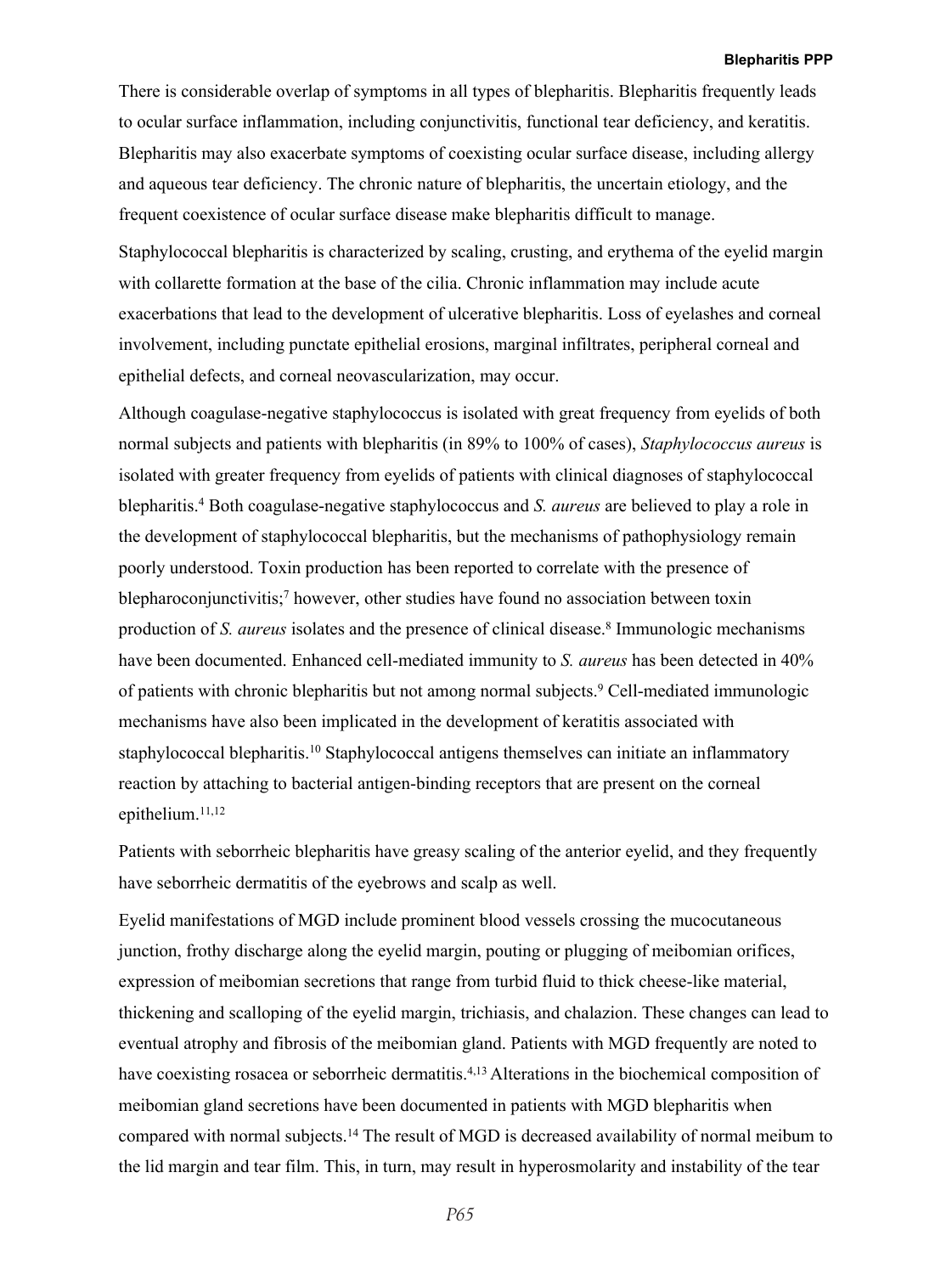film, increased bacterial growth on the lid margin, evaporative dry eye, and ocular surface inflammation and damage.<sup>15</sup>

#### PREVALENCE

Although blepharitis is one of the most common ocular disorders, epidemiologic information on its incidence or prevalence within defined populations is lacking. One single-center study of 90 patients with chronic blepharitis noted that the mean age of patients was 50 years.15 Compared with patients who have other forms of blepharitis, patients who have staphylococcal blepharitis were found to be relatively younger (42 years old) and most were female (80%).4,16 In younger, active duty military personnel (mean age, 23.2 years), 5.3% were diagnosed with meibomian gland inflammation compared with 71.1% of older military veterans (mean age, 68.1 years).<sup>17</sup> A survey of a representative sample of US adults (n = 5000) revealed that typical symptoms associated with blepharitis are quite common and that younger people report more frequent symptoms than older individuals. A survey of ophthalmologists and optometrists reported that blepharitis was commonly seen in clinical practice in 37% and 47% of their patients, respectively. Meibomian gland dysfunction was considered to be the most common cause of evaporative dry eye disease.<sup>18</sup>

The prevalence of clinically diagnosed MGD varies widely in the published world literature,<sup>15</sup> with a suggestion that MGD is significantly more common among Asian populations than Caucasian populations. However, there is significant variation in how the disease was defined and in the age of the study groups.19-23

#### RISK FACTORS AND ASSOCIATED CONDITIONS

 $\bullet$  Dry eye

Dry eye has been reported to be present in 50% of patients with staphylococcal blepharitis.4 Conversely, in a series of 66 patients with dry eye, 75% had staphylococcal conjunctivitis or blepharitis.24 It is possible that a decrease in local lysozyme and immunoglobulin levels associated with tear deficiency may alter resistance to bacteria, predisposing to the development of staphylococcal blepharitis.10

Twenty-five percent to 40% of patients with seborrheic blepharitis and MGD,<sup>4</sup> and 37% to 52% of patients with ocular rosacea<sup>13</sup> also have aqueous tear deficiency. This may result from increased tear film evaporation due to a deficiency in the lipid component of the tears as well as reduced ocular surface sensation.25,26 Low levels of tear film phospholipids have been found to be associated with the presence of dry eye in patients with chronic blepharitis.<sup>27</sup>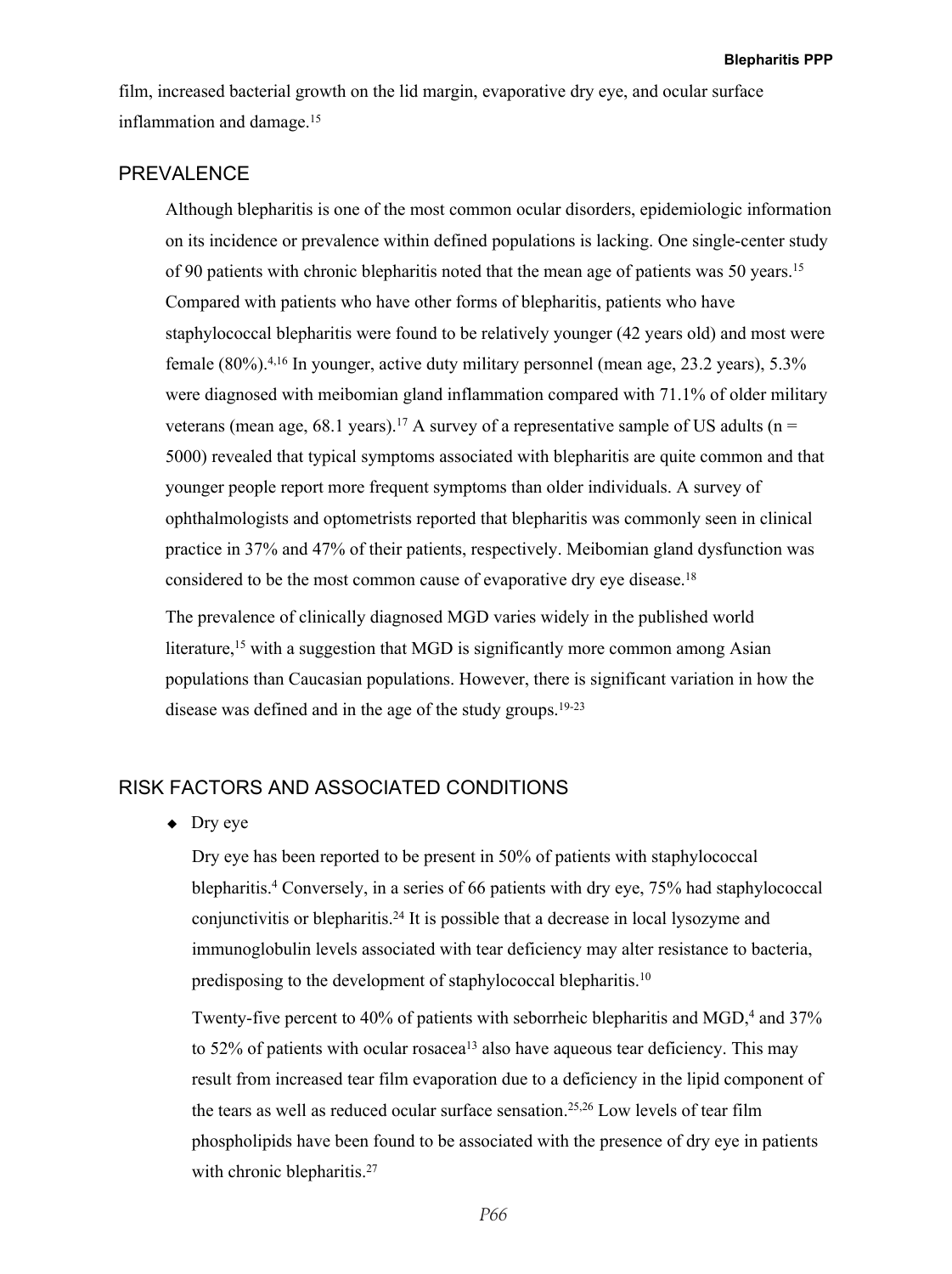#### • Dermatologic conditions

Dermatologic conditions associated with seborrheic blepharitis and MGD may share common etiologies and predisposing factors. In one study of 99 chronic blepharitis patients and 33 age and sex matched controls , 95% of patients with seborrheic blepharitis also had seborrheic dermatitis.<sup>4</sup> In patients with a subset of MGD called primary (diffuse) meibomitis, 74% had a seborrheic dermatitis and 51% had rosacea (acne rosacea).4,15

• Demodicosis

*Demodex folliculorum* has been found in 30% of patients with chronic blepharitis, but this mite has also been found with nearly the same prevalence in patients without blepharitis.28 However, patients with recalcitrant blepharitis have responded to therapy directed at decreasing or eradicating the *Demodex* mites.28 Eyelashes with cylindrical dandruff or sleeves at the eyelash base are reported to be a sign of ocular *Demodex* infestation.29 Studies have shown that severity of ocular surface discomfort has a strong positive correlation with the number of *Demodex* per cilia.30

◆ Rosacea

Rosacea is a disease of the skin and eye that is observed more frequently in fair-skinned individuals,31 but it can occur in people of all races and both sexes. Characteristic facial skin findings include erythema, telangiectasia, papules, pustules, prominent sebaceous glands, and rhinophyma. Rosacea is also associated with epithelial basement membrane abnormalities and recurrent corneal epithelial erosions.32,33 The *Demodex* mite may play a role in the pathogenesis of rosacea. The *Demodex* load is increased in individuals with rosacea.34

Rosacea may be difficult to diagnose in patients with darker skin tones because of the difficulty in visualizing telangiectasia or facial flushing.Rosacea is typically seen in middle age and occurs more often in women.<sup>35</sup> Although rosacea is more prevalent in women, it can be more severe when it occurs in men.<sup>36,37</sup> Because many patients exhibit only mild signs, such as telangiectasia and a history of easy facial flushing, the diagnosis of rosacea is often overlooked, especially in children who may present with chronic recurrent keratoconjunctivitis, phlyctenules, punctate erosions, keratitis, MGD, or recurrent chalazia and have subtle signs of rosacea.<sup>38</sup> Children with ocular rosacea often present with corneal involvement, asymmetry of ocular disease, and the potential for visual impairment such as corneal melting/perforation. Facial rosacea is less frequent in children, and associated atopy is common.<sup>39,40</sup> Children with a history of styes have an increased risk of developing adult rosacea.<sup>41</sup> A Cochrane systematic reviews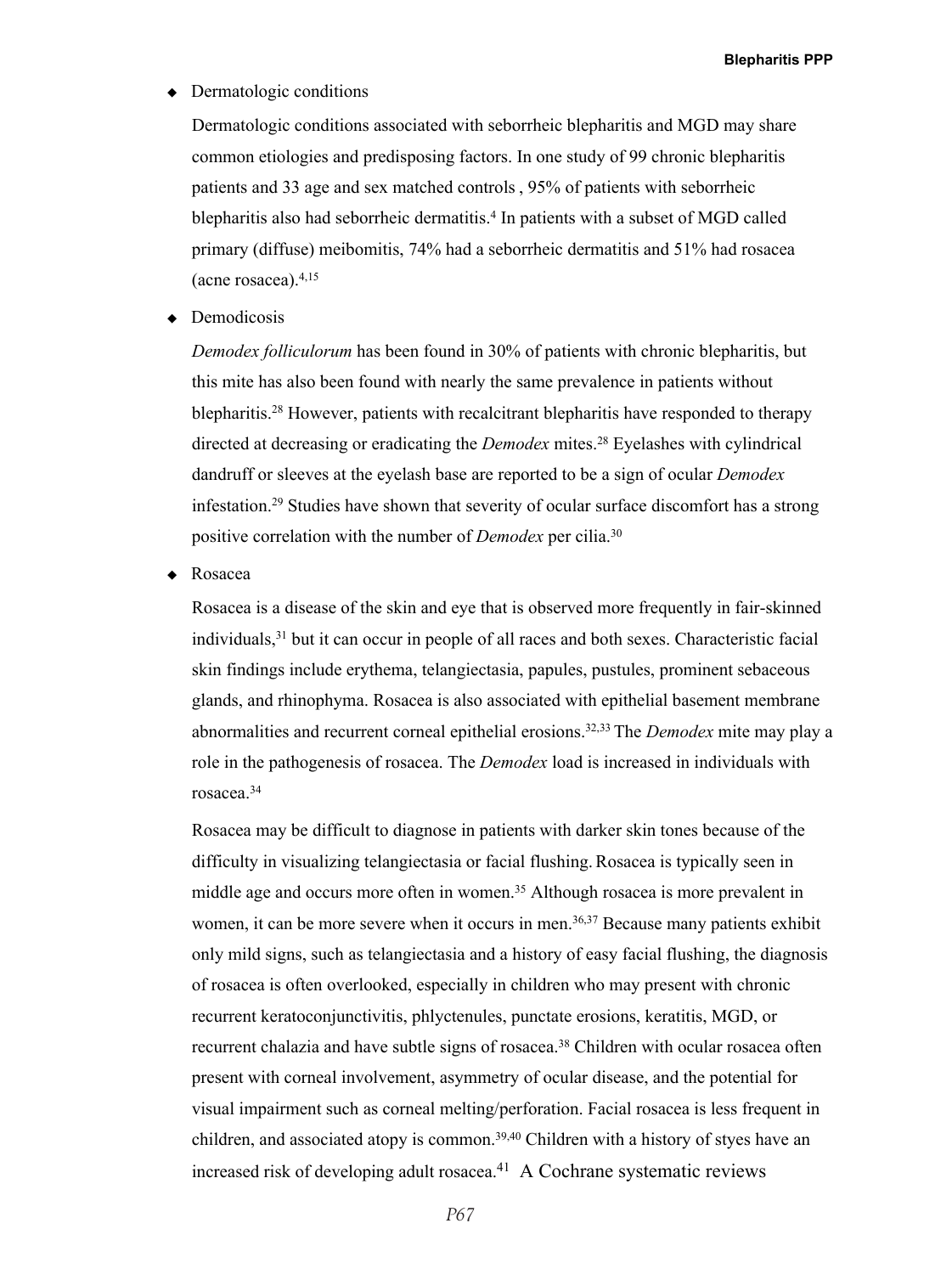reported uncertainty with respect to indications and effectiveness of both topical and systemic treatments for blepharokeratoconjunctivitis in children due to the lack of high-quality evidence. More clinical trials are warranted to establish safety and efficacy for the proper treatment of blepharokeratoconjunctivitis in children.42-44

• Isotretinoin

Isotretinoin, an oral medication that is used to treat severe cystic acne, is associated with a significant increase in colonization of the conjunctiva with *S. aureus*, blepharitis, and a disruption in tear function.45 Discontinuation of the medication leads to improvement in most cases.<sup>45-48</sup>

Giant papillary conjunctivitis

Patients with contact-lens-associated giant papillary conjunctivitis (GPC) have an increased frequency of MGD.49 The severity of GPC may correlate with the severity of  $MGD<sub>.49</sub>$ 

Table 1 lists other entities that produce inflammation of the eyelid margin.

| Condition                   | Entity                                                           |  |
|-----------------------------|------------------------------------------------------------------|--|
| <b>Bacterial infections</b> | Impetigo (due primarily to Staphylococcus aureus)<br>٠           |  |
|                             | • Erysipelas (due primarily to Streptococcus pyogenes)           |  |
|                             | • Angular blepharitis (Moraxella)                                |  |
| Viral infections            | • Herpes simplex virus                                           |  |
|                             | • Molluscum contagiosum                                          |  |
|                             | • Varicella zoster virus                                         |  |
|                             | • Papillomavirus                                                 |  |
|                             | • Vaccinia                                                       |  |
| Parasitic infection         | • Pediculosis palpebrarum (Phthirus pubis), Demodex folliculorum |  |

TABLE 1 OTHER CONDITIONS ASSOCIATED WITH EYELID INFLAMMATION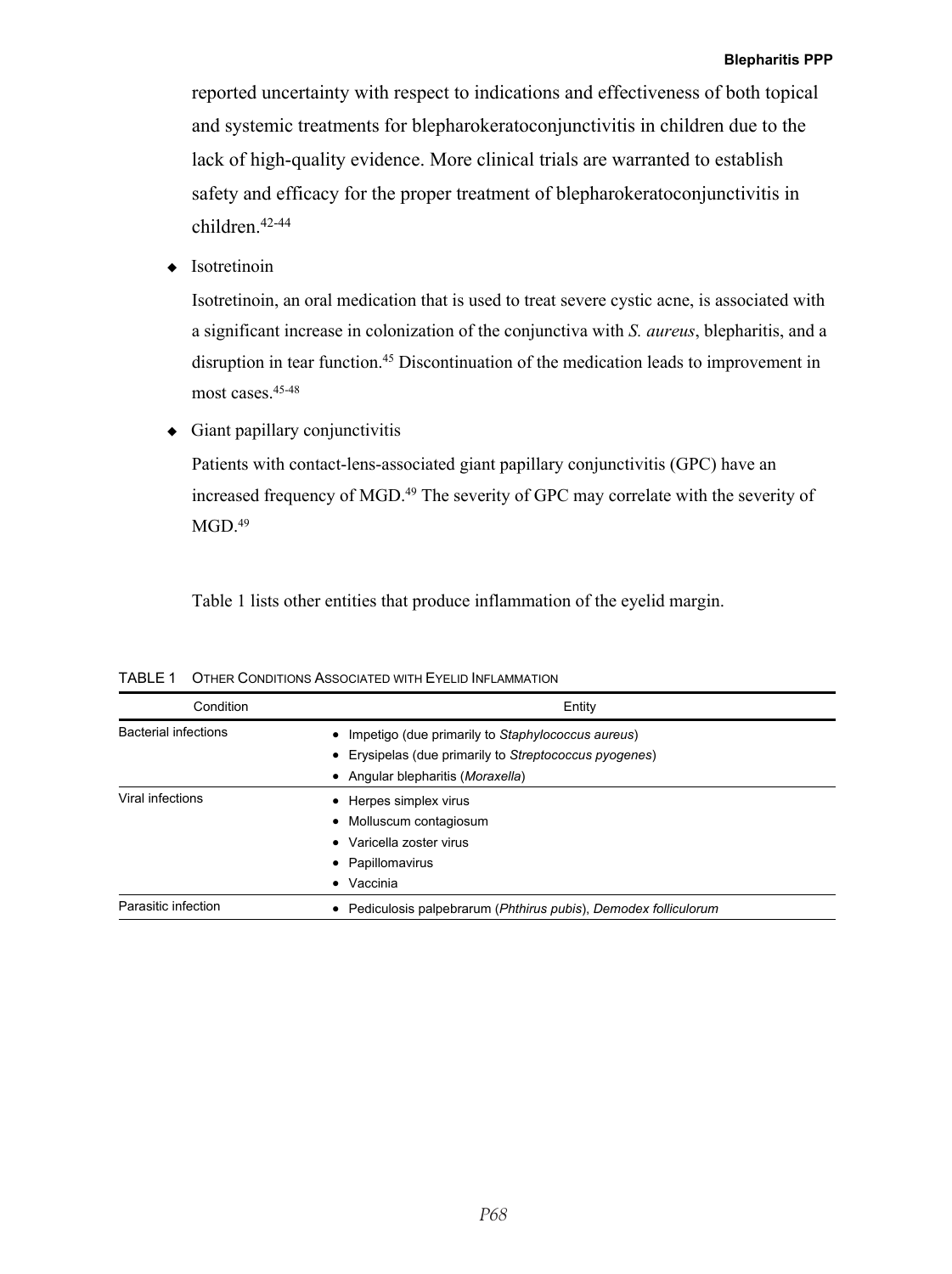TABLE 1 OTHER CONDITIONS ASSOCIATED WITH EYELID INFLAMMATION (CONTINUED)

| <b>Condition</b>        | <b>Entity</b>                                       |  |  |
|-------------------------|-----------------------------------------------------|--|--|
| Immunologic conditions  | Atopic dermatitis<br>٠                              |  |  |
|                         | <b>Contact dermatitis</b>                           |  |  |
|                         | Erythema multiforme minor/major                     |  |  |
|                         | Pemphigus foliaceus                                 |  |  |
|                         | Ocular mucous membrane pemphigoid (OMMP)            |  |  |
|                         | Stevens-Johnson syndrome/toxic epidermal necrolysis |  |  |
|                         | Connective tissue disorders                         |  |  |
|                         | • Discoid lupus                                     |  |  |
|                         | • Dermatomyositis                                   |  |  |
|                         | Graft-versus-host disease (GVHD)                    |  |  |
| Dermatoses              | Psoriasis                                           |  |  |
|                         | Ichthyosis                                          |  |  |
|                         | <b>Exfoliative dermatitis</b>                       |  |  |
|                         | Erythroderma                                        |  |  |
| Benign eyelid tumors    | Pseudoepitheliomatous hyperplasia<br>٠              |  |  |
|                         | Actinic keratosis                                   |  |  |
|                         | Squamous cell papilloma                             |  |  |
|                         | Sebaceous gland hyperplasia                         |  |  |
|                         | Hemangioma                                          |  |  |
|                         | Pyogenic granuloma                                  |  |  |
| Malignant eyelid tumors | Basal cell carcinoma                                |  |  |
|                         | Squamous cell carcinoma                             |  |  |
|                         | Sebaceous carcinoma                                 |  |  |
|                         | Melanoma                                            |  |  |
|                         | Kaposi sarcoma                                      |  |  |
|                         | Mycosis fungoides                                   |  |  |
| Trauma                  | Chemical                                            |  |  |
|                         | Thermal                                             |  |  |
|                         | Radiation                                           |  |  |
|                         | Mechanical                                          |  |  |
|                         | Surgical                                            |  |  |
| <b>Toxic conditions</b> | Medicamentosa<br>٠                                  |  |  |

#### NATURAL HISTORY

Blepharitis is a chronic condition that has periods of exacerbation and remission. Although onset usually occurs in middle-aged adults, it can begin in childhood.38,50 Severe staphylococcal blepharitis may eventually lead to eyelash loss, eyelid scarring with trichiasis, and corneal scarring and neovascularization.9 Patients with seborrheic blepharitis and MGD are generally older and have a longer history of ocular symptoms (range 6.5 to 11.6 years).10 Eyelid margin telangiectasia and meibomian gland orifice narrowing and pouting may occur in asymptomatic older patients.<sup>51</sup> Meibomian gland dysfunction can also occur in the absence of inflammation.5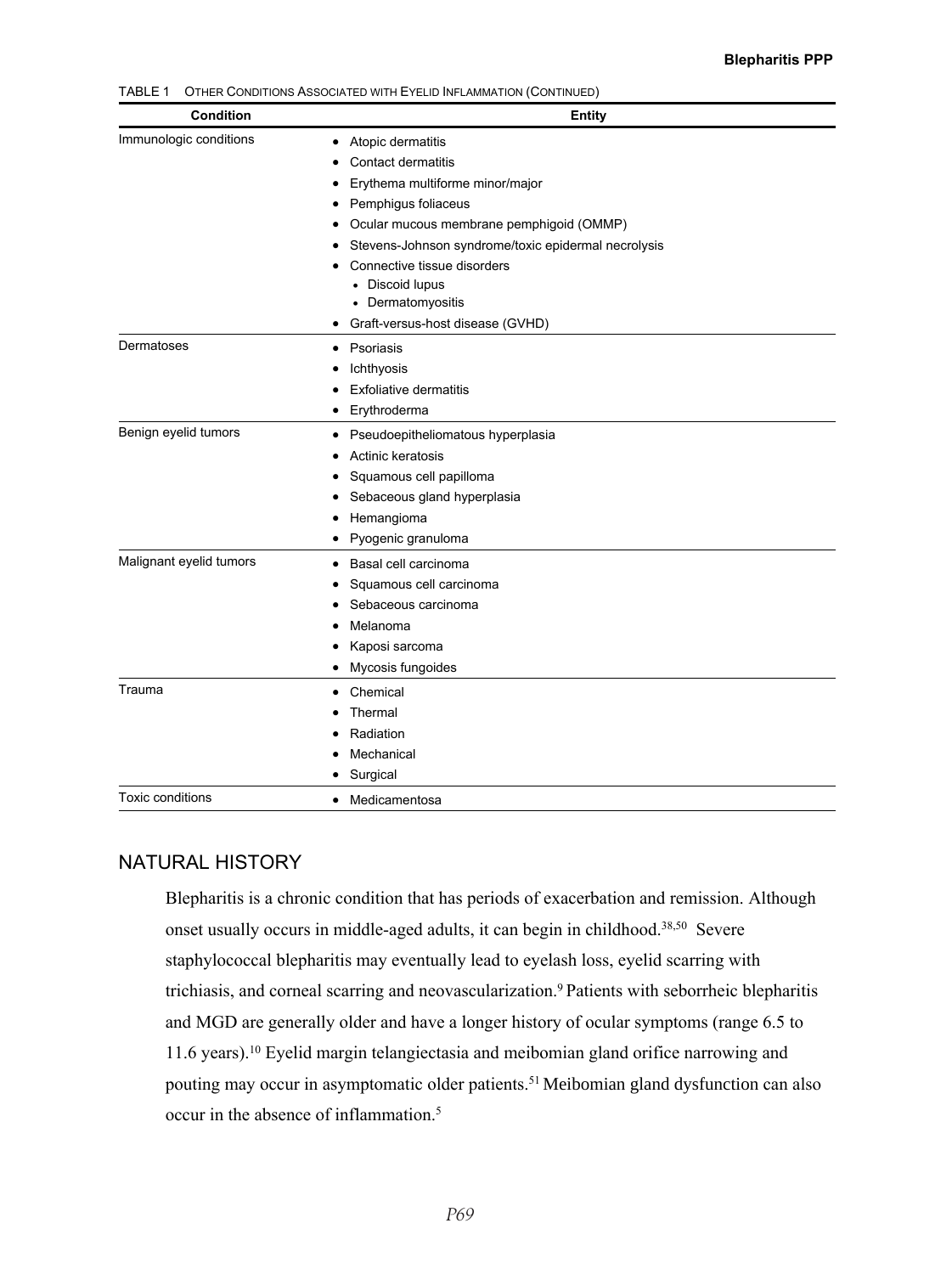Patients with severe ocular rosacea and blepharitis may develop superficial punctate keratopathy, corneal neovascularization, and scarring.<sup>31</sup> Although ulceration and perforation can rarely occur in blepharitis, the incidence of these complications is greater in children.52

# CARE PROCESS

#### PATIENT OUTCOME CRITERIA

Outcome criteria for managing blepharitis include the following:

- Reduce the symptoms and signs of blepharitis
- Minimize structural damage
- Prevent loss of visual function

#### **DIAGNOSIS**

The initial evaluation of a patient with symptoms and signs suggestive of blepharitis should include the relevant aspects of the comprehensive medical eye evaluation.<sup>53,54</sup> The diagnosis of blepharitis is usually based on a typical patient history and characteristic slit-lamp biomicroscopic findings. Ancillary testing such as taking microbiologic cultures of the eyelid and conjunctiva, dynamic meibomian gland imaging, and eyelash epilation for examination by light microscopy for identification/confirmation of *Demodex* infestation may be helpful.

#### **History**

Questions about the following elements of the patient history may elicit helpful information:

- $\bullet$  Symptoms and signs (e.g., redness, irritation, burning, tearing, itching, crusting of eyelashes, loss of eyelashes, eyelid sticking, blurring or fluctuating vision, contact lens intolerance, photophobia, increased frequency of blinking, and recurrent hordeolum)
- Time of day when symptoms are worse (worsening of the symptoms in the morning is typical of blepharitis, whereas worsening of the symptoms later in the day are typical of aqueous deficient dry eye)
- Duration of symptoms
- Unilateral or bilateral presentation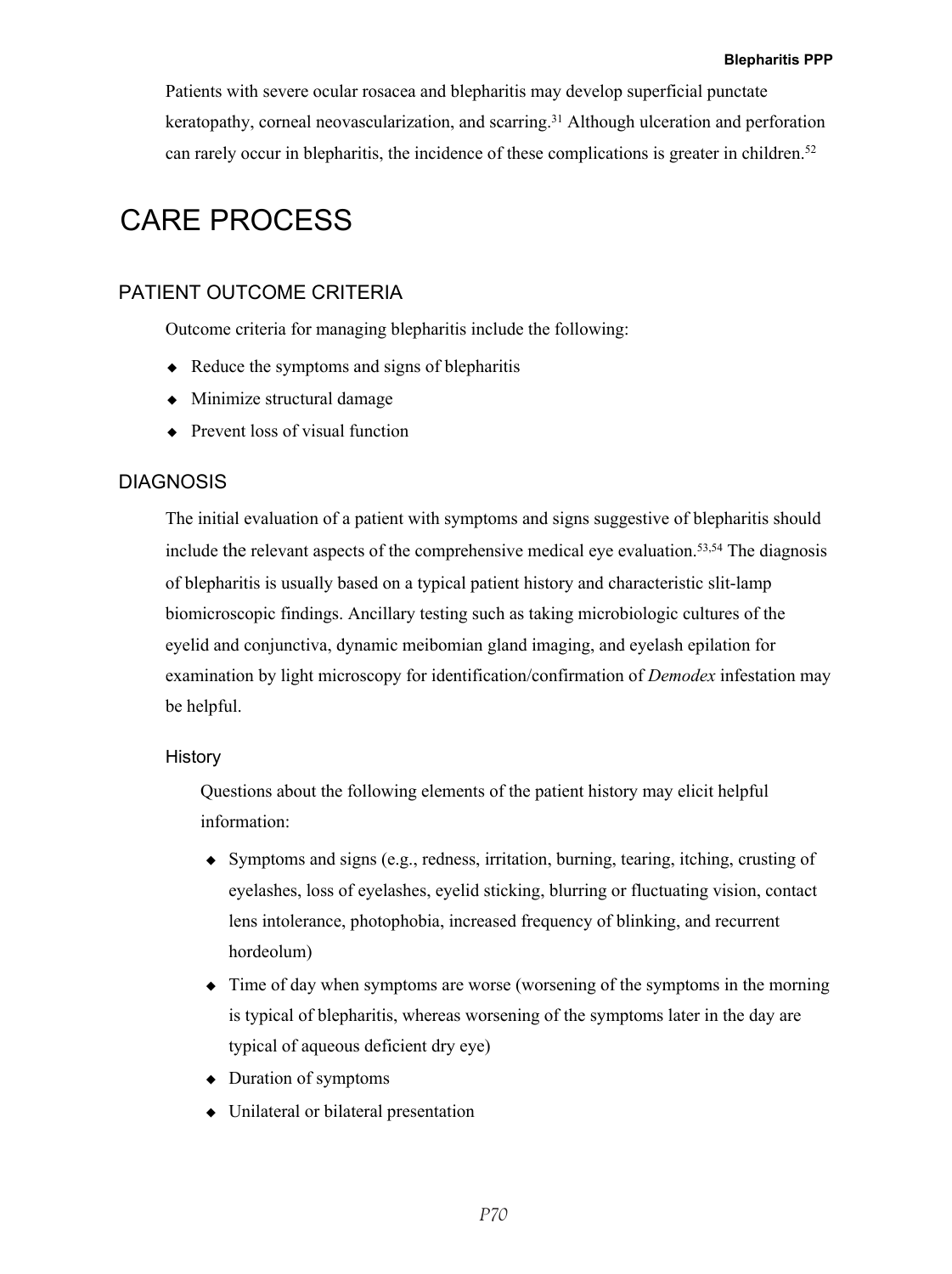- $\bullet$  Exacerbating conditions (e.g., smoke, allergens, wind, contact lenses, low humidity, retinoids, diet and alcohol consumption, eye makeup)
- $\bullet$  Symptoms and signs related to systemic diseases (e.g., rosacea, atopy, psoriasis, and graft-versus-host disease [GVDH])
- Current and previous systemic and topical medications (e.g., antihistamines or drugs with anticholinergic effects, or drugs used in the past such as isotretinoin that might have an effect on the ocular surface)
- Recent exposure to an infected individual (e.g., pediculosis palpebrarum [*Phthirus pubis*])

The ocular history may include details about previous intraocular and eyelid surgery as well as local trauma, including mechanical, thermal, chemical, and radiation injury. A history of cosmetic blepharoplasty is important to obtain because increased surface exposure may increase tear evaporation. A history of styes and/or chalazia is common in patients with blepharitis.

The medical history may also include information about dermatologic diseases such as rosacea, atopic dermatitis, and herpes zoster ophthalmicus.

#### **Examination**

Examination of the eye and adnexa includes measurement of visual acuity, an external examination, slit-lamp biomicroscopy, and measurement of intraocular pressure (IOP). The external examination should be performed in a well-lighted room with particular attention to the following:

- $\bullet$  Skin
	- Changes consistent with rosacea such as rhinophyma, erythema, telangiectasia, papules, pustules, and hypertrophic sebaceous glands in malar areas
- $\triangle$  Eyelids
	- Abnormal eyelid position (i.e., ectropion and entropion), incomplete eyelid closure (i.e., lagophthalmos), blink response, and/or eyelid laxity
	- Loss, breakage, or misdirection of eyelashes
	- Vascularization or hyperemia of eyelid margins
	- Abnormal deposits at the base of the eyelashes
	- Ulceration
	- Vesicles
	- $\bullet$  Scaling, hyperkeratosis
	- Chalazion/hordeolum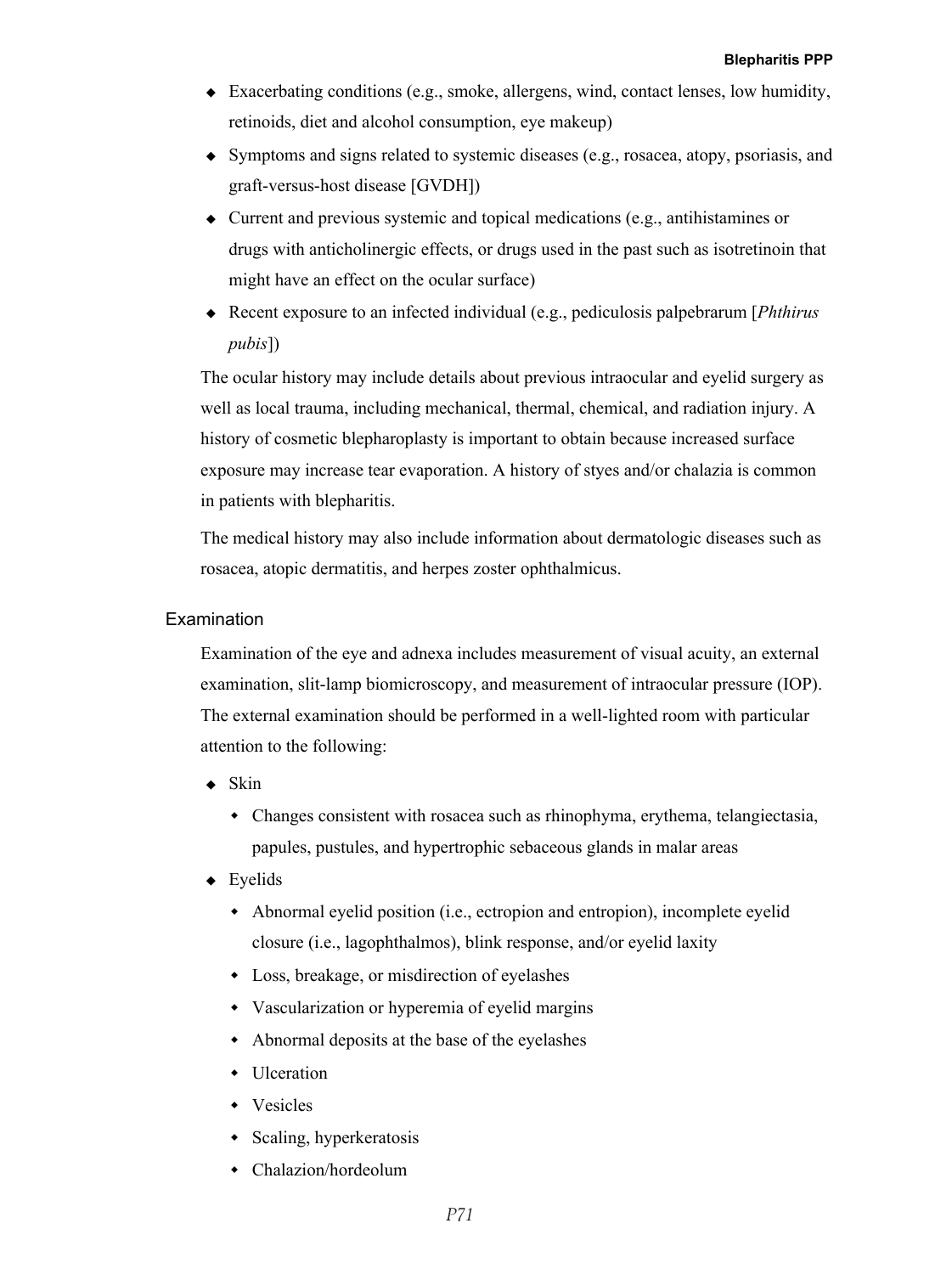• Scarring

The slit-lamp biomicroscopy should include evaluation of the following:

- ◆ Tear film
	- Tear meniscus
	- Tear film break-up time and pattern
	- Foamy discharge
	- Debris in the tear film
- Anterior eyelid margin
	- Hyperemia
	- Telangiectasia
	- $\triangleleft$  Scarring
	- Pigmentary changes
	- Keratinization
	- Ulceration
	- Vesicles
	- Blood-tinged debris
	- Pediculosis palpebrarum (*P. pubis*)
	- Presence of lesion
- ◆ Eyelashes
	- Malposition or misdirection
	- Loss or breakage
	- Pediculosis palpebrarum (*P. pubis*) nits
	- Cylindrical sleeves (demodicosis or seborrhea)
	- Cosmetic deposits and collarettes
- Posterior eyelid margin
	- Abnormalities of meibomian orifices such as capping, pouting, retroplacement, metaplasia, and obliteration<sup>55</sup>
	- Character of meibomian secretions such as expressibility, thickness, turbidity, and color
	- Vascularization, keratinization, nodularity
	- Thickening
	- Scarring/fibrosis
- Tarsal conjunctiva (everting eyelids)
	- Appearance of meibomian glands and ducts such as dilation and inflammation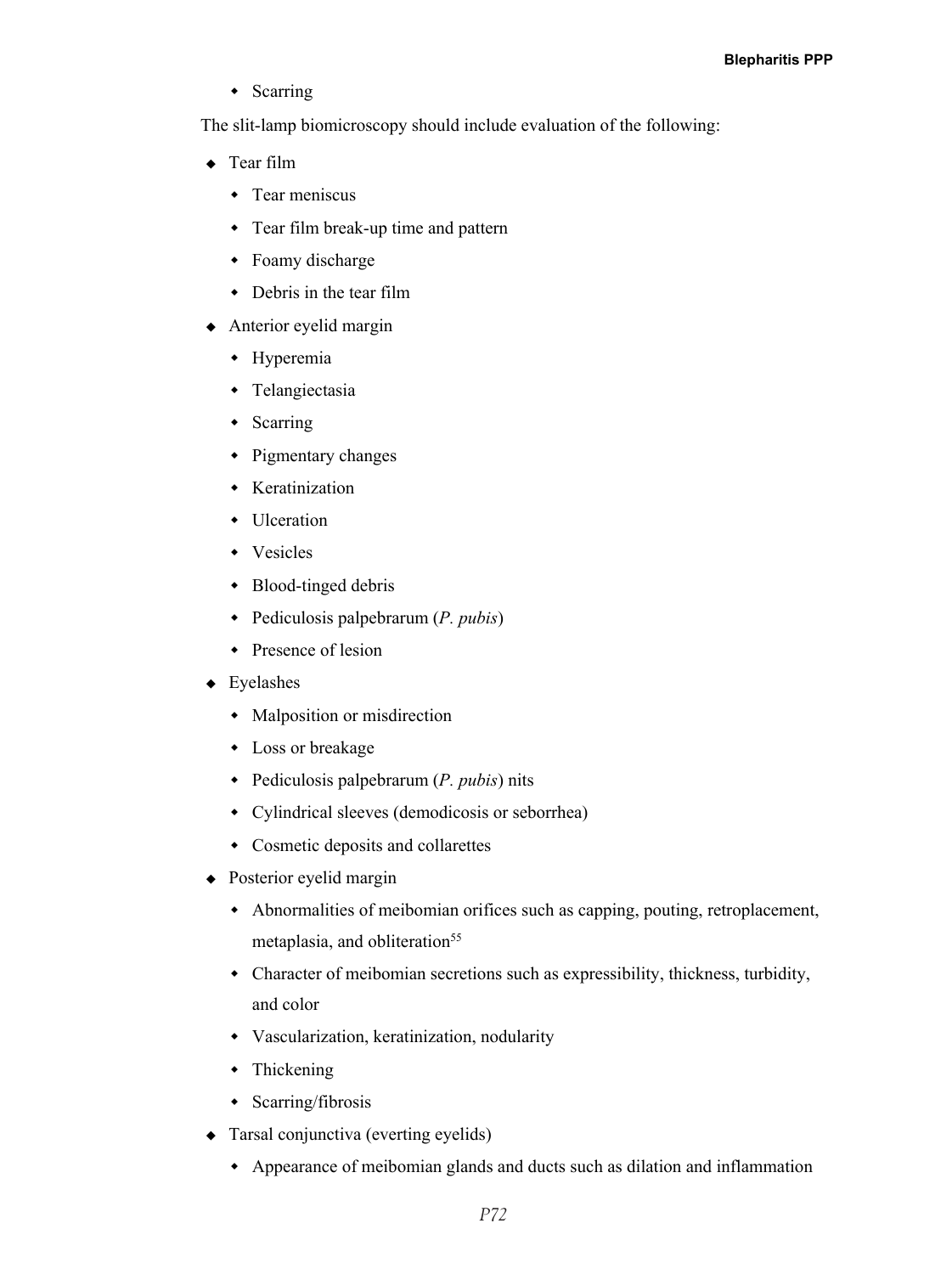- Chalazia
- Erythema
- $\bullet$  Scarring
- Keratinization
- Papillary/follicular reaction
- Lipid exudation/inspissation/concretions
- Cicatricial changes: subepithelial fibrosis, fornix foreshortening, symblepharon formation
- $\triangleleft$  Bulbar conjunctiva
	- Hyperemia
	- Phlyctenules, follicles
	- Conjunctivochalasis
	- Punctate staining with fluorescein, rose bengal, or lissamine green (generally fluorescein is used for cornea and lissamine green for conjunctiva)
	- Cicatricial changes: subepithelial fibrosis, fornix foreshortening, symblepharon formation
- ◆ Cornea
	- Epithelial defect, punctate staining with fluorescein, rose bengal, or lissamine green (generally, fluorescein is used for cornea and lissamine for conjunctiva)
	- Edema, infiltrates, ulcers, and/or scars (small subepithelial or superficial stromal, circumferential, in midperipheral cornea, usually without overlying fluorescein staining)
	- Vascularization, scarring, including pannus
	- Phlyctenules

#### Diagnostic Tests

There are no specific clinical diagnostic tests for blepharitis. However, cultures of the eyelid margins may be indicated for patients who have recurrent anterior blepharitis with severe inflammation as well as for patients who are not responding to therapy. Microscopic evaluation of epilated eyelashes may reveal *Demodex* mites, which have been implicated in some cases of chronic blepharoconjunctivitis. This can be performed by placing the explanted eyelashes on a glass slide, adding a drop of fluorescein, and placing a cover slip.56

The possibility of carcinoma should be considered in patients with chronic blepharitis unresponsive to therapy, especially when only one eye is involved. Often such patients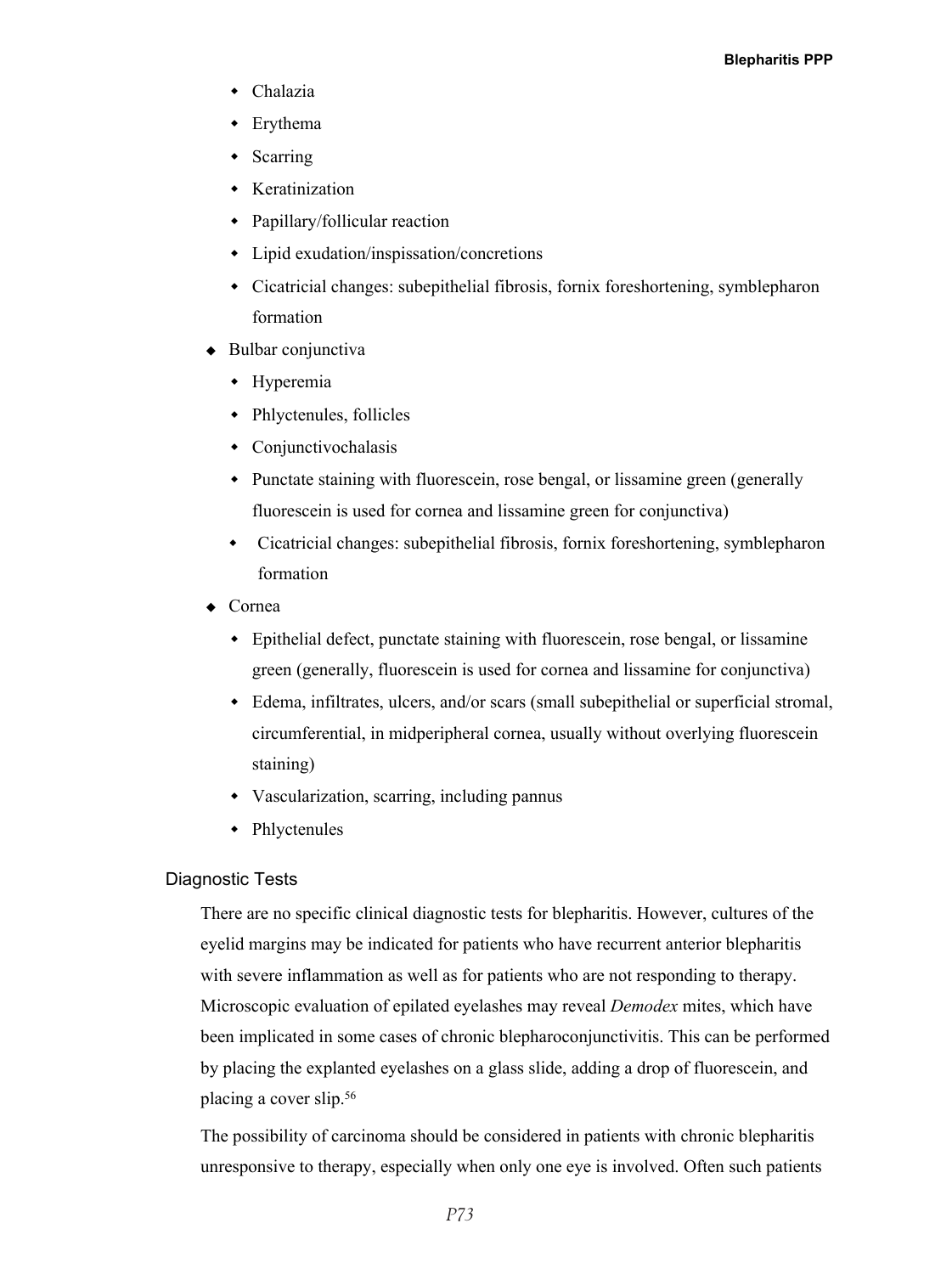will have a degree of conjunctival cicatricial changes in the affected eye. A biopsy of the eyelid may be indicated to exclude the possibility of carcinoma in cases of marked asymmetry, resistance to therapy, or unifocal recurrent chalazia that do not respond well to therapy.57 Additional signs of concern may include loss of normal eyelid margin and conjunctival anatomy, and focal lash loss (ciliary madarosis). Before obtaining a biopsy for suspected sebaceous carcinoma, consultation with a pathologist is recommended to discuss the potential need for frozen sections and mapping of the conjunctiva to search for pagetoid spread. Fresh tissue may be needed to detect lipids using special dyes such as oil red-O.

It is also very important to do a complete ocular surface exam on patients with chronic blepharitis that has been unresponsive to standard medical treatment to look for any signs of conjunctival cicatricial changes. If there are any signs of cicatrizing disease, clinicians should be suspicious about the possibility of ocular mucous membrane pemphigoid (OMMP) and the proper workup should be initiated, including immunofluorescence studies of the biopsy specimen. (See the Conjunctivitis PPP.58)

Clinical features that may aid in the differential diagnosis of staphylococcal, seborrheic, and MGD blepharitis are summarized in Table 2. Features of these forms of blepharitis often overlap. In addition, patients with associated conditions such as dry eye can present with similar clinical features.

An important diagnostic tool for MGD is the assessment of lid margin changes and expression of the meibomian glands. This may be performed by applying pressure to the lower eyelids with either fingers or a cotton bud. A more detailed analysis of the lipid layer using interferometry technology can be used to evaluate the tear film lipidlayer thickness. Patients with low interferometry values of lipid-layer thickness report more dry eye symptoms.59,60

|                      | <b>Anterior Eyelid</b>          |                | <b>Posterior Eyelid</b>                       |
|----------------------|---------------------------------|----------------|-----------------------------------------------|
| Feature              | Staphylococcal                  | Seborrheic     | Meibomian Gland Dysfunction                   |
| Eyelash loss         | Frequent                        | Rare           |                                               |
| Eyelash misdirection | Frequent                        | Rare           | May occur with long-standing<br>disease       |
| Eyelid deposits      | Matted, hard scales/collarettes | Oily or greasy | Excess lipid, foamy discharge                 |
| Evelid ulceration*   | With severe exacerbations       |                |                                               |
| Eyelid scarring      | May occur                       |                | May occur with long-standing<br>disease       |
| Chalazia             | Rare                            | Rare           | Occasional to frequent.<br>sometimes multiple |
| Hordeolum            | May occur                       |                |                                               |

#### TABLE 2 CLINICAL FEATURES OF BLEPHARITIS BY CATEGORY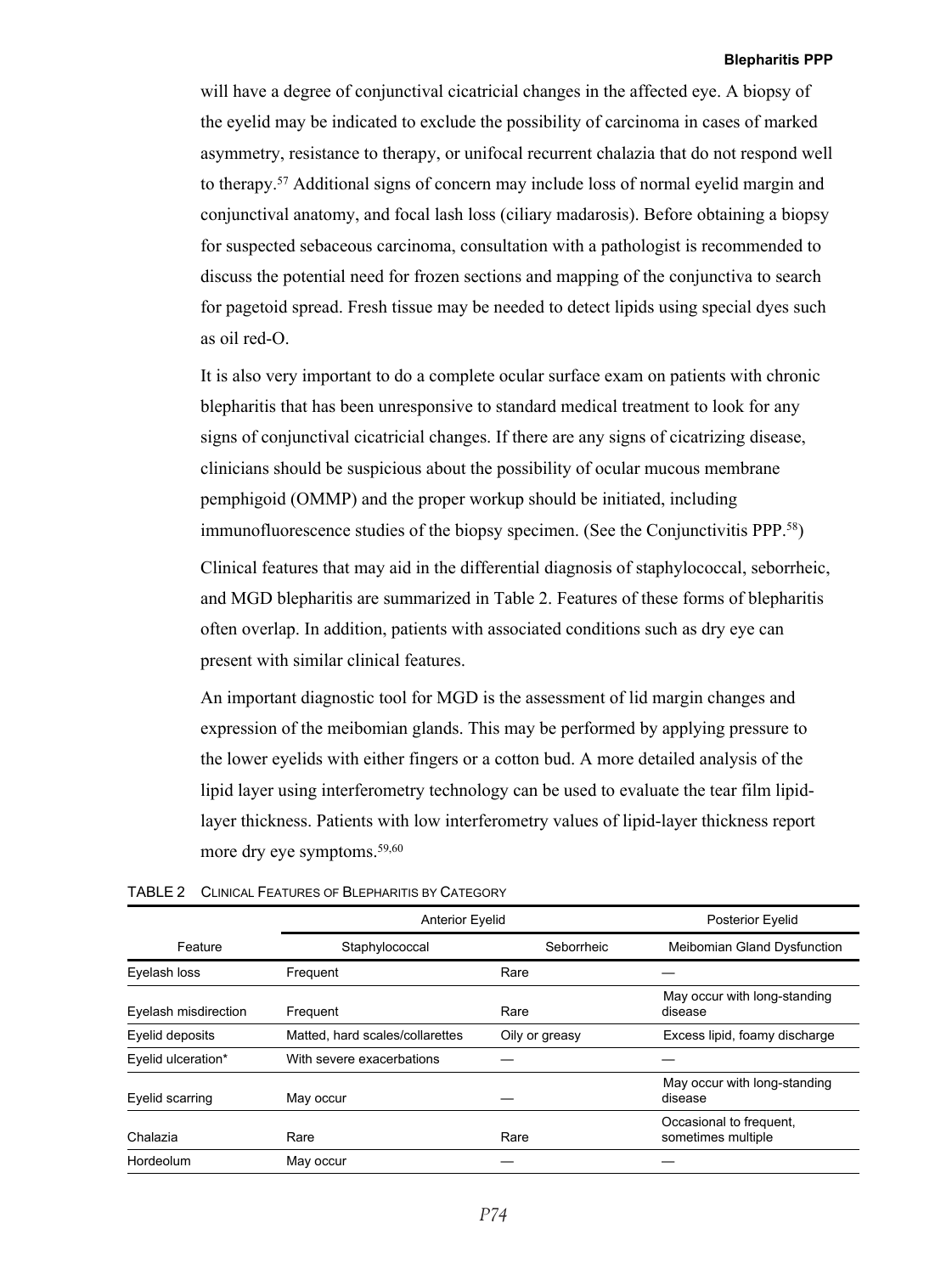| Conjunctiva             | Mild to moderate injection;<br>phlyctenules may occur                                                                                                                                         | Mild injection                           | Mild to moderate injection;<br>papillary reaction of tarsal<br>conjunctiva                                                                         |
|-------------------------|-----------------------------------------------------------------------------------------------------------------------------------------------------------------------------------------------|------------------------------------------|----------------------------------------------------------------------------------------------------------------------------------------------------|
| Aqueous tear deficiency | Frequent                                                                                                                                                                                      | Frequent                                 | Frequent                                                                                                                                           |
| Cornea                  | Inferior punctate epithelial<br>erosions, peripheral/marginal<br>infiltrates (typically at 10, 2, 4, or 8)<br>o'clock), scarring,<br>neovascularization and pannus,<br>thinning, phlyctenules | Inferior punctate epithelial<br>erosions | Inferior punctate epithelial<br>erosions, fine infiltrates<br>superiorly and inferiorly,<br>scarring, neovascularization and<br>pannus, ulceration |
| Dermatologic disease    | Atopy rarely                                                                                                                                                                                  | Seborrheic dermatitis                    | Rosacea                                                                                                                                            |

NOTE: A dash (—) in the column indicates that the feature is not found for the specific type of blepharitis.

Adapted with permission from the American Academy of Ophthalmology Basic and Clinical Science Course Subcommittee. Basic Clinical and Science Course. External Disease and Cornea: Section 8, 2017–2018. Table 3-11. San Francisco: American Academy of Ophthalmology,2017.

\* Also consider herpes simplex virus.

#### MANAGEMENT

#### **Detection**

Detection and appropriate treatment can reduce signs and symptoms of blepharitis, and in severe cases it can prevent permanent structural damage and possible vision loss. This is particularly important in children, in whom chronic blepharokeratoconjunctivitis is often unrecognized. It should be suspected in a child with recurrent conjunctivitis, keratitis, neovascularization, eyelid inflammation, hordeolum, and chalazia.38-40,50,61 The presentation can be asymmetric and is often confused with herpetic disease.

Tear film break-up time using fluorescein is significantly shorter in patients with MGD, even if aqueous tear production is normal.<sup>62</sup> This suggests that meibomian gland secretions are important in maintaining a stable preocular tear film. The overlap of clinical features of the various forms of chronic blepharitis and the variable association of all forms with tear dysfunction<sup>4</sup> underscore the complexity of the relationship between blepharitis and tear dysfunction as well as the need for customized treatment approaches for patients with complaints of ocular irritation.

Discoid lupus erythematosus and OMMP can masquerade as blepharoconjunctivitis.<sup>63,64</sup> Recognizing the association of eyelid inflammation with these systemic diseases can lead to prompt and effective treatment. In cases where carcinoma masquerades as blepharitis, early diagnosis and appropriate treatment can prevent disfigurement and may be lifesaving.

Postoperative endophthalmitis is a feared complication following intraocular surgery. In a large retrospective study at a tertiary care center, the causative microorganisms of acute postoperative endophthalmitis following clear corneal cataract surgery included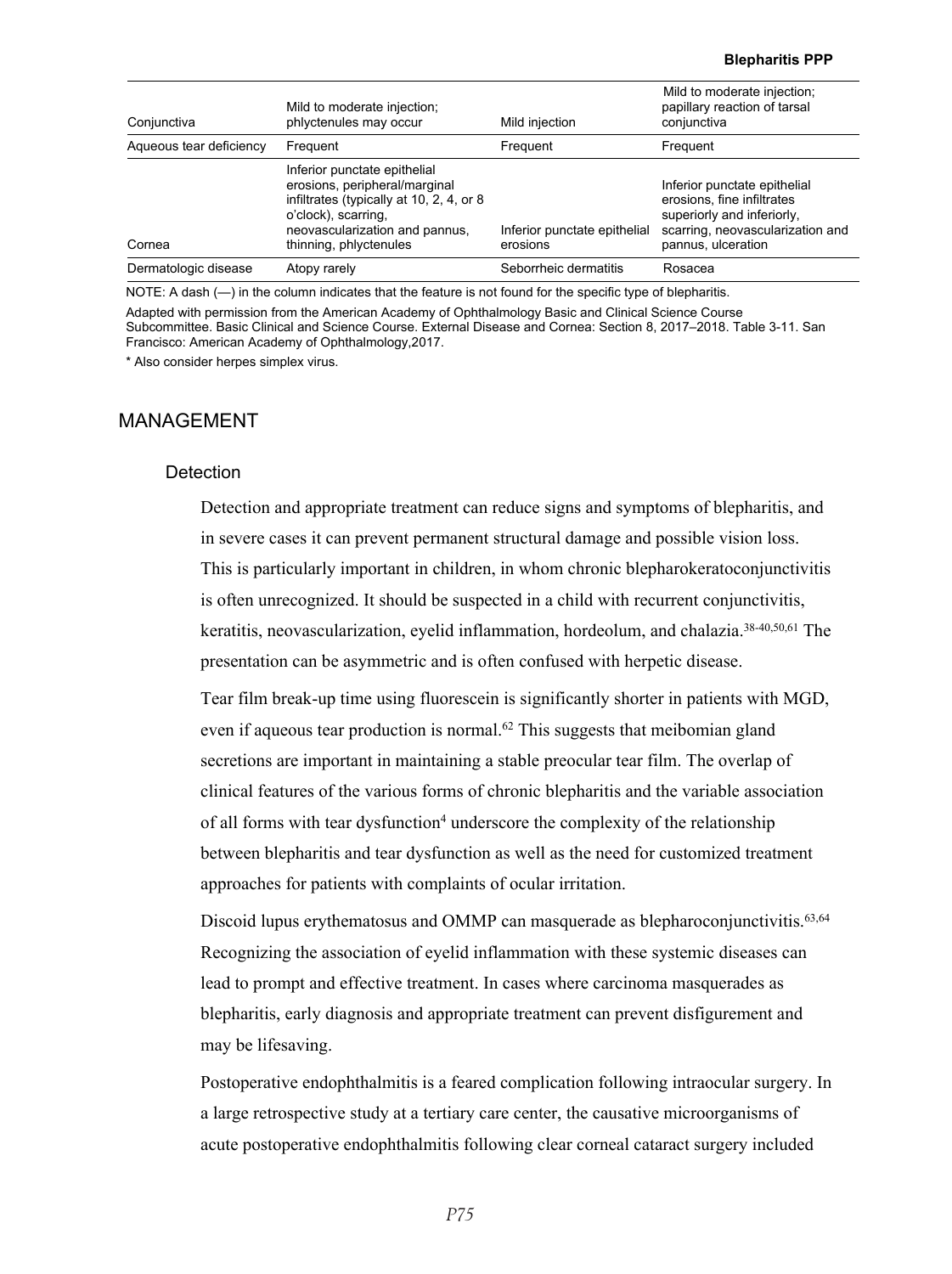the usual ocular surface pathogens that are commonly associated with blepharitis (coagulase-negative *Staphylococcus* [68.4%], *S. aureus* [6.8%], and *Streptococcus* species  $[8.2\%/]$ .<sup>65</sup> Therefore, it may be helpful to address moderate to severe blepharitis with topical antibiotics and eyelid hygiene so that symptoms and signs are controlled prior to an intraocular surgical procedure. Opinions vary on when and how aggressively to treat blepharitis prior to surgery, and there is no evidence proving that such treatment will prevent endophthalmitis. Long-term antibiotic treatment may result in the development of resistant organisms.<sup>66</sup>

#### **Treatment**

The patient must understand that a cure is usually not possible. Treatments that may be helpful include the following:

- Warm compresses
- Eyelid cleansing, including eyelid massage in cases of MGD to express the meibomian glands
- $\triangle$  Antibiotics (topical and/or systemic)
- Topical anti-inflammatory agents (e.g., corticosteroids, cyclosporine)

These treatment options are often used in combination. Eyelid cleansing is especially useful for anterior blepharitis, while warm compresses are especially helpful for posterior blepharitis and MGD. The optimal treatment regimen often requires persistence and a trial-and-error approach. An initial step in treating patients who have blepharitis is to recommend warm compresses and eyelid cleansing,  $67$  which may be accomplished in several ways.

One regimen is to apply warm compresses to the eyelids for several minutes to soften adherent scurf and scales or discharge and/or warm the meibomian secretions. Sustained warmth can be achieved by using hot tap water on a clean wash cloth, over the counter heat pack, or homemade bean/rice bag that can be heated in the microwave. It is very important to instruct patients to avoid using compresses that are so hot that they burn the skin.

Eyelid cleansing can be accomplished by brief, gentle massage of the eyelids. Eye cleaners with hypochlorous acid at 0.01% have a strong antimicrobial effect which has been used for the treatment of anterior blepharitis.<sup>68</sup> Vertical eyelid massage can be performed to express meibomian secretions. Rubbing the eyelid margins from side to side removes crusting from the eyelashes. Cleaning the eyelid can be safely accomplished by having the patient gently rub the base of the eyelashes using either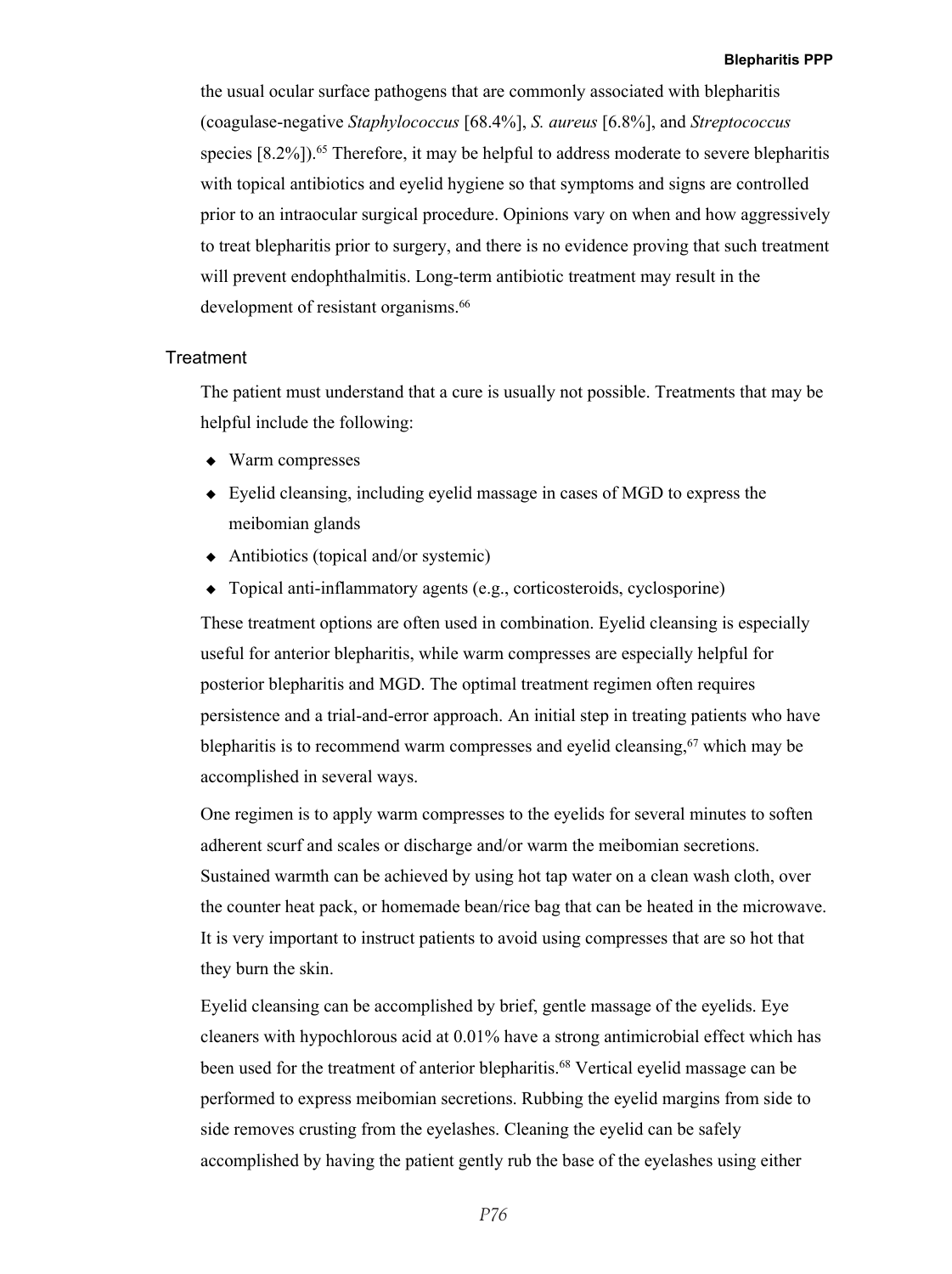diluted baby shampoo or commercially available eyelid cleaner on a pad, cotton ball, cotton swab, or clean fingertip. Cleaning the eyelid using any of the above devices and/or digital massage potentially can be dangerous if the patient lacks manual dexterity or the necessary skill or judgment to perform the task safely. The ophthalmologist should consider the patient's ability to perform this treatment and tailor the therapeutic plan accordingly. Proper counseling of patients with neurotrophic corneas is important to avoid injury to corneal epithelium. A schedule of regularly performed eyelid cleansing, daily or several times weekly, often blunts the symptoms of chronic blepharitis.<sup>69</sup>

Once- or twice-daily compresses and massage, at a time most convenient for the patient, is generally adequate. Expression of the meibomian glands may be particularly helpful in cases of MGD, $\frac{70}{2}$  but it must be performed with care. Frequent manipulation of the eyelid may lead to mechanically induced irritation. In addition, patients who have advanced glaucoma, with or without a history of a glaucoma filtering procedure, should be advised to not place pressure on the lids aggressively, because it may subsequently increase eye pressure. Patients should be advised that warm compress and eyelid cleansing treatment may be required long term, because the symptoms often recur when treatment is discontinued.

Topical antibiotics have been shown to provide some symptomatic relief, and they have been effective in decreasing bacteria from the eyelid margin in cases of anterior blepharitis. Eyelid hygiene may provide symptomatic relief for both anterior and posterior blepharitis. Evidence on the effectiveness of other treatments for blepharitis, such as topical corticosteroids or oral antibiotics, has been shown to be inconclusive.<sup>42</sup>

A topical antibiotic ointment such as bacitracin or erythromycin can be prescribed and applied on the eyelid margins one or more times daily or at bedtime for a few weeks. Topical antibiotic treatment can be repeated on an intermittent basis using different kinds of medications with different mechanisms of action to prevent the development of resistant organisms. The frequency and duration of treatment should be guided by the severity of the blepharitis and response to treatment. The clinical efficacy of topical tobramycin/dexamethasone ophthalmic suspension and azithromycin in a sustained release system has been evaluated in uncontrolled (off-label), manufacturer-sponsored studies, and these topical treatments appear to reduce some of the signs and symptoms of blepharitis.71-73

For patients with MGD, whose chronic symptoms and signs are not adequately controlled by eyelid cleansing or meibomian gland expression, oral tetracyclines and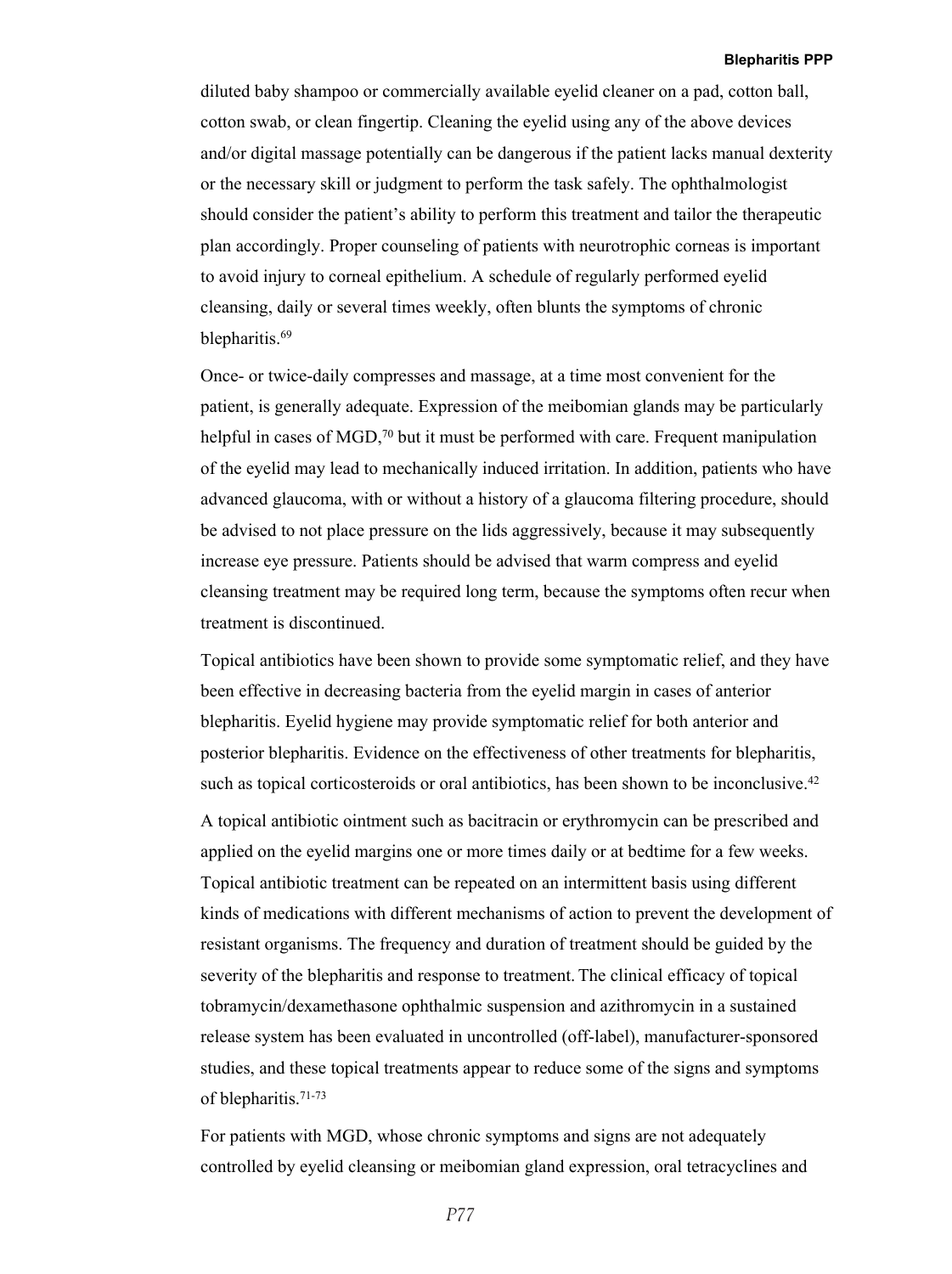topical antibiotics may be helpful. Doxycycline, minocycline, or tetracycline can be given daily, and tapered after clinical improvement is noted.<sup>74,75</sup> Alternatively, oral erythromycin or azithromycin can be used especially in women of childbearing age and children. Tetracyclines and macrolide antibiotics also have anti-inflammatory activity.76 Treatments can be intermittently discontinued and reinstated, based on the severity of the patient's blepharitis and tolerance for the medication.

The rationale for the use of tetracyclines is based in part on small clinical trials that report efficacy of the drugs in improving symptoms in patients with ocular rosacea<sup>77</sup> and improving tear break-up time in patients with rosacea and MGD.78 The tetracyclines decrease lipase production in both *S. epidermidis* and *S. aureus*. 79,80 Tetracyclines can cause photosensitization, gastrointestinal upset, vaginitis, and, rarely, azotemia. Tetracyclines have been implicated in cases of pseudotumor cerebri,  $81,82$  and their metabolism may alter the effectiveness of certain medications (e.g., decrease the effectiveness of oral contraceptives and potentiate the effect of warfarin). A sustainedrelease preparation of doxycycline can be used to reduce side effects. Tetracyclines are contraindicated in pregnancy, for nursing women, and for patients with a history of hypersensitivity to tetracyclines. Tetracyclines also should not be used in children under 8 years of age,83 since staining of teeth may occur; however, oral erythromycin may be substituted.<sup>38,84</sup> Minocycline has been reported to stain skin, nails, sclera, teeth, conjunctiva, tongue, and bone.85-87

Oral azithromycin (off-label) has been used successfully in the management of acne rosacea as an alternative to oral tetracyclines, particularly in combination with 0.1% topical tacrolimus.<sup>88,89</sup> Similarly, oral azithromycin 500 mg per day for 3 days in three cycles with 7-day intervals yielded good clinical improvement in 13 patients with blepharitis in an open-label single-center prospective case series.<sup>90</sup> Importantly, a Medicaid cohort in Tennessee showed a small but absolute increase in cardiovascular deaths (hazard ratio, 2.88; 95% confidence interval [CI], 1.79 to 4.63; *P*<0.001), which was most pronounced among patients who had a high baseline risk of cardiovascular disease and were treated with a 5-day oral azithromycin therapy.91 In March 2013, the FDA issued a warning that oral azithromycin may lead to abnormalities in the electrical activity of the heart, with the potential to create serious irregularities in heart rhythm.<sup>92</sup> Studies have shown that topical and systemic ivermectin have successfully reduced or eliminated the number of *D. folliculorum* found in the epilated lashes of patients with blepharitis or ocular rosacea.<sup>93</sup> Currently, there is only high-quality evidence to support topical azelaic acid, topical ivermectin, brimonidine, doxycycline and isotretinoin as

P<sub>78</sub> P<sub>78</sub>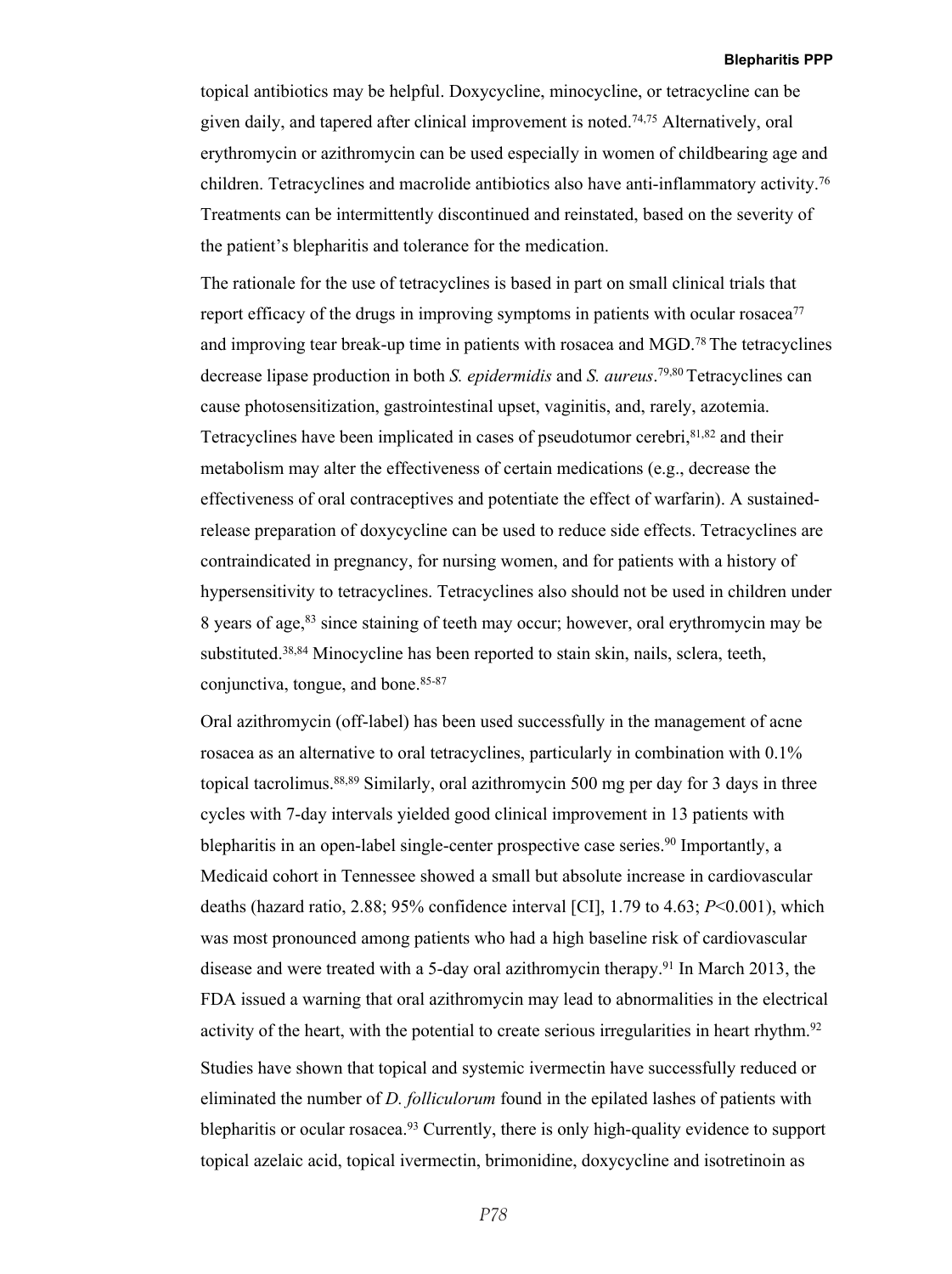effective treatments for patients with systemic rosacea. [I+, Good, Strong] Additional studies must be performed to determine effectiveness of topical metronidazole, oral tetracycline, low dose minocycline or topical cyclosporine for ocular rosacea.<sup>94</sup>

A brief course of topical corticosteroids may be helpful for eyelid or ocular surface inflammation such as severe conjunctival infection, marginal keratitis, or phlyctenules. Corticosteroid eye drops or ointments are typically applied several times daily to the eyelids or ocular surface. Once the inflammation is controlled, the corticosteroid can be tapered and discontinued and then used intermittently to maintain patient comfort. The minimal effective dose of corticosteroids should be used, and long-term corticosteroid therapy should be avoided if possible. Patients should be informed of the potential adverse effects of corticosteroid use, including the risk for developing increased IOP and cataract. These adverse effects may be minimized by using a site-specific corticosteroid such as loteprednol etabonate and corticosteroids with limited ocular penetration, such as fluorometholone. Guidelines for maintenance therapy should be discussed. Topical cyclosporine 0.05% may be helpful in some patients with posterior blepharitis.95

Diet modification has been a traditional (though not well-documented) way of managing acne rosacea. The role of dietary supplementation with essential fatty acids in the management of blepharitis was evaluated in a 1-year study in which patients took two 1000-mg capsules of essential fatty acids three times a day. Those receiving the supplement demonstrated an improvement in the tear film break-up time, dry eye symptoms, and meibum score, suggesting a potential benefit for this treatment in some blepharitis patients.<sup>96</sup> In a recent, prospective, multicenter, double-blind clinical trial funded by the National Eye Institute and National Institutes of Health, the use of oral omega-3 supplements by patients with moderate to severe dry eye disease was studied. Patients who were randomly assigned to receive supplements containing 3000 mg of omega-3 fatty acids for 12 months did not have significantly better outcomes than patients assigned to receive placebo.97 These two conflicting outcomes may indicate differences in patient population, formulations of the supplements, dosing, and/or the disease process being examined (i.e., blepharitis vs. moderate to severe dry eye disease). More studies are needed to clearly define the role of omega-3 supplements in ocular surface disease.

Because many blepharitis patients have tear film instability, artificial tears may improve symptoms when used as an adjunct to eyelid cleansing and medications. If artificial tears are used more than four times per day, nonpreserved tears should be used to avoid

P78 P79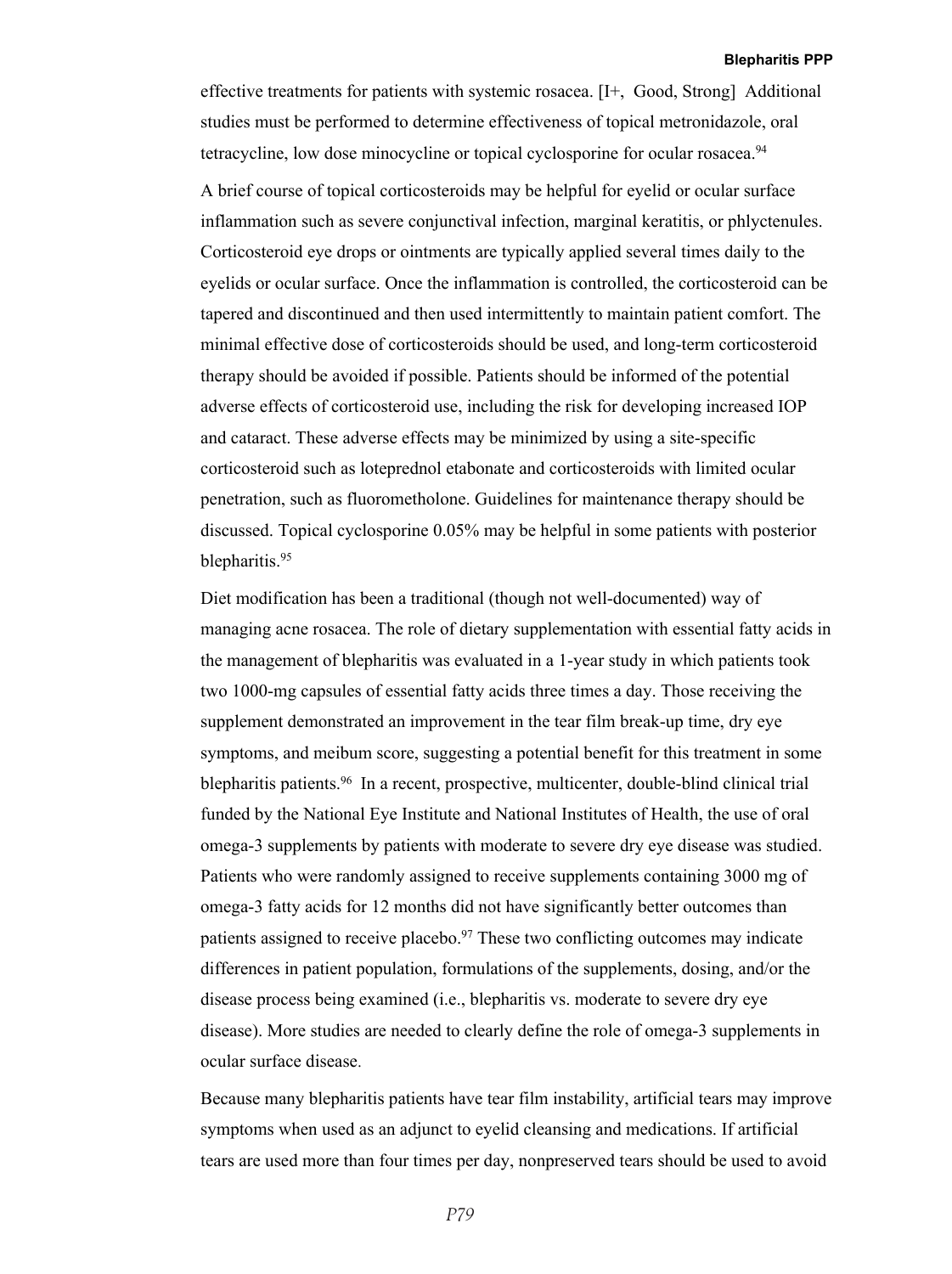preservative toxicity. Topical cyclosporine and/or punctal plugs may also be helpful in managing coexisting aqueous tear deficiency. (See the Dry Eye Syndrome PPP for more information on topical cyclosporine.<sup>98</sup>)

Demodicosis should be considered in patients who do not improve using the above treatments. Improvement in symptoms and signs was recently reported in a small case series in which weekly 50% tea tree oil eyelid scrubs and daily tea- tree- oil shampoo scrubs were used for a minimum of 6 weeks in a group of patients who failed the above treatment methods.30,99,100 Oral ivermectin has also been reported to be of benefit in some cases of recalcitrant *Demodex* blepharitis.<sup>93,101</sup>

An eyelid tumor should be suspected in patients with atypical eyelid-margin inflammation or disease not responsive to medical therapy, and these patients should be carefully re-evaluated. The presence of features such as nodular mass, ulceration, extensive scarring, lash loss, localized crusting and scaling of the dermis, or yellow conjunctival nodules surrounded by intense inflammation may suggest the presence of an eyelid tumor. Basal cell carcinoma and squamous cell carcinoma are the most frequently encountered malignant tumors involving the eyelids. Melanoma and sebaceous carcinoma are the next most frequently diagnosed malignant tumors of the eyelid.102 Sebaceous carcinoma may have a multicentric origin and may induce severe conjunctival inflammation due to pagetoid spread, and it may be difficult to diagnose. Sebaceous carcinoma should be considered in elderly patients who have unresponsive, chronic, unilateral blepharitis or conjunctivitis, or recurrent chalazia.

There are also several in-office procedural treatments available that may theortically unclog the inspissated meibomian gland orifices using intense pulsed light (IPL) or mechanical means (e.g., microblepharoexfoliation of the eyelid margin, meibomian gland probing, and/or devices using thermal pulsation). Although there have been industry-sponsored studies, independent, randomized, masked clinical trials have yet to be performed to assess efficacy of these costly, primarily fee-for-service treatments.

- Meibomian gland probing is a procedure that can be performed at the slit lamp or in a minor-procedure room. This is a relatively safe procedure but is invasive and requires proper anesthesia of the area. An industry-associated retrospective review of 25 consecutive patients demonstrated that intraductal probing of meibomian glands provided lasting and rapid symptom relief in patients with obstructed meibomian glands.103
- Vectored thermal pulsation (VTP) therapy for meibomian glands is a technology designed to transfer heat and actively express the meibomian gland contents. This

P80 P81 P82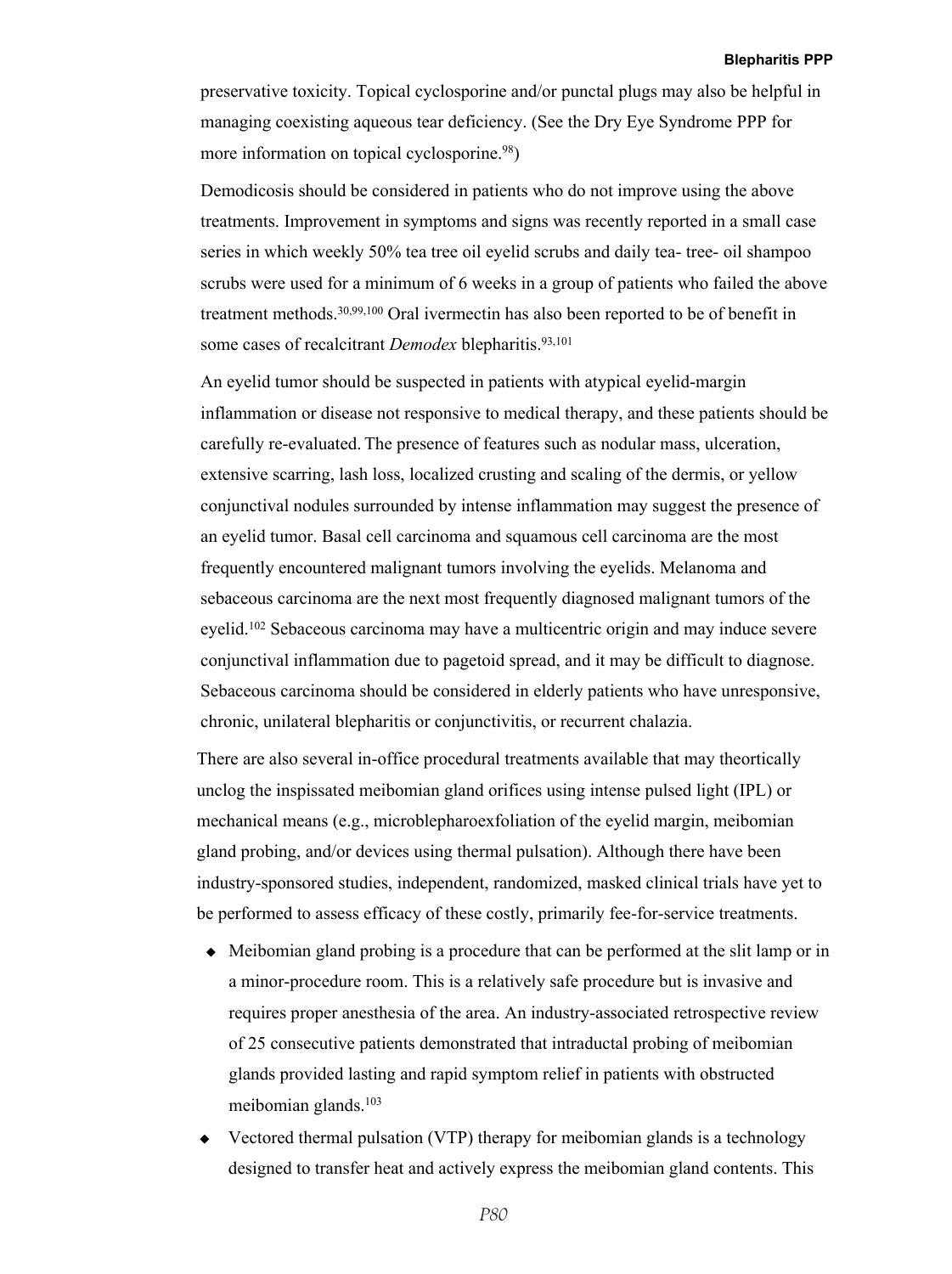commercially available device applies heat (42.5℃/108.5°F) to the inner eyelid surface while protecting the cornea, and pulsating pressure is applied to the outer eyelid surface. Multiple industry-sponsored studies have demonstrated that a single VTP treatment can be effective at improving meibomian gland function and reducing dry eye symptoms for a year or more postprocedure.<sup>104,105</sup> To date, there have been no independent, randomized, clinical trials confirming or refuting these industry-sponsored studies.

- Microblepharoexfoliation can be performed in the office with using a commercially available device that consists of a hand-held electromechanical unit and a disposable microsponge that spins rapidly to provide debridement and exfoliation at the lid margin. Limited, primarily industry-sponsored reports are available comparing this with conventional manual scrub techniques. Murphy et al reported that eyelid hygiene using tea tree oil with combination microblepharoexfoliation was of comparable benefit to hypochlorous acid scrubs or tea tree oil alone in patients with blepharitis secondary to *Demodex* infestation.106
- Intense pulsed light is a noncoherent polychromatic light source with a broad wavelength spectrum of 500 to 1200 nm that has been widely used for aesthetic or therapeutic purposes in the dermatology field. This is a promising new therapy for MGD. The photothermal effect helps decrease inflammation of the gland, but the exact mechanism of action is still unclear. Several groups have reported that IPL improved meibomian gland function and gland macro- and microstructure, with secondary improvement of dry eye symptoms. There has been one small independent 28 patient study showing improved symptoms, and tear quality in a contralateral eye study. This treatment is not covered by insurance, is relatively costly, and has to be repeated in order to obtain, theoretically, long-lasting effects.107,108 Although intense pulsed light is effective for the treatment of telangiectasias, there is insufficient evidence to determine the effectiveness of this therapy in patients with rosacea.<sup>94</sup>

#### Follow-Up

Patients with mild blepharitis should be advised to return to their ophthalmologist if their condition worsens. Visit intervals for patients are dictated by the severity of symptoms and signs, the current therapy, and comorbid factors such as glaucoma in patients who have been treated with corticosteroids. Patients with planned intraocular surgery should have a follow-up visit after initiating treatment to reassess the control of the eyelid inflammation prior to surgery. The follow-up visit should consist of an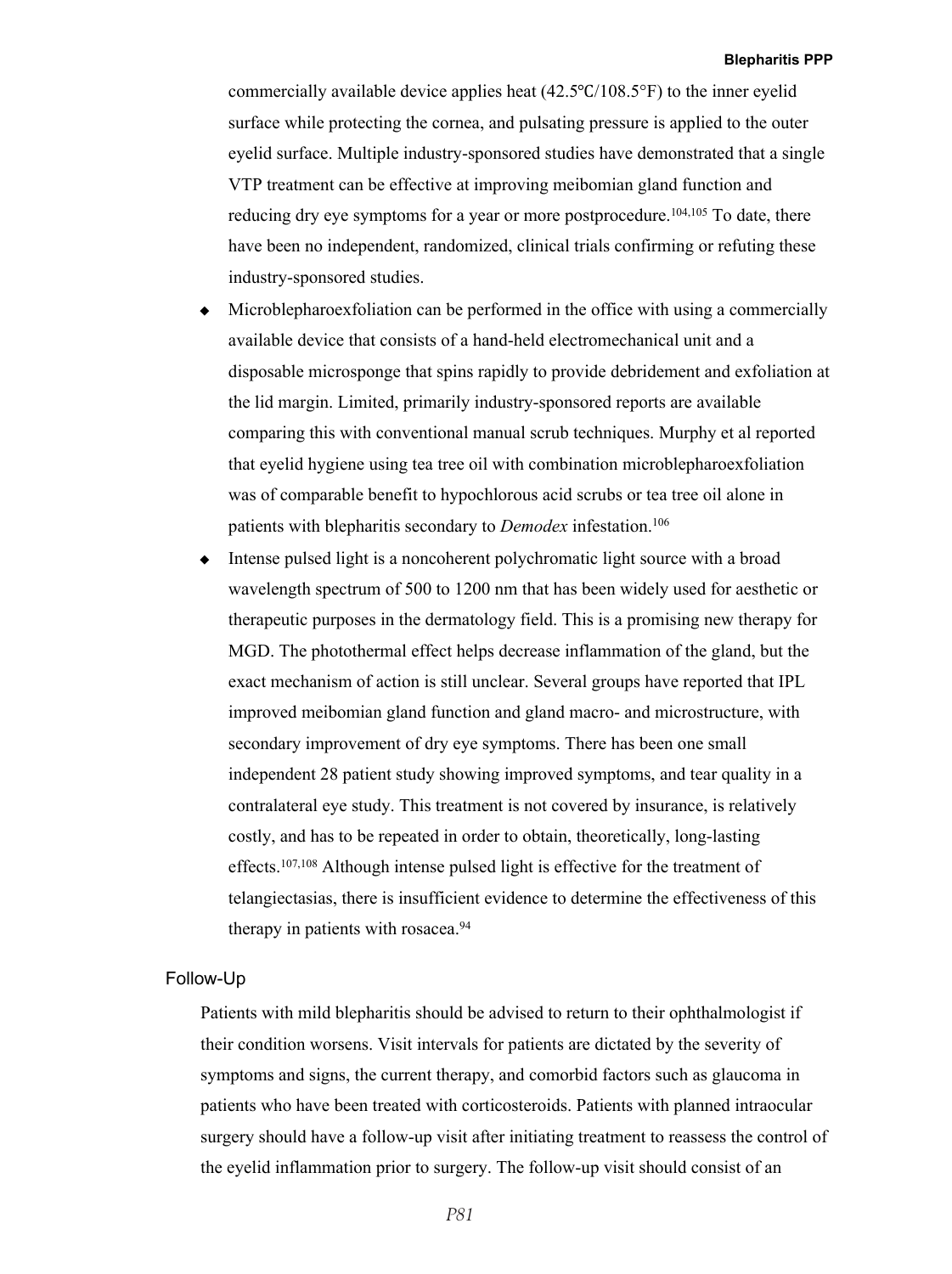interval history, measurement of visual acuity, external examination, and slit-lamp biomicroscopy. If corticosteroid therapy is prescribed, patients should be re-evaluated within a few weeks to determine the response to therapy, measure IOP, and assess treatment compliance.

#### PROVIDER AND SETTING

The diagnosis and management of blepharitis requires broad medical skills and experience because of the potential association of systemic conditions, including cancer, with eyelid inflammation. At times, a multidisciplinary approach with a dermatologist, allergist, or oculoplastics specialist can be helpful. Patients with blepharitis who are evaluated by nonophthalmologist health care providers should be promptly referred to an ophthalmologist if any of the following occurs:

- $\triangle$  Visual loss
- Moderate or severe pain
- ◆ Severe or chronic redness
- Orbital involvement
- ◆ Recurrent episodes
- Lack of response to therapy
- ◆ Pediatric patients should be referred sooner

#### COUNSELING AND REFERRAL

One of the most important aspects of caring for patients with blepharitis is educating them about the chronicity and recurrence of the disease process. Patients should be informed that symptoms can frequently be improved but are rarely eliminated. Patients with an inflammatory eyelid lesion that appears suspicious for malignancy should be referred to an appropriate specialist.

#### SOCIOECONOMIC CONSIDERATIONS

The economic impact of blepharitis as a separate entity has not been adequately evaluated. One study reported the eye-related Medicare costs of a random sample of beneficiaries with diagnostic codes for at least one of the following - blepharitis (373.0x), chronic conjunctivitis  $(372.1x)$ , or blepharoconjunctivitis  $(372.2x)$  - to be a median of \$658 and a mean of  $$1428 \pm $1752$  over a 5-year period.<sup>109</sup> The economic burden of blepharitis is magnified by its prevalence, and additional studies are needed to characterize its financial impact.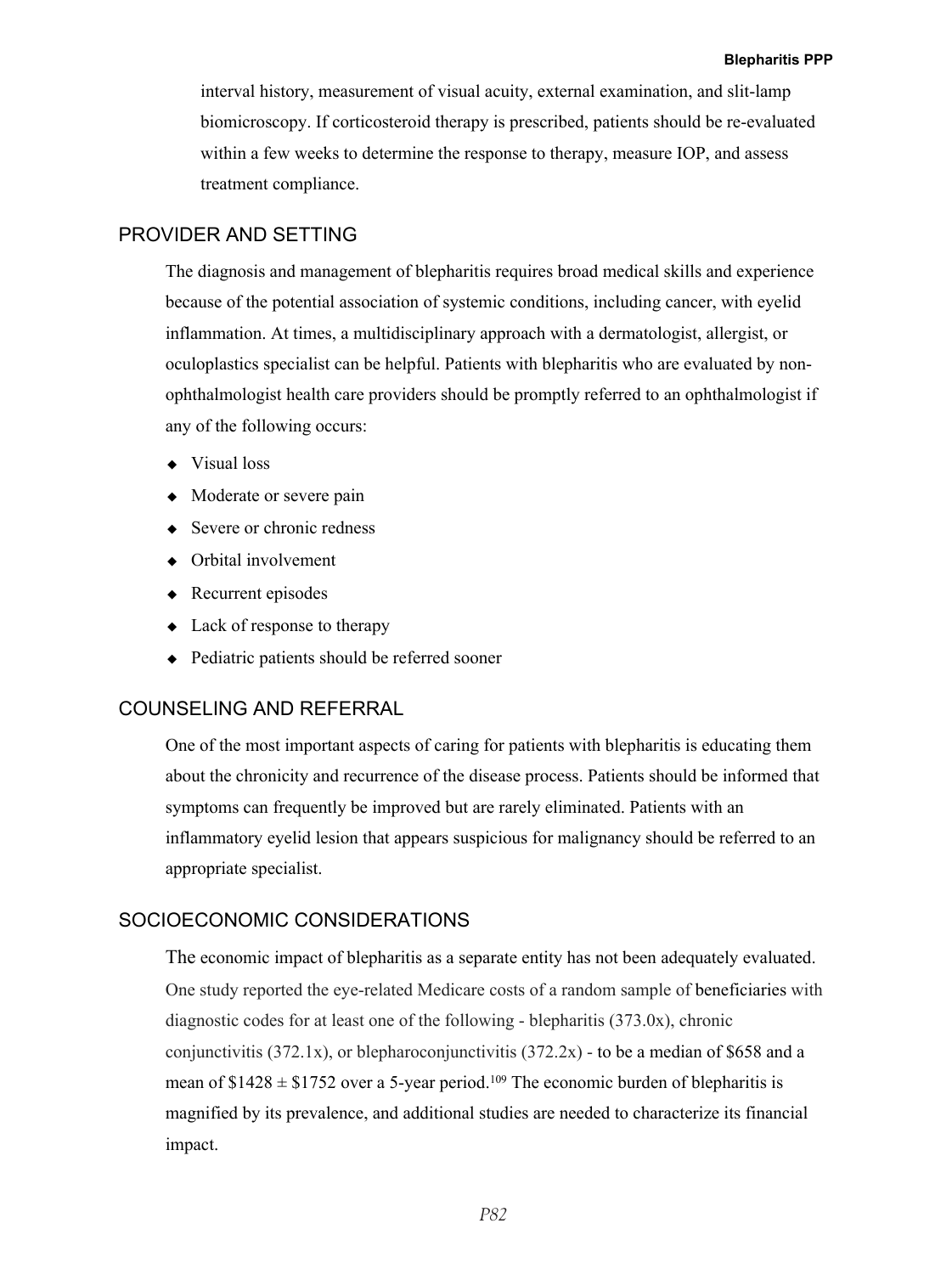Multiple studies are available on the economic impact of dry eye. The link between MGD and aqueous tear deficiency, as well as between MGD and staphylococcal and seborrheic blepharitis, is well established.<sup>110-113</sup> Furthermore, this relationship is commonly understood by US eye professionals, as illustrated in a survey in which 74% to 94% agreed or strongly agreed that MGD is the most common cause of evaporative dry eye and 96% to 97% agreed that they were comorbidities.<sup>18</sup>

The impact of blepharitis alone on the quality of life has not been studied, but the burden of dry eye has been shown to profoundly impact daily tasks.<sup>114,115</sup> Given the established relationship between blepharitis and dry eye, it is possible that patients with blepharitis suffer a similar impact on their quality of life and difficulties with common activities of daily living. Additional studies need to be conducted to assess the impact of blepharitis on patients in order to address their needs and provide adequate resources.

Although there is no strong evidence that there is an effective cure for chronic blepharitis, there is evidence that certain treatment modalities may provide symptomatic relief. Improved signs and symptoms of blepharitis may lead to decreased office visits and increased productivity, which may result in a decrease in direct and indirect costs, and an increase in quality of life. In-office procedures, such as microblepharoexfoliation, thermal pulsation of meibomian glands, and IPL are not currently covered by insurance and can incur significant cost to the patient. The cost-effectiveness and the impact on quality of life of the treatment options for blepharitis need to be investigated.

To study the socioeconomic impact of blepharitis effectively, an improved understanding of the disease is needed, and a uniform classification system and accurate prevalence data must be utilized. The International Workshop on Meibomian Gland Dysfunction has endeavored to do just this (www.tearfilm.org/mgdworkshop/index.html), and the results of its work were published in  $2011<sup>5</sup>$  Additional studies, similar to those available on dry eye syndrome, should consider the consumption of health care dollars, including office visits and therapeutic remedies; the indirect costs, including lost time and productivity; and the intangible costs, including quality of life. Blepharitis likely is a significant public health burden, and additional studies are needed to accurately assess its socioeconomic impact.

P82 P83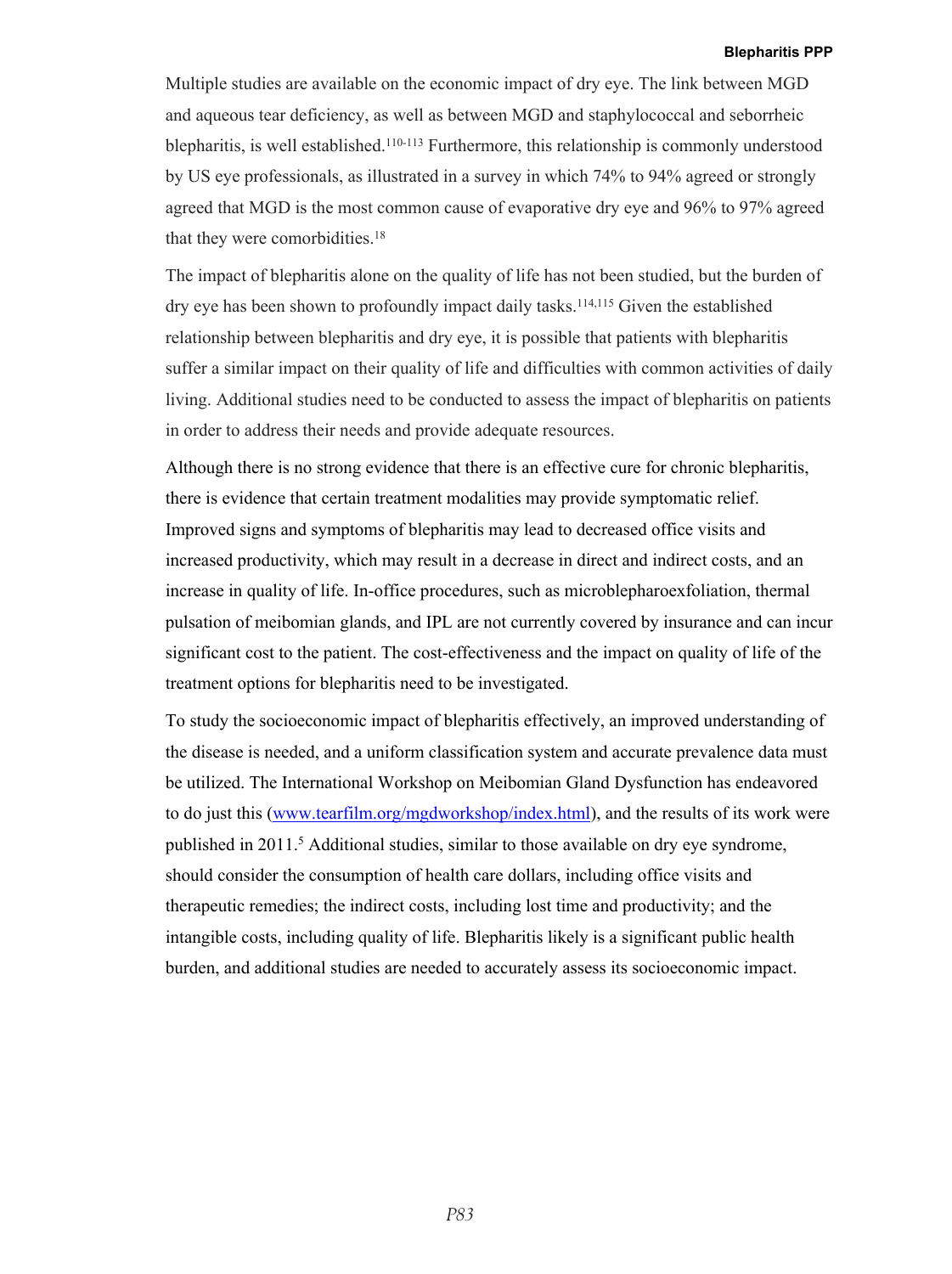# APPENDIX 1. QUALITY OF OPHTHALMIC CARE CORE CRITERIA

*Providing quality care is the physician's foremost ethical obligation, and is the basis of public trust in physicians. AMA Board of Trustees, 1986*

Quality ophthalmic care is provided in a manner and with the skill that is consistent with the best interests of the patient. The discussion that follows characterizes the core elements of such care.

The ophthalmologist is first and foremost a physician. As such, the ophthalmologist demonstrates compassion and concern for the individual, and utilizes the science and art of medicine to help alleviate patient fear and suffering. The ophthalmologist strives to develop and maintain clinical skills at the highest feasible level, consistent with the needs of patients, through training and continuing education. The ophthalmologist evaluates those skills and medical knowledge in relation to the needs of the patient and responds accordingly. The ophthalmologist also ensures that needy patients receive necessary care directly or through referral to appropriate persons and facilities that will provide such care, and he or she supports activities that promote health and prevent disease and disability.

The ophthalmologist recognizes that disease places patients in a disadvantaged, dependent state. The ophthalmologist respects the dignity and integrity of his or her patients, and does not exploit their vulnerability.

Quality ophthalmic care has the following optimal attributes, among others.

- The essence of quality care is a meaningful partnership relationship between patient and physician. The ophthalmologist strives to communicate effectively with his or her patients, listening carefully to their needs and concerns. In turn, the ophthalmologist educates his or her patients about the nature and prognosis of their condition and about proper and appropriate therapeutic modalities. This is to ensure their meaningful participation (appropriate to their unique physical, intellectual and emotional state) in decisions affecting their management and care, to improve their motivation and compliance with the agreed plan of treatment, and to help alleviate their fears and concerns.
- The ophthalmologist uses his or her best judgment in choosing and timing appropriate diagnostic and therapeutic modalities as well as the frequency of evaluation and follow-up, with due regard to the urgency and nature of the patient's condition and unique needs and desires.
- The ophthalmologist carries out only those procedures for which he or she is adequately trained, experienced and competent, or, when necessary, is assisted by someone who is, depending on the urgency of the problem and availability and accessibility of alternative providers.
- Patients are assured access to, and continuity of, needed and appropriate ophthalmic care, which can be described as follows.
	- The ophthalmologist treats patients with due regard to timeliness, appropriateness, and his or her own ability to provide such care.
	- The operating ophthalmologist makes adequate provision for appropriate pre- and postoperative patient care.
	- When the ophthalmologist is unavailable for his or her patient, he or she provides appropriate alternate ophthalmic care, with adequate mechanisms for informing patients of the existence of such care and procedures for obtaining it.
	- The ophthalmologist refers patients to other ophthalmologists and eye care providers based on the timeliness and appropriateness of such referral, the patient's needs, the competence and qualifications of the person to whom the referral is made, and access and availability.
	- The ophthalmologist seeks appropriate consultation with due regard to the nature of the ocular or other medical or surgical problem. Consultants are suggested for their skill, competence, and accessibility.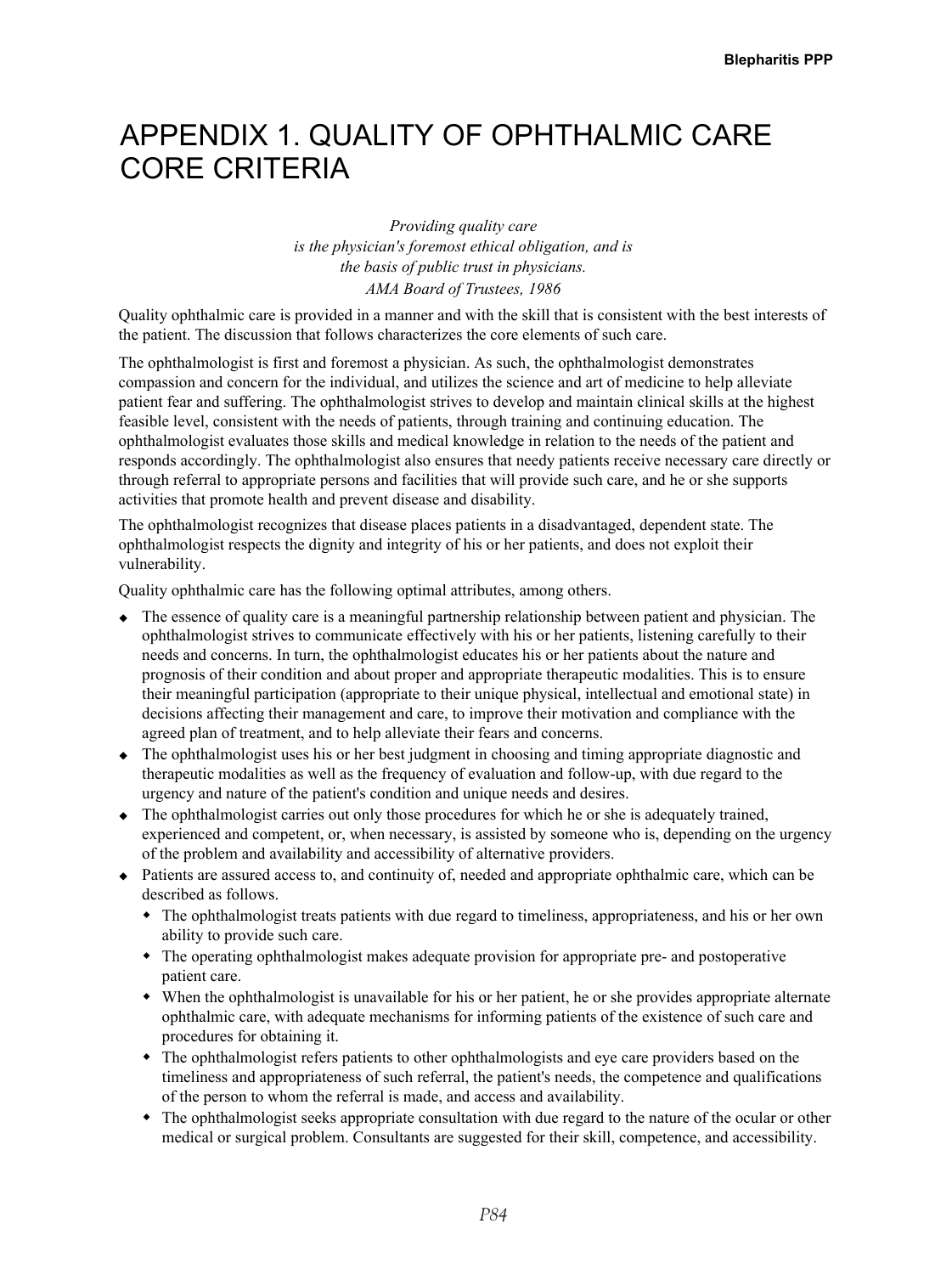They receive as complete and accurate an accounting of the problem as necessary to provide efficient and effective advice or intervention, and in turn respond in an adequate and timely manner.

- The ophthalmologist maintains complete and accurate medical records.
- On appropriate request, the ophthalmologist provides a full and accurate rendering of the patient's records in his or her possession.
- The ophthalmologist reviews the results of consultations and laboratory tests in a timely and effective manner and takes appropriate actions.
- The ophthalmologist and those who assist in providing care identify themselves and their profession.
- For patients whose conditions fail to respond to treatment and for whom further treatment is unavailable, the ophthalmologist provides proper professional support, counseling, rehabilitative and social services, and referral as appropriate and accessible.
- $\rightarrow$  Prior to therapeutic or invasive diagnostic procedures, the ophthalmologist becomes appropriately conversant with the patient's condition by collecting pertinent historical information and performing relevant preoperative examinations. Additionally, he or she enables the patient to reach a fully informed decision by providing an accurate and truthful explanation of the diagnosis; the nature, purpose, risks, benefits, and probability of success of the proposed treatment and of alternative treatment; and the risks and benefits of no treatment.
- $\bullet$  The ophthalmologist adopts new technology (e.g., drugs, devices, surgical techniques) in judicious fashion, appropriate to the cost and potential benefit relative to existing alternatives and to its demonstrated safety and efficacy.
- The ophthalmologist enhances the quality of care he or she provides by periodically reviewing and assessing his or her personal performance in relation to established standards, and by revising or altering his or her practices and techniques appropriately.
- The ophthalmologist improves ophthalmic care by communicating to colleagues, through appropriate professional channels, knowledge gained through clinical research and practice. This includes alerting colleagues of instances of unusual or unexpected rates of complications and problems related to new drugs, devices or procedures.
- The ophthalmologist provides care in suitably staffed and equipped facilities adequate to deal with potential ocular and systemic complications requiring immediate attention.
- The ophthalmologist also provides ophthalmic care in a manner that is cost effective without unacceptably compromising accepted standards of quality.

Reviewed by: Council Approved by: Board of Trustees October 12, 1988

2nd Printing: January 1991 3rd Printing: August 2001 4th Printing: July 2005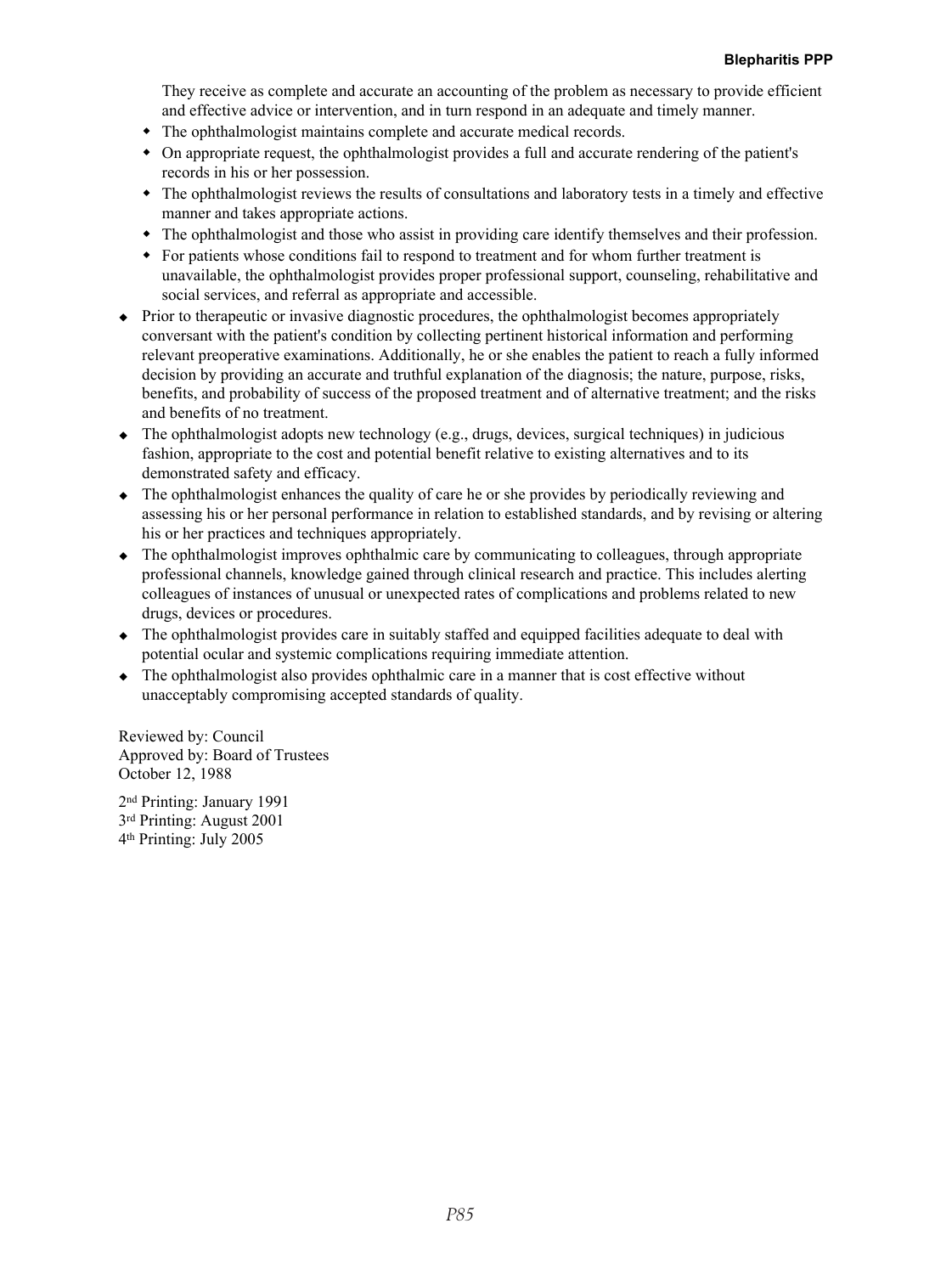# APPENDIX 2. INTERNATIONAL STATISTICAL CLASSIFICATION OF DISEASES AND RELATED HEALTH PROBLEMS (ICD) CODES

Blepharitis, which includes entities with the following ICD-10 classifications:

|                                 | ICD-10 CM  |  |
|---------------------------------|------------|--|
| Ulcerative                      | H01.01-    |  |
| Squamous                        | H01.02-    |  |
| Stye                            | H00.01-    |  |
| <b>Meibomitis</b>               | H01.02-    |  |
| Abscess of eyelid               | H00.03-    |  |
| Parasitic infestation of eyelid | <b>B89</b> |  |

CM = Clinical Modification used in the United States; (–) = 1, right upper eyelid; 2, right lower eyelid; 4, left upper eyelid; 5, left lower eyelid

\* Code first underlying disease, as leishmaniasis (085.0–085.9), loiasis (125.2), onchocerciasis (125.3), or pediculosis (132.0)

Additional information:

- Certain ICD-10 CM categories have applicable  $7<sup>th</sup>$  characters. The applicable  $7<sup>th</sup>$  character is required for all codes within the category, or as the notes in the Tabular List instruct. The  $7<sup>th</sup>$  character must always be the  $7<sup>th</sup>$  character in the data field. If a code that requires a  $7<sup>th</sup>$  character is not 6 characters, a placeholder X must be used to fill in the empty characters.
- For bilateral sites, the final character of the codes in the ICD-10 CM indicates laterality. If no bilateral code is provided and the condition is bilateral, separate codes for both the left and right side should be assigned. Unspecified codes should only be used when there is no other code option available.
- When the diagnosis code specifies laterality, regardless of which digit it is found in (i.e., 4<sup>th</sup> digit, 5<sup>th</sup> digit, or 6<sup>th</sup> digit):
	- Right upper eyelid is always 1
	- Right lower eyelid is always 2
	- Left upper eyelid is always 4
	- Left lower eyelid is always 5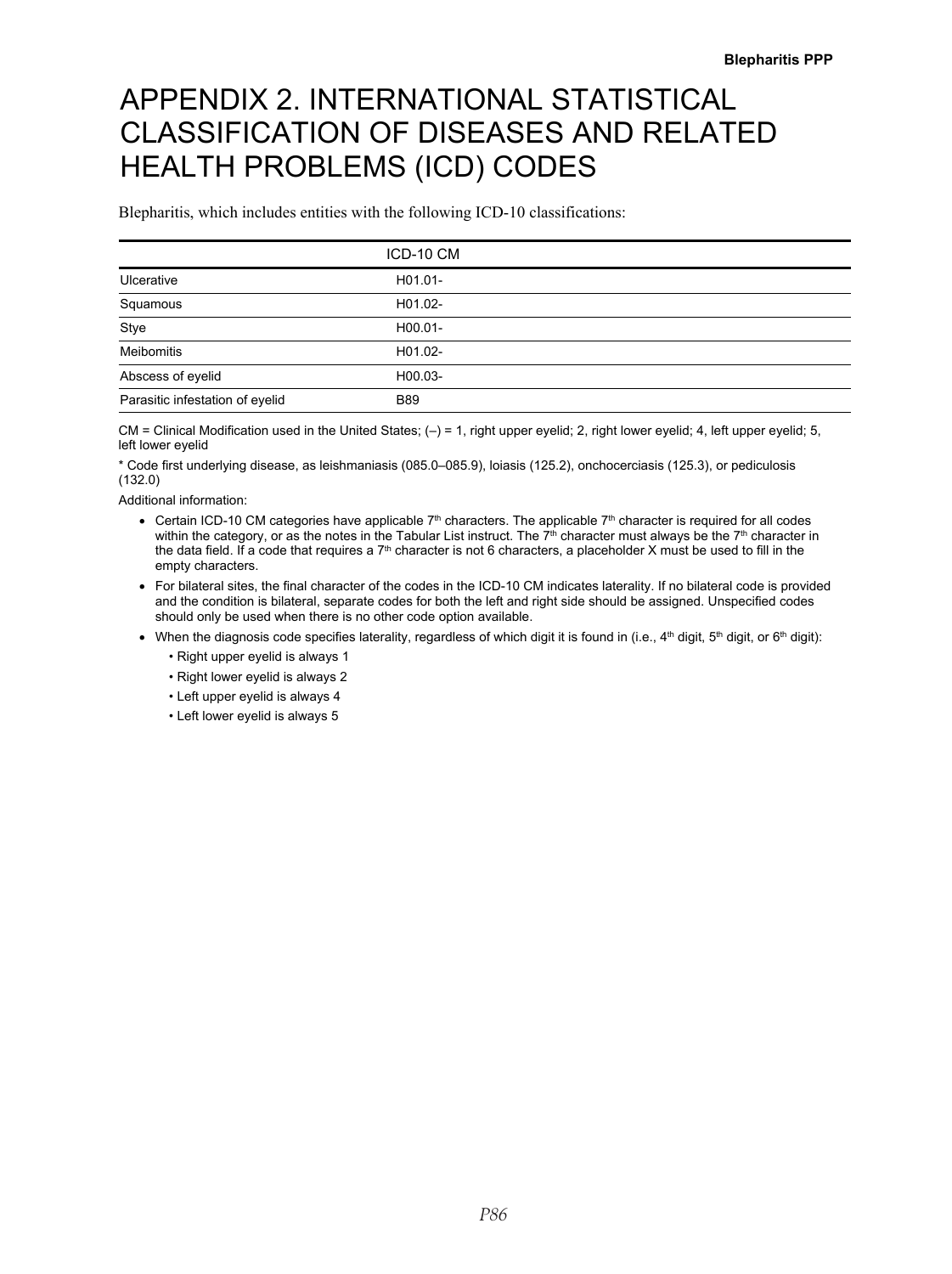### LITERATURE SEARCHES FOR THIS PPP

Literature searches of the PubMed and Cochrane databases were conducted in March 2017; the search strategies were as follows. Specific limited update searches were conducted after June 2018.

#### **Blepharitis:**

("blepharitis"[mh] OR "blepharitis")

#### **Epidemiology:**

"blepharitis/epidemiology"[mh]

#### **Risk Factors:**

("blepharitis"[MeSH Terms]) AND (("risk factors"[MeSH Terms]) OR ("cost of illness"[MeSH Terms]) OR ("cost benefit analysis"[MeSH Terms]) OR ("quality of life"[MeSH Terms]))

#### **Rosacea:**

("blepharitis"[MeSH Terms]) AND ("rosacea"[MeSH Terms])

#### **Drug Therapy:**

(("blepharitis/drug therapy"[MAJR]) OR ("blepharitis/therapy"[MAJR]) OR ("blepharitis/prevention and control"[MAJR]))

#### **Etiology:**

("blepharitis/etiology"[MAJR])

#### **Pathology, Physiology:**

("blepharitis/physiopathology"[MeSH Terms]) OR ("blepharitis/physiology"[MeSH Terms]) OR ("blepharitis/pathology"[MeSH Terms])

#### **Disease Progression:**

(blepharitis[MeSH Terms]) AND ("disease progression"[MeSH Terms])

#### **Blepharoconjunctivitis:**

("blepharitis"[tiab] OR blepharoconjunctivitis[tiab] OR blepharokeratoconjunctivitis[tiab])

#### **Diagnosis:**

"blepharitis/diagnosis"[MeSH Terms]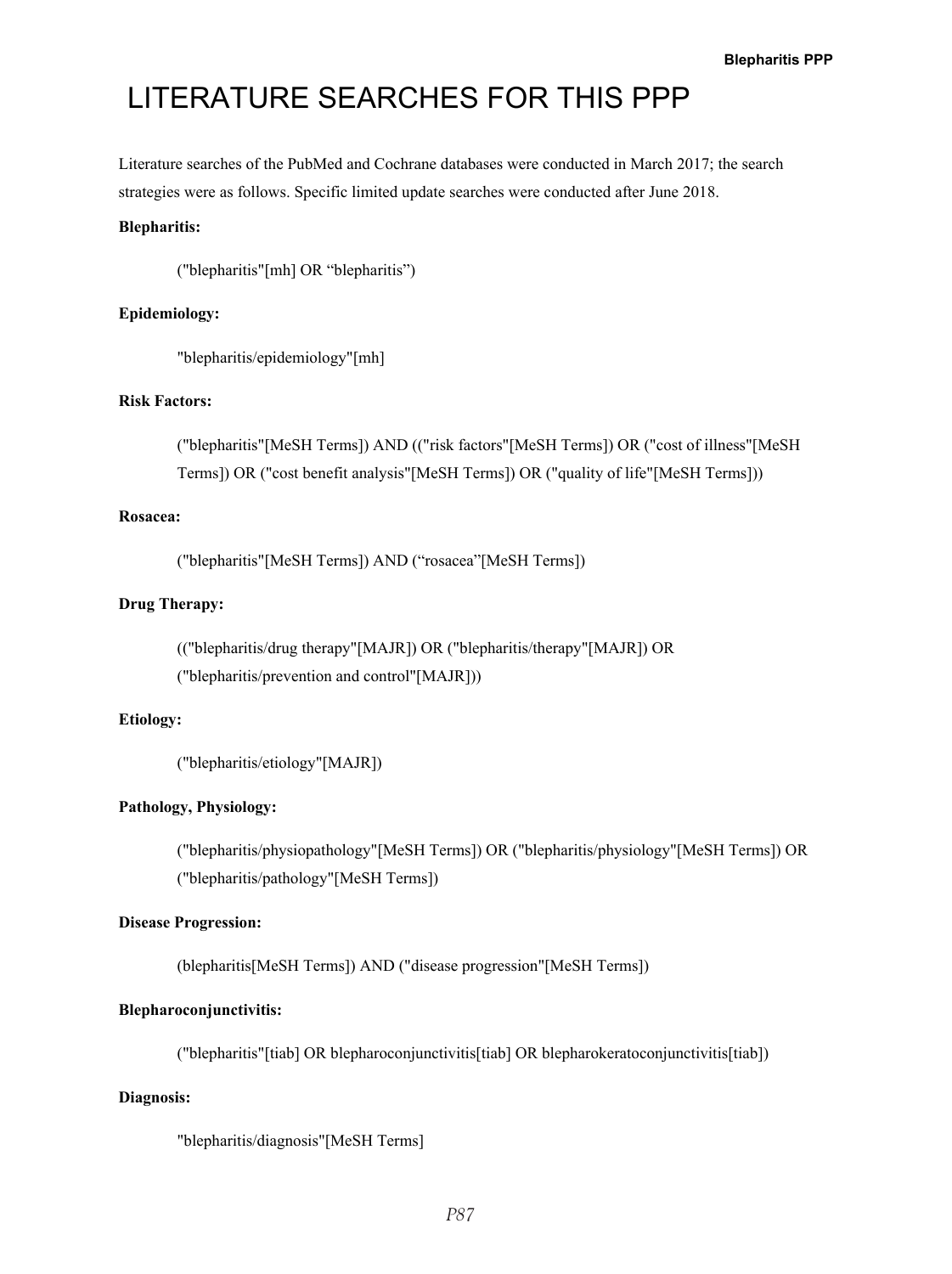# RELATED ACADEMY MATERIALS

#### **Basic and Clinical Science Course**

External Disease and Cornea (Section 8, 2018–2019)

#### **Focal Points**

Antibiotic Use in Corneal and External Eye Infections (2011)

#### **Patient Education Brochure**

Blepharitis (2014)

#### **Preferred Practice Pattern® Guidelines – Free download available at** www.aao.org/ppp**.**

Comprehensive Adult Medical Eye Evaluation (2015) Pediatric Eye Evaluations (2017)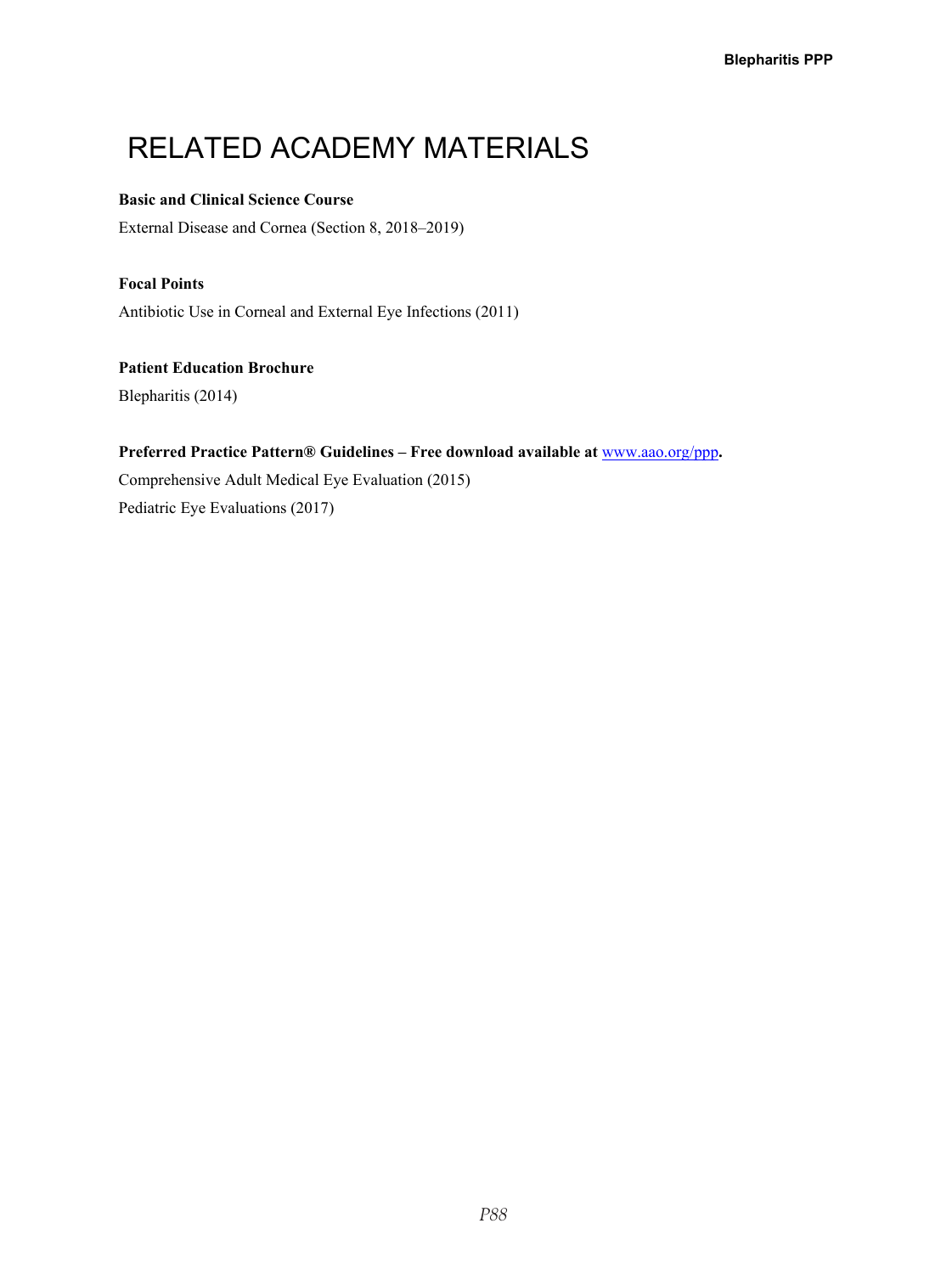### REFERENCES

- 1. Scottish Intercollegiate Guidelines Network (SIGN). *SIGN 50: a guideline developer's handbook.*  Edinburgh: SIGN; 2015. (SIGN publication no. 50). [November 2015]. Available from URL: http://www.sign.ac.uk.
- 2. Guyatt GH, Oxman AD, Vist GE, et al. GRADE: an emerging consensus on rating quality of evidence and strength of recommendations. *BMJ.* 2008;336(7650):924-926.
- 3. GRADE Working Group. Organizations that have endorsed or that are using GRADE. http://www.gradeworkinggroup.org/. Accessed September 19, 2018.
- 4. McCulley JP, Dougherty JM, Deneau DG. Classification of chronic blepharitis. *Ophthalmology.*  1982;89(10):1173-1180.
- 5. Nichols KK, Foulks GN, Bron AJ, et al. The International Workshop on Meibomian Gland Dysfunction: executive summary. *Invest Ophthalmol Vis Sci.* 2011;52(4):1922-1929.
- 6. American Academy of Ophthalmology Basic and Clinical Science Course Subcommittee. Basic and Clinical Science Course. External Disease and Cornea: Section 8, 2017-2018. San Francisco, CA: American Academy of Ophthalmology; 2017:71.
- 7. Valenton MJ, Okumoto M. Toxin-producing strains of Staphylococcus epidermidis (albus). Isolates from patients with staphylococcic blepharoconjunctivitis. *Arch Ophthalmol.* 1973;89(3):186-189.
- 8. Seal D, Ficker L, Ramakrishnan M, Wright P. Role of staphylococcal toxin production in blepharitis. *Ophthalmology.* 1990;97(12):1684-1688.
- 9. Ficker L, Ramakrishnan M, Seal D, Wright P. Role of cell-mediated immunity to staphylococci in blepharitis. *Am J Ophthalmol.* 1991;111(4):473-479.
- 10. Bowman RW, Dougherty JM, McCulley JP. Chronic blepharitis and dry eyes. *Int Ophthalmol Clin.*  1987;27(1):27-35.
- 11. Aderem A, Ulevitch RJ. Toll-like receptors in the induction of the innate immune response. *Nature.*  2000;406(6797):782-787.
- 12. Song PI, Abraham TA, Park Y, et al. The expression of functional LPS receptor proteins CD14 and toll-like receptor 4 in human corneal cells. *Invest Ophthalmol Vis Sci.* 2001;42(12):2867-2877.
- 13. Lemp MA, Mahmood MA, Weiler HH. Association of rosacea and keratoconjunctivitis sicca. *Arch Ophthalmol.* 1984;102(4):556-557.
- 14. McCulley JP, Shine WE. Meibomian secretions in chronic blepharitis. *Adv Exp Med Biol.*  1998;438:319-326.
- 15. Schaumberg DA, Nichols JJ, Papas EB, Tong L, Uchino M, Nichols KK. The International Workshop on Meibomian Gland Dysfunction: report of the subcommittee on the epidemiology of, and associated risk factors for, MGD. *Invest Ophthalmol Vis Sci.* 2011;52(4):1994-2005.
- 16. Yeotikar NS, Zhu H, Markoulli M, Nichols KK, Naduvilath T, Papas EB. Functional and morphologic changes of meibomian glands in an asymptomatic adult population. *Invest Ophthalmol Vis Sci.*  2016;57(10):3996-4007.
- 17. Stanek S. Meibomian gland status comparison between active duty personnel and U.S. veterans. *Mil Med.* 2000;165(8):591-593.
- 18. Lemp MA, Nichols KK. Blepharitis in the United States 2009: a survey-based perspective on prevalence and treatment. *Ocul Surf.* 2009;7(2 Suppl):S1-S14.
- 19. Schein OD, Munoz B, Tielsch JM, Bandeen-Roche K, West S. Prevalence of dry eye among the elderly. *Am J Ophthalmol.* 1997;124(6):723-728.
- 20. Lin PY, Tsai SY, Cheng CY, Liu JH, Chou P, Hsu WM. Prevalence of dry eye among an elderly Chinese population in Taiwan: the Shihpai Eye Study. *Ophthalmology.* 2003;110(6):1096-1101.
- 21. Uchino M, Dogru M, Yagi Y, et al. The features of dry eye disease in a Japanese elderly population. *Optom Vis Sci.* 2006;83(11):797-802.
- 22. Jie Y, Xu L, Wu YY, Jonas JB. Prevalence of dry eye among adult Chinese in the Beijing Eye Study. *Eye (Lond).* 2009;23(3):688-693.
- 23. McCarty CA, Bansal AK, Livingston PM, Stanislavsky YL, Taylor HR. The epidemiology of dry eye in Melbourne, Australia. *Ophthalmology.* 1998;105(6):1114-1119.
- 24. Baum J. Clinical manifestations of dry eye states. *Trans Ophthalmol Soc U K.* 1985;104 (Pt 4):415- 423.
- 25. Stern ME, Beuerman RW, Fox RI, Gao J, Mircheff AK, Pflugfelder SC. The pathology of dry eye: the interaction between the ocular surface and lacrimal glands. *Cornea.* 1998;17(6):584-589.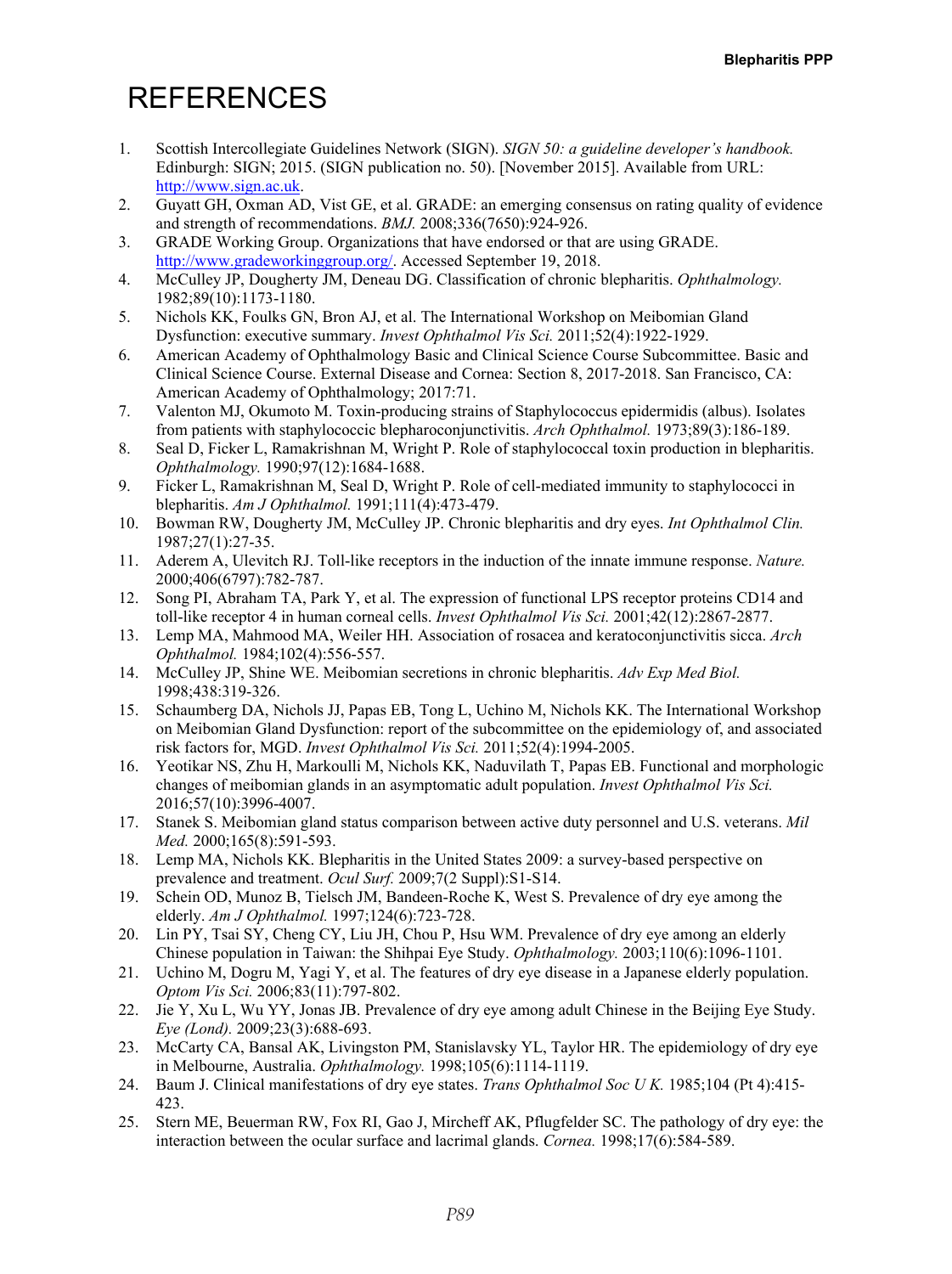- 26. Mathers WD. Ocular evaporation in meibomian gland dysfunction and dry eye. *Ophthalmology.*  1993;100(3):347-351.
- 27. Shine WE, McCulley JP. Keratoconjunctivitis sicca associated with meibomian secretion polar lipid abnormality. *Arch Ophthalmol.* 1998;116(7):849-852.
- 28. Kemal M, Sumer Z, Toker MI, Erdogan H, Topalkara A, Akbulut M. The prevalence of Demodex folliculorum in blepharitis patients and the normal population. *Ophthalmic Epidemiol.* 2005;12(4):287- 290.
- 29. Gao YY, Di Pascuale MA, Li W, et al. High prevalence of Demodex in eyelashes with cylindrical dandruff. *Invest Ophthalmol Vis Sci.* 2005;46(9):3089-3094.
- 30. Koo H, Kim TH, Kim KW, Wee SW, Chun YS, Kim JC. Ocular surface discomfort and Demodex: effect of tea tree oil eyelid scrub in Demodex blepharitis. *J Korean Med Sci.* 2012;27(12):1574-1579.
- 31. Browning DJ, Proia AD. Ocular rosacea. *Surv Ophthalmol.* 1986;31(3):145-158.
- 32. Jenkins MS, Brown SI, Lempert SL, Weinberg RJ. Ocular rosacea. *Am J Ophthalmol.* 1979;88(3 Pt 2):618-622.
- 33. Akpek EK, Merchant A, Pinar V, Foster CS. Ocular rosacea: patient characteristics and follow-up. *Ophthalmology.* 1997;104(11):1863-1867.
- 34. Deeks ED. Ivermectin: a review in rosacea. *Am J Clin Dermatol.* 2015;16(5):447-452.
- 35. American Academy of Ophthalmology Basic and Clinical Science Course Subcommittee. Basic and Clinical Science Course. External Disease and Cornea: Section 8, 2017-2018. San Francisco, CA: American Academy of Ophthalmology; 2017:69-70.
- 36. Berg M, Liden S. An epidemiological study of rosacea. *Acta Derm Venereol.* 1989;69(5):419-423.
- 37. Chalmers DA. Rosacea: recognition and management for the primary care provider. *Nurse Pract.*  1997;22(10):18, 23-18, 30.
- 38. Viswalingam M, Rauz S, Morlet N, Dart JK. Blepharokeratoconjunctivitis in children: diagnosis and treatment. *Br J Ophthalmol.* 2005;89(4):400-403.
- 39. Cetinkaya A, Akova YA. Pediatric ocular acne rosacea: long-term treatment with systemic antibiotics. *Am J Ophthalmol.* 2006;142(5):816-821.
- 40. Donaldson KE, Karp CL, Dunbar MT. Evaluation and treatment of children with ocular rosacea. *Cornea.* 2007;26(1):42-46.
- 41. Bamford JT, Gessert CE, Renier CM, et al. Childhood stye and adult rosacea. *J Am Acad Dermatol.*  2006;55(6):951-955.
- 42. Lindsley K, Matsumura S, Hatef E, Akpek EK. Interventions for chronic blepharitis. *Cochrane Database Syst Rev.* 2012(5):CD005556.
- 43. O'Gallagher M, Banteka M, Bunce C, Larkin F, Tuft S, Dahlmann-Noor A. Systemic treatment for blepharokeratoconjunctivitis in children. *Cochrane Database Syst Rev.* 2016(5):CD011750.
- 44. O'Gallagher M, Bunce C, Hingorani M, Larkin F, Tuft S, Dahlmann-Noor A. Topical treatments for blepharokeratoconjunctivitis in children. *Cochrane Database Syst Rev.* 2017;2:CD011965.
- 45. Bozkurt B, Irkec MT, Atakan N, Orhan M, Geyik PO. Lacrimal function and ocular complications in patients treated with systemic isotretinoin. *Eur J Ophthalmol.* 2002;12(3):173-176.
- 46. Mathers WD, Shields WJ, Sachdev MS, Petroll WM, Jester JV. Meibomian gland morphology and tear osmolarity: changes with Accutane therapy. *Cornea.* 1991;10(4):286-290.
- 47. Fraunfelder FT, Fraunfelder FW, Edwards R. Ocular side effects possibly associated with isotretinoin usage. *Am J Ophthalmol.* 2001;132(3):299-305.
- 48. Egger SF, Huber-Spitzy V, Bohler K, et al. Ocular side effects associated with 13-cis-retinoic acid therapy for acne vulgaris: clinical features, alterations of tearfilm and conjunctival flora. *Acta Ophthalmol Scand.* 1995;73(4):355-357.
- 49. Martin NF, Rubinfeld RS, Malley JD, Manzitti V. Giant papillary conjunctivitis and meibomian gland dysfunction blepharitis. *CLAO J.* 1992;18(3):165-169.
- 50. Hammersmith KM, Cohen EJ, Blake TD, Laibson PR, Rapuano CJ. Blepharokeratoconjunctivitis in children. *Arch Ophthalmol.* 2005;123(12):1667-1670.
- 51. Hykin PG, Bron AJ. Age-related morphological changes in lid margin and meibomian gland anatomy. *Cornea.* 1992;11(4):334-342.
- 52. Daniel MC, O'Gallagher M, Hingorani M, Dahlmann-Noor A, Tuft S. Challenges in the management of pediatric blepharokeratoconjunctivis / ocular rosacea. *Expert Rev Ophthalmol.* 2016;11(4):299-309.
- 53. Wallace DK, Morse CL, Melia M, et al. Pediatric eye evaluations Preferred Practice Pattern®: I. Vision screening in the primary care and community setting; II. Comprehensive ophthalmic examination. *Ophthalmology.* 2018;125(1):P184-P227. www.aaojournal.org/content/preferred-practice-pattern or www.aao.org/ppp.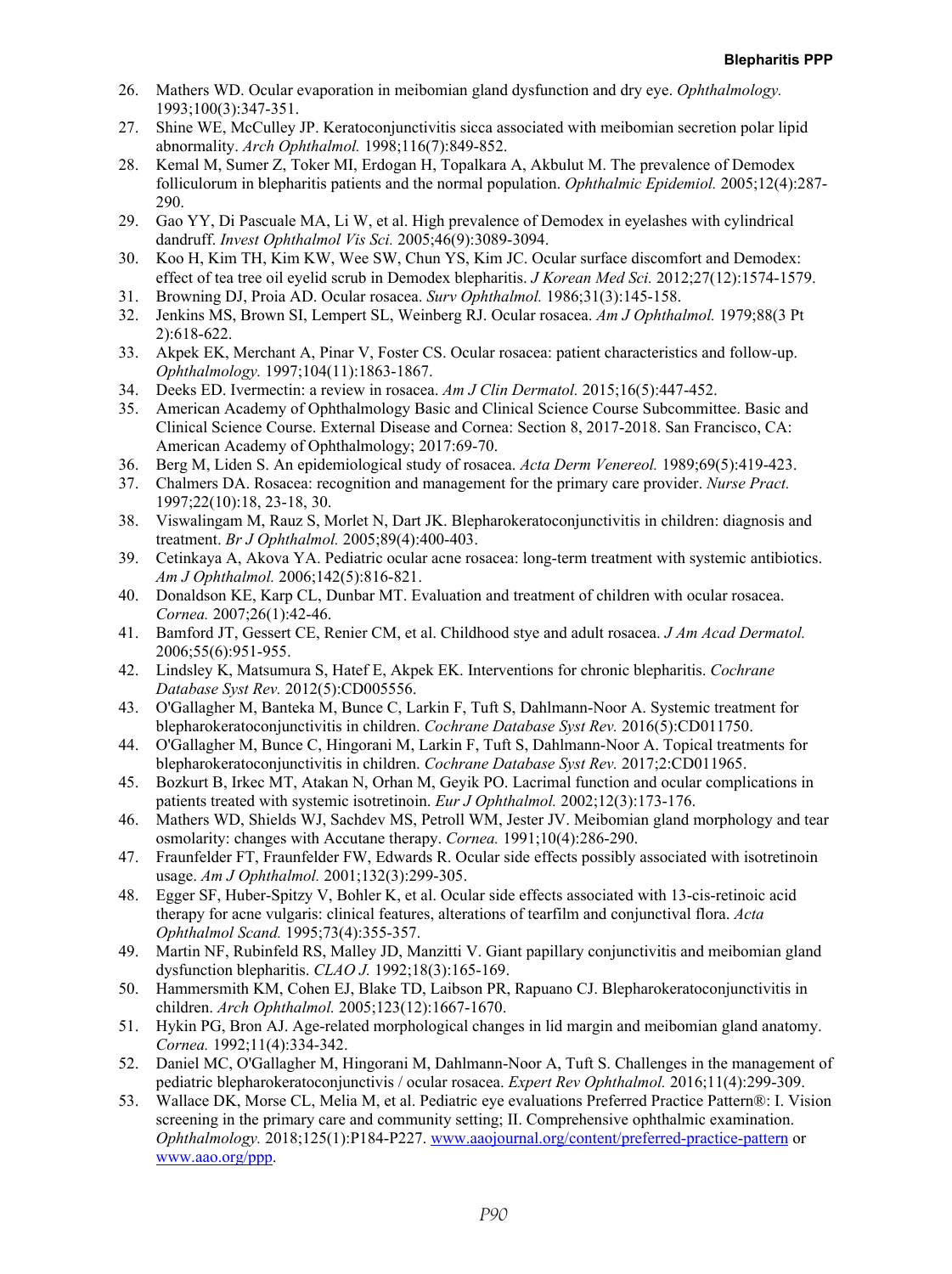- 54. Feder RS, Olsen TW, Prum BE, Jr., et al. Comprehensive adult medical eye evaluation Preferred Practice Pattern® guidelines. *Ophthalmology.* 2016;123(1):P209-236. www.aaojournal.org/content/preferred-practice-pattern or www.aao.org/ppp.
- 55. Bron AJ, Benjamin L, Snibson GR. Meibomian gland disease. Classification and grading of lid changes. *Eye.* 1991;5 (Pt 4):395-411.
- 56. Kheirkhah A, Blanco G, Casas V, Tseng SC. Fluorescein dye improves microscopic evaluation and counting of demodex in blepharitis with cylindrical dandruff. *Cornea.* 2007;26(6):697-700.
- 57. Gilberg S, Tse D. Malignant eyelid tumors. *Ophthalmol Clin North Am.* 1992;5:261-285.
- 58. American Academy of Ophthalmology Cornea/External Disease Panel. Preferred Practice Pattern®. Conjunctivitis. San Francisco, CA: American Academy of Ophthalmology; 2018. www.aao.org/ppp.
- 59. Finis D, Pischel N, Schrader S, Geerling G. Evaluation of lipid layer thickness measurement of the tear film as a diagnostic tool for Meibomian gland dysfunction. *Cornea.* 2013;32(12):1549-1553.
- 60. Blackie CA, Solomon JD, Scaffidi RC, Greiner JV, Lemp MA, Korb DR. The relationship between dry eye symptoms and lipid layer thickness. *Cornea.* 2009;28(7):789-794.
- 61. Jones SM, Weinstein JM, Cumberland P, Klein N, Nischal KK. Visual outcome and corneal changes in children with chronic blepharokeratoconjunctivitis. *Ophthalmology.* 2007;114(12):2271-2280.
- 62. Pflugfelder SC, Tseng SC, Sanabria O, et al. Evaluation of subjective assessments and objective diagnostic tests for diagnosing tear-film disorders known to cause ocular irritation. *Cornea.*  1998;17(1):38-56.
- 63. Acharya N, Pineda R, 2nd, Uy HS, Foster CS. Discoid lupus erythematosus masquerading as chronic blepharoconjunctivitis. *Ophthalmology.* 2005;112(5):e19-23.
- 64. Diaz-Valle D, Benitez del Castillo JM, Fernandez Acenero MJ, Pascual Allen D, Moriche Carretero M. Bilateral lid margin ulcers as the initial manifestation of Crohn disease. *Am J Ophthalmol.*  2004;138(2):292-294.
- 65. Lalwani GA, Flynn HW, Jr., Scott IU, et al. Acute-onset endophthalmitis after clear corneal cataract surgery (1996-2005). Clinical features, causative organisms, and visual acuity outcomes. *Ophthalmology.* 2008;115(3):473-476.
- 66. Olson RJ, Braga-Mele R, Chen SH, et al. Cataract in the adult eye Preferred Practice Pattern®. *Ophthalmology.* 2017;124(2):P1-P119. www.aaojournal.org/content/preferred-practice-pattern or www.aao.org/ppp.
- 67. Key JE. A comparative study of eyelid cleaning regimens in chronic blepharitis. *CLAO J.*  1996;22(3):209-212.
- 68. Stroman DW, Mintun K, Epstein AB, et al. Reduction in bacterial load using hypochlorous acid hygiene solution on ocular skin. *Clin Ophthalmol.* 2017;11:707-714.
- 69. Olson MC, Korb DR, Greiner JV. Increase in tear film lipid layer thickness following treatment with warm compresses in patients with meibomian gland dysfunction. *Eye Contact Lens.* 2003;29(2):96-99.
- 70. Thode AR, Latkany RA. Current and emerging therapeutic strategies for the treatment of meibomian gland dysfunction (MGD). *Drugs.* 2015;75(11):1177-1185.
- 71. Torkildsen GL, Cockrum P, Meier E, Hammonds WM, Silverstein B, Silverstein S. Evaluation of clinical efficacy and safety of tobramycin/dexamethasone ophthalmic suspension 0.3%/0.05% compared to azithromycin ophthalmic solution 1% in the treatment of moderate to severe acute blepharitis/blepharoconjunctivitis. *Curr Med Res Opin.* 2011;27(1):171-178.
- 72. Haque RM, Torkildsen GL, Brubaker K, et al. Multicenter open-label study evaluating the efficacy of azithromycin ophthalmic solution 1% on the signs and symptoms of subjects with blepharitis. *Cornea.*  2010;29(8):871-877.
- 73. Foulks GN, Borchman D, Yappert M, Kim SH, McKay JW. Topical azithromycin therapy for meibomian gland dysfunction: clinical response and lipid alterations. *Cornea.* 2010;29(7):781-788.
- 74. Cac NN, Messingham MJ, Sniezek PJ, Walling HW. Stevens-Johnson syndrome induced by doxycycline. *Cutis.* 2007;79(2):119-122.
- 75. Lau B, Mutyala D, Dhaliwal D. A case report of doxycycline-induced Stevens-Johnson syndrome. *Cornea.* 2011;30(5):595-597.
- 76. Ianaro A, Ialenti A, Maffia P, et al. Anti-inflammatory activity of macrolide antibiotics. *J Pharmacol Exp Ther.* 2000;292(1):156-163.
- 77. Frucht-Pery J, Sagi E, Hemo I, Ever-Hadani P. Efficacy of doxycycline and tetracycline in ocular rosacea. *Am J Ophthalmol.* 1993;116(1):88-92.
- 78. Zengin N, Tol H, Gunduz K, Okudan S, Balevi S, Endogru H. Meibomian gland dysfunction and tear film abnormalities in rosacea. *Cornea.* 1995;14(2):144-146.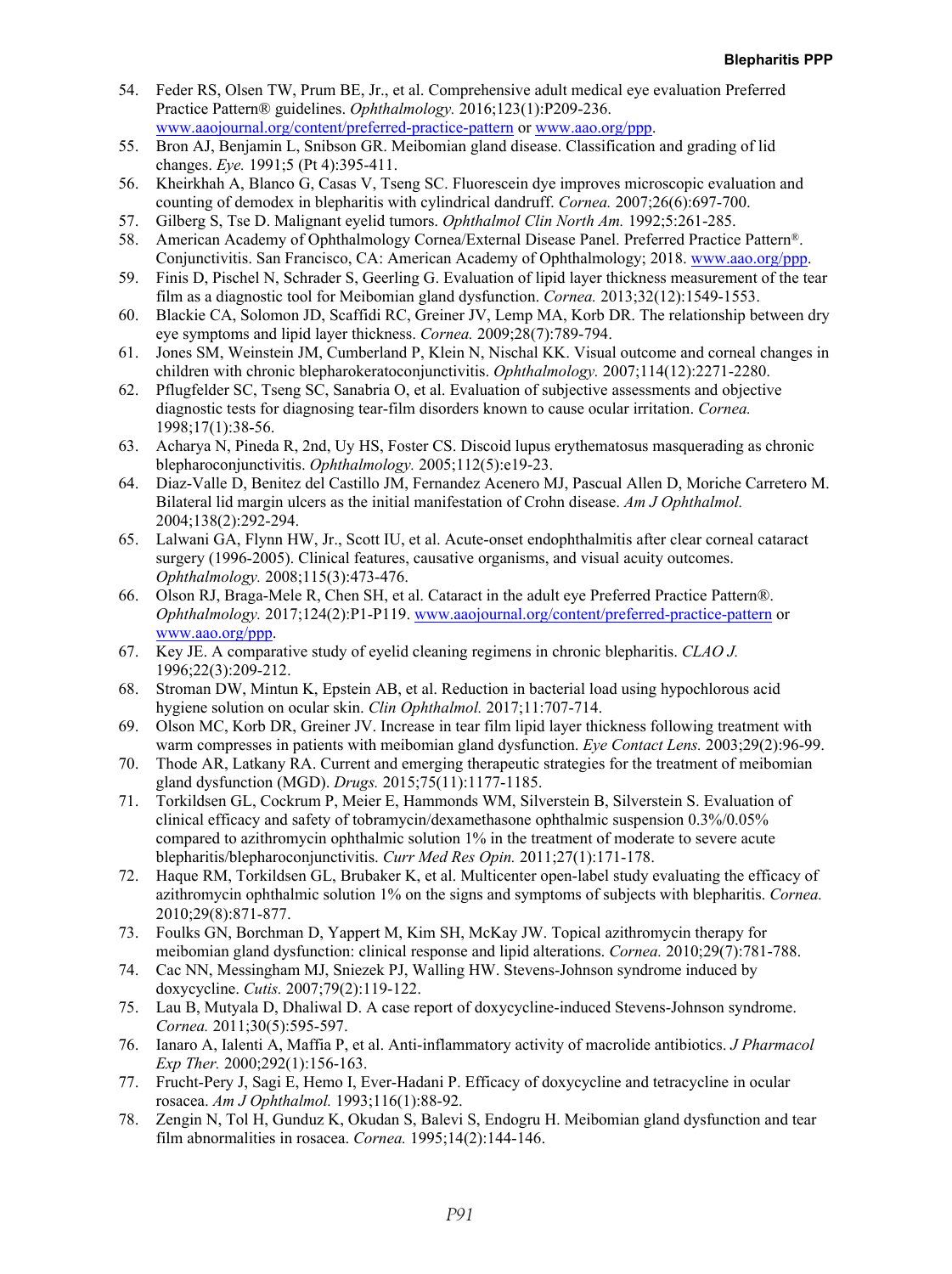- 79. Dougherty JM, McCulley JP, Silvany RE, Meyer DR. The role of tetracycline in chronic blepharitis. Inhibition of lipase production in staphylococci. *Invest Ophthalmol Vis Sci.* 1991;32(11):2970-2975.
- 80. Shine WE, McCulley JP, Pandya AG. Minocycline effect on meibomian gland lipids in meibomianitis patients. *Exp Eye Res.* 2003;76(4):417-420.
- 81. Quinn AG, Singer SB, Buncic JR. Pediatric tetracycline-induced pseudotumor cerebri. *J AAPOS.*  1999;3(1):53-57.
- 82. Chiu AM, Chuenkongkaew WL, Cornblath WT, et al. Minocycline treatment and pseudotumor cerebri syndrome. *Am J Ophthalmol.* 1998;126(1):116-121.
- 83. American Academy of Ophthalmology Basic and Clinical Science Course Subcommittee. Basic and Clinical Science Course. Update on General Medicine: Section 1, 2017-2018. San Francisco, CA: American Academy of Ophthalmology; 2017:279.
- 84. Meisler DM, Raizman MB, Traboulsi EI. Oral erythromycin treatment for childhood blepharokeratitis. *J AAPOS.* 2000;4(6):379-380.
- 85. Fraunfelder FT, Randall JA. Minocycline-induced scleral pigmentation. *Ophthalmology.*  1997;104(6):936-938.
- 86. Bradfield YS, Robertson DM, Salomao DR, Link TP, Rostvold JA. Minocycline-induced ocular pigmentation. *Arch Ophthalmol.* 2003;121(1):144-145.
- 87. Sanchez AR, Rogers RS, 3rd, Sheridan PJ. Tetracycline and other tetracycline-derivative staining of the teeth and oral cavity. *Int J Dermatol.* 2004;43(10):709-715.
- 88. Modi S, Harting M, Rosen T. Azithromycin as an alternative rosacea therapy when tetracyclines prove problematic. *J Drugs Dermatol.* 2008;7(9):898-899.
- 89. Akhyani M, Ehsani AH, Ghiasi M, Jafari AK. Comparison of efficacy of azithromycin vs. doxycycline in the treatment of rosacea: a randomized open clinical trial. *Int J Dermatol.* 2008;47(3):284-288.
- 90. Igami TZ, Holzchuh R, Osaki TH, Santo RM, Kara-Jose N, Hida RY. Oral azithromycin for treatment of posterior blepharitis. *Cornea.* 2011;30(10):1145-1149.
- 91. Ray WA, Murray KT, Hall K, Arbogast PG, Stein CM. Azithromycin and the risk of cardiovascular death. *N Engl J Med.* 2012;366(20):1881-1890.
- 92. U.S. Food and Drug Administration. FDA Drug Safety Communication. Azithromycin (Zithromax or Zmax) and the risk of potentially fatal heart rhythms. www.fda.gov/drugs/drugsafety/ucm341822.htm. Accessed September 26, 2018.
- 93. Filho PA, Hazarbassanov RM, Grisolia AB, Pazos HB, Kaiserman I, Gomes JA. The efficacy of oral ivermectin for the treatment of chronic blepharitis in patients tested positive for Demodex spp. *Br J Ophthalmol.* 2011;95(6):893-895.
- 94. van Zuuren EJ, Fedorowicz Z, Carter B, van der Linden MM, Charland L. Interventions for rosacea. *Cochrane Database Syst Rev.* 2015(4):CD003262.
- 95. Perry HD, Doshi-Carnevale S, Donnenfeld ED, Solomon R, Biser SA, Bloom AH. Efficacy of commercially available topical cyclosporine A 0.05% in the treatment of meibomian gland dysfunction. *Cornea.* 2006;25(2):171-175.
- 96. Macsai MS. The role of omega-3 dietary supplementation in blepharitis and meibomian gland dysfunction (an AOS thesis). *Trans Am Ophthalmol Soc.* 2008;106:336-356.
- 97. The Dry Eye Assessment and Management Study Research Group. n−3 Fatty acid supplementation for the treatment of dry eye disease [published online ahead of print April 13 2018]. *N Engl J Med.* 2018.
- 98. American Academy of Ophthalmology Cornea/External Disease Panel. Preferred Practice Pattern®. Dry Eye Syndrome. San Francisco, CA: American Academy of Ophthalmology; 2018. www.aao.org/ppp.
- 99. Kheirkhah A, Casas V, Li W, Raju VK, Tseng SC. Corneal manifestations of ocular Demodex infestation. *Am J Ophthalmol.* 2007;143(5):743-749.
- 100. Gao YY, Di Pascuale MA, Li W, et al. In vitro and in vivo killing of ocular Demodex by tea tree oil. *Br J Ophthalmol.* 2005;89(11):1468-1473.
- 101. Holzchuh FG, Hida RY, Moscovici BK, et al. Clinical treatment of ocular Demodex folliculorum by systemic ivermectin. *Am J Ophthalmol.* 2011;151(6):1030-1034.
- 102. Margo CE, Mulla ZD. Malignant tumors of the eyelid: a population-based study of non-basal cell and non-squamous cell malignant neoplasms. *Arch Ophthalmol.* 1998;116(2):195-198.
- 103. Maskin SL. Intraductal meibomian gland probing relieves symptoms of obstructive meibomian gland dysfunction. *Cornea.* 2010;29(10):1145-1152.
- 104. Blackie CA, Coleman CA, Holland EJ. The sustained effect (12 months) of a single-dose vectored thermal pulsation procedure for meibomian gland dysfunction and evaporative dry eye. *Clin Ophthalmol.* 2016;10:1385-1396.